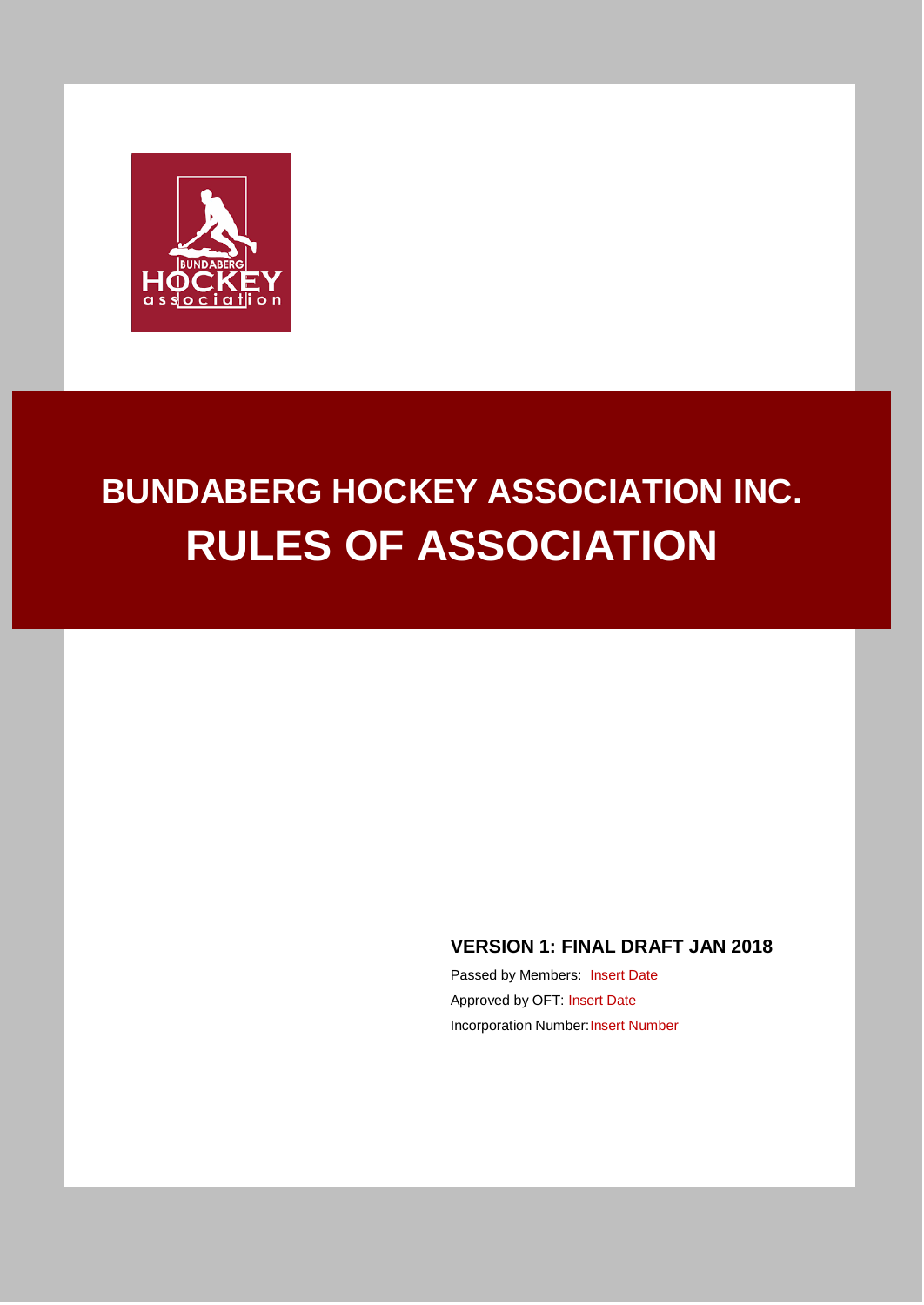# **CONTENTS**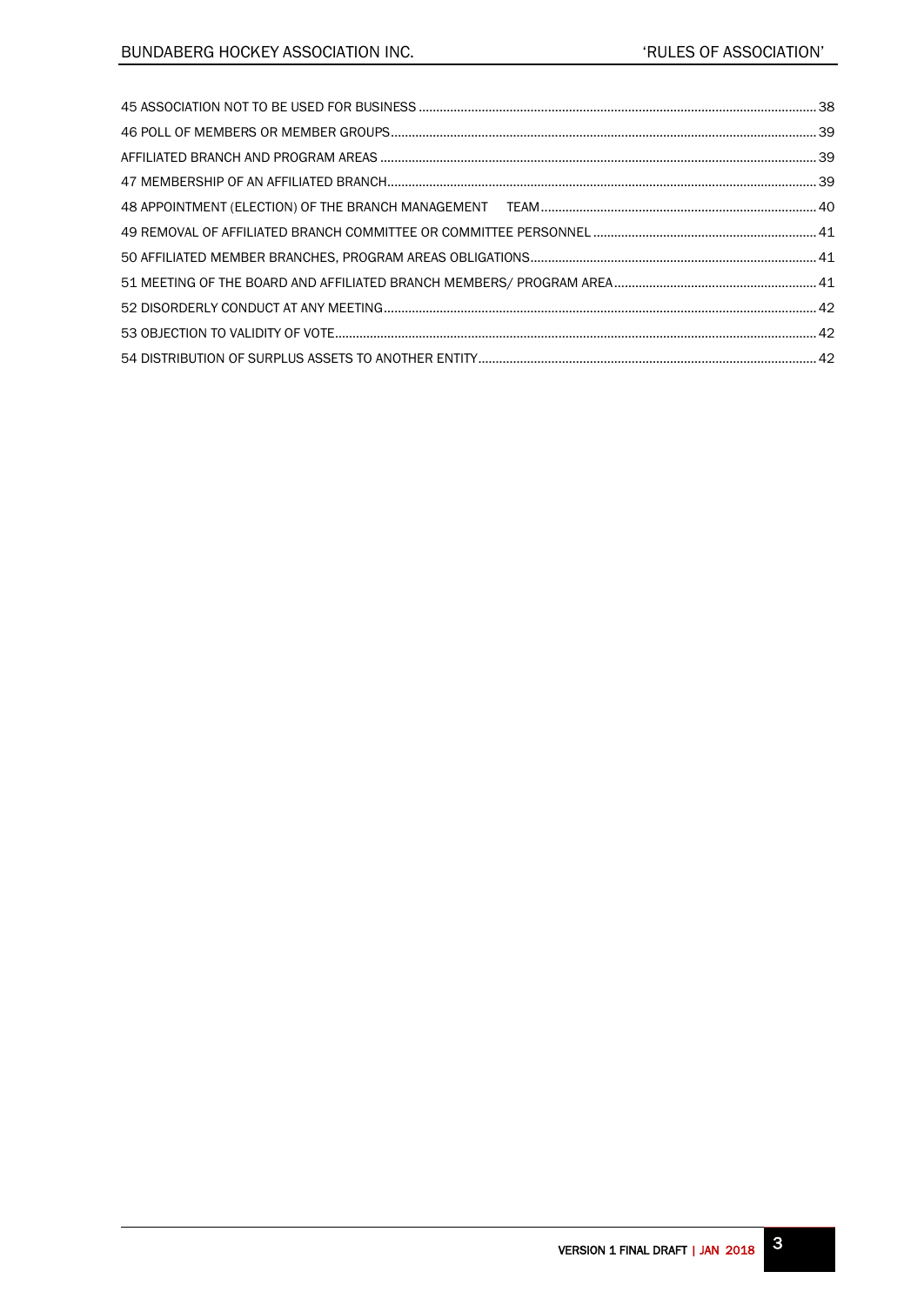# <span id="page-3-0"></span>**1 INTERPRETATION: IN THESE RULES**

<span id="page-3-4"></span><span id="page-3-3"></span><span id="page-3-2"></span><span id="page-3-1"></span>

| <b>The Association</b>                     | as mentioned through these Rules means the <b>Bundaberg</b><br>Hockey Association Inc. (BHA) and its incorporated and non-<br>incorporated Branches.                                                                                                                                                                                                                                                                                                                                                                                                                                                                                                                                                                                                                     |
|--------------------------------------------|--------------------------------------------------------------------------------------------------------------------------------------------------------------------------------------------------------------------------------------------------------------------------------------------------------------------------------------------------------------------------------------------------------------------------------------------------------------------------------------------------------------------------------------------------------------------------------------------------------------------------------------------------------------------------------------------------------------------------------------------------------------------------|
| $(1)$ A Word                               | importing singular include the plural and words importing the<br>plural include the singular.                                                                                                                                                                                                                                                                                                                                                                                                                                                                                                                                                                                                                                                                            |
| (2) A word not defined                     | a word or expression that is not defined in these model Rules,<br>but is defined in the Act has, if the context permits, the meaning<br>given by the Act.                                                                                                                                                                                                                                                                                                                                                                                                                                                                                                                                                                                                                |
| $(3)$ Act                                  | means the Associations Incorporation Act 1981.                                                                                                                                                                                                                                                                                                                                                                                                                                                                                                                                                                                                                                                                                                                           |
| (4) Active Life Member                     | as mentioned in Rule $5$ ( $5$ )( $c$ ) means a Life Member who<br>continues to live locally and who from time to time actively<br>participates in, supports or contributes to the Association, its<br>programs, events and or services during the year.                                                                                                                                                                                                                                                                                                                                                                                                                                                                                                                 |
| (5) Activity Fees and Charges              | as mentioned in $Rule 7 (2)$ refers to fees and charges such as<br>but not limited to - playing the game charges, national and state<br>affiliation, operating, activity, program, event costs, fees and or<br>levies determined by the Board from time to time.                                                                                                                                                                                                                                                                                                                                                                                                                                                                                                         |
| (6) Affiliated Branch Member               | mentioned in Rule 5 (1) and throughout these Rules refers to the<br>'Founding Members' as described in Subrule (18) irrespective of<br>their incorporation status, and any other Incorporated or Non-<br>Incorporated Branch who operate and actively participate within<br>the BHA collective system and who remains a compliant<br>participant that does not challenge either by action or by legal<br>means any majority collective decision determined by the<br>Association. If a member was found to have breached, then the<br>member's status may be relegated to an Associate Member<br>regardless if the member is a Founding Member or not. The<br>decision and right of appeals against Relegation shall be in<br>accordance with Rule 10 (7 through to 11). |
|                                            | <b>Incorporated Branches other than Founding Members must</b><br>meet the criteria of a minimum of three (3) teams of different<br>players who are not the same to be an Affiliated Incorporated<br>Branch of BHA.                                                                                                                                                                                                                                                                                                                                                                                                                                                                                                                                                       |
| (7) Affiliation Membership<br><b>Terms</b> | mentioned in Rule $5(1)$ and throughout these Rules refers to<br>Hockey Queensland's 'Membership Terms' (or any other name it<br>so determines from time to time) required of its member<br>Associations and their member Clubs, Branches and or Teams<br>to be an affiliated member of HQ. To breach these terms is<br>considered to be a serious breach.                                                                                                                                                                                                                                                                                                                                                                                                               |
| (8) Attendance at Meetings                 | as mentioned in $Rule 19 (7)$ to ensure that the business of the<br>Association can be discharged, members of the Board's<br>attendance is required. Hence if a member of the Board attends<br>less than 80% of the meetings called or fails to attend two (2)<br>consecutive meetings without the express and unanimous<br>approval of the Board, their position will be declared vacant                                                                                                                                                                                                                                                                                                                                                                                |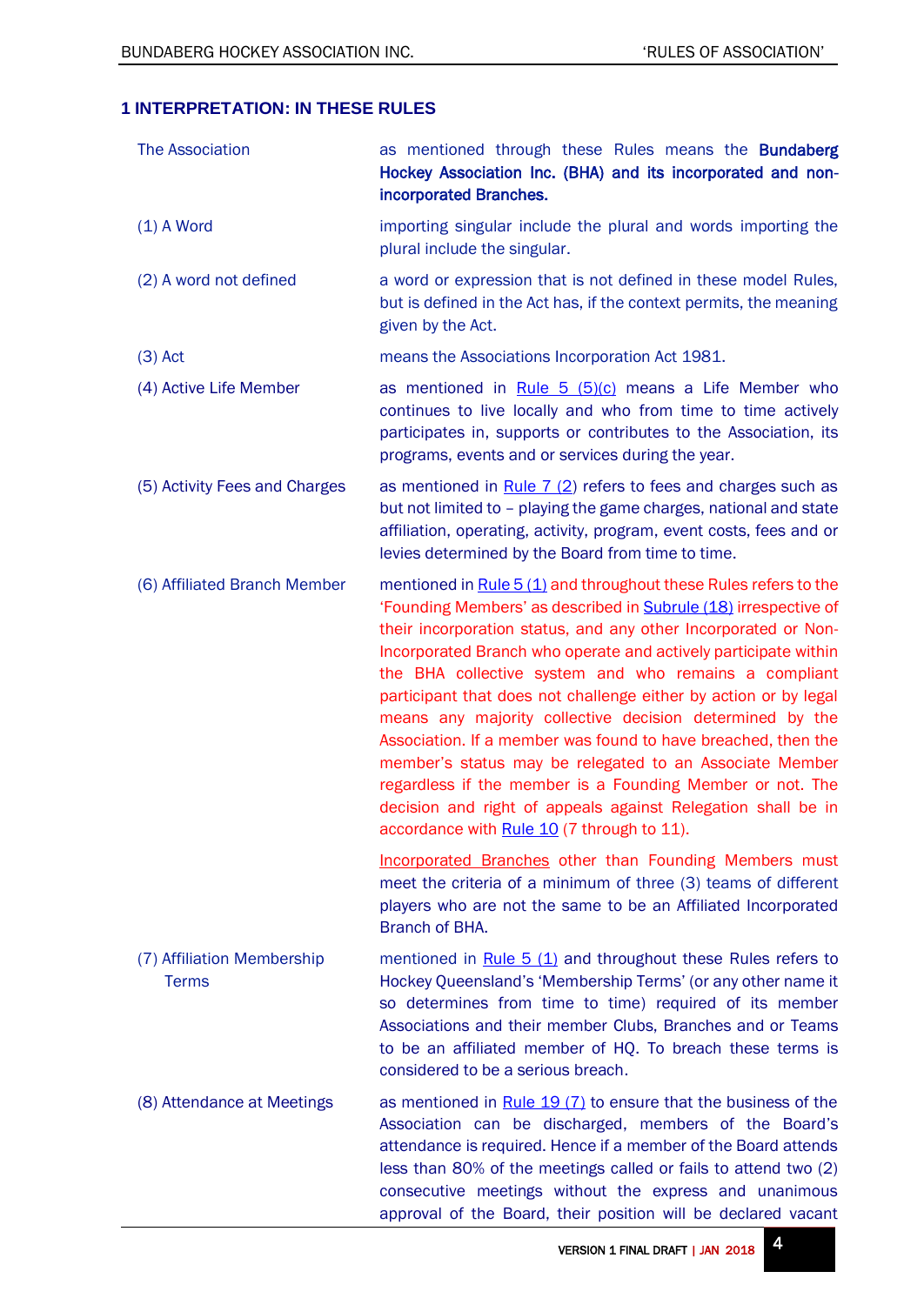<span id="page-4-3"></span><span id="page-4-2"></span><span id="page-4-1"></span><span id="page-4-0"></span>under [Rule 20.](#page-20-1) This rule applies regardless of any apology, written or otherwise, that may be submitted. (9) BHA Branches (Incorporated or not) as mentioned under [Rule 41](#page-34-0) and [Rule 42](#page-36-0) refers to all Affiliated Branch members other than those Founding Members who are a legally compliant Incorporated Club in Queensland. (10) Branch Committee **Members** as mentioned in Rule  $26 (4)(a)$  and in Rule  $(47) (2)$  throughout these Rules refers to the Operational Volunteers appointed to a Branch as 'Branch Manager', 'Branch Hockey Coaching Coordinator' or any other positions or titles determined by the members of the Branch and approved by the Board from time to time. (11) Branch Voting as mentioned throughout these Rules means each Branch or Club is entitled to have two (2) persons attend all General meetings of the Association though they shall only be entitled to one (1) vote. The Branch voting delegate must be a duly appointed member of the Branch Committee under these Rules. (13) Employed Member of **Staff** as mentioned i[n Rule 17 \(6\)](#page-18-1) refers to those individuals who have been employed under contract as a full time, part time and/or casual employee. It does not refer to those individuals who casually provide the Association service as a volunteer as described in [Subrule \(35\).](#page-6-0) The status of an individual will be determined by the Board. (14) Family member as mentioned in  $Rule 41 (8)$  or  $Rule 41 (12)$  refers to those who are related by birth, marriage or adoption, and includes partners and their family. It also includes any persons living or cohabitating with the member regardless of their relationship to the member. (15) Finance Committee as mentioned in Rule  $42$  (10) will be at least two (2) in number and be a registered Auditor, Accountant and or Bookkeeper. (16) Finance Committee **Obligations** as mentioned in [Rule 42 \(11\)](#page-36-2) is to provide the Board with appropriate financial advice that ensures the Association can grow and prosper. The Board's obligation is to operate within the advice provided and to do otherwise would be seen as a breach of these Rules. (17) Financial Audit **Requirements** as mentioned in [Rule 31](#page-29-4) means the audit levels determined by the Act from time to time: at the time these Rules were approved Level 1 Association is defined under the Act as an Association that has current assets of more than \$100,000 or total revenue of more than \$100,000. This level Association requires a certified accountant or auditor to audit the Association's full financial statements. Level 2 Association is defined under the Act as an Association that has current assets between \$20,000 and \$100,000 and or

<span id="page-4-5"></span><span id="page-4-4"></span>their total revenue is between \$20,000 and \$100,000. This level requires an Auditors Verification Statement. The statement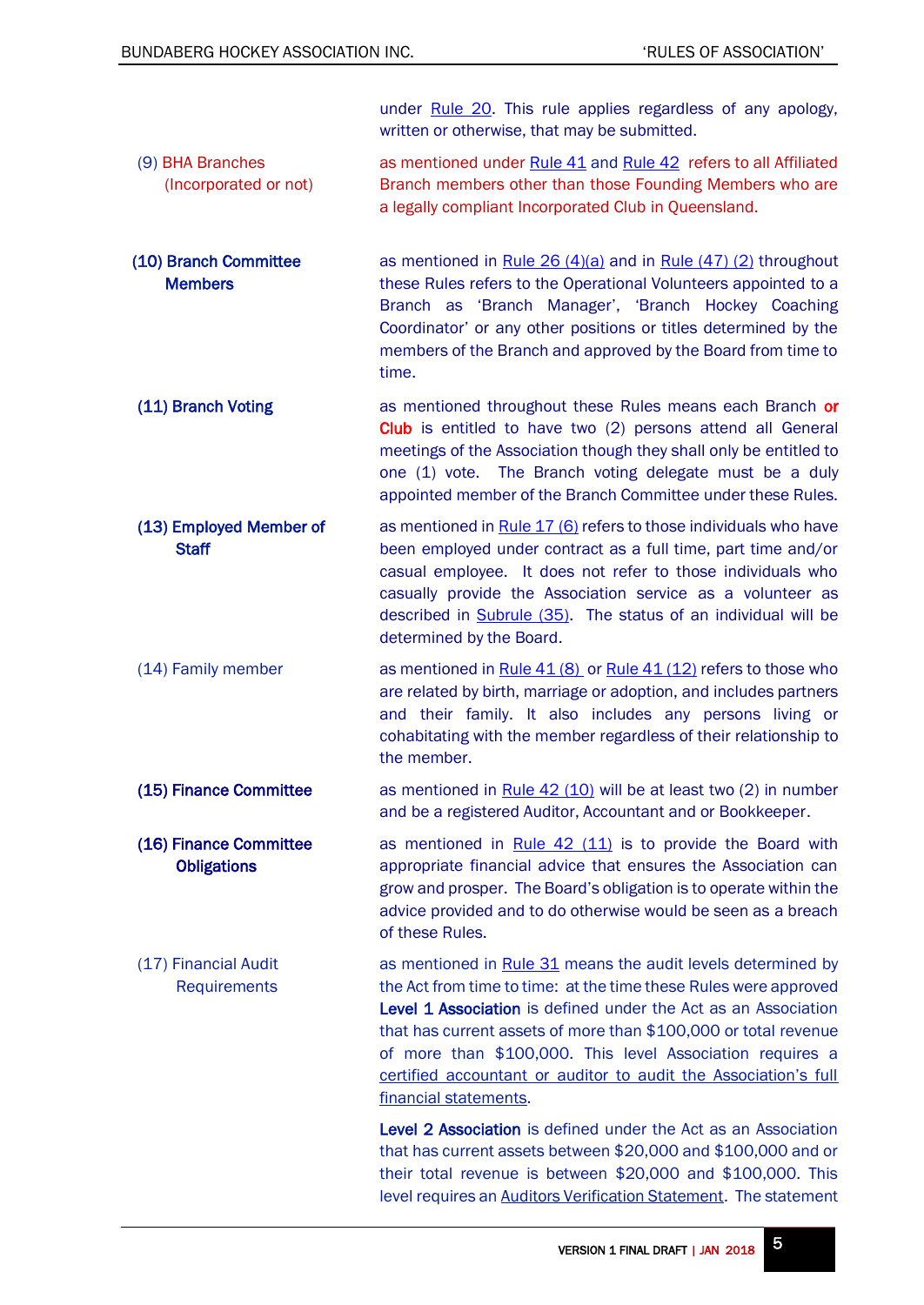<span id="page-5-5"></span><span id="page-5-4"></span><span id="page-5-3"></span><span id="page-5-2"></span><span id="page-5-1"></span><span id="page-5-0"></span>

|                                                | must be provided by a certified accountant or auditor and they<br>must verify they have sighted the Association's financial records<br>and these records show the Association has book keeping<br>processes in place to adequately record the Association's<br>income and expenditure and dealings with its assets and<br>liabilities.                                                                                                                                                                                                                                                                                                                                                                                                                                                        |
|------------------------------------------------|-----------------------------------------------------------------------------------------------------------------------------------------------------------------------------------------------------------------------------------------------------------------------------------------------------------------------------------------------------------------------------------------------------------------------------------------------------------------------------------------------------------------------------------------------------------------------------------------------------------------------------------------------------------------------------------------------------------------------------------------------------------------------------------------------|
| (18) Founding Hockey Club<br><b>Members</b>    | or Founding Member as mentioned in Rule 5 (1) and Subrule 6<br>means All Blacks, Arrows, Cities, Raiders and Rovers Hockey<br>Branches and Club/s.                                                                                                                                                                                                                                                                                                                                                                                                                                                                                                                                                                                                                                            |
|                                                | Founding members' branding, history and colours are to be<br>maintained by the Association and any such changes must be<br>approved by 75% of the members of the Branch conducted by a<br>'Branch specific members poll' be they incorporated or not.                                                                                                                                                                                                                                                                                                                                                                                                                                                                                                                                         |
| (19) General Meetings                          | referred to throughout these Rules means the Annual General<br>Meeting (AGM), General Meetings and Special Meetings of the<br>Association. At such meetings members are provided<br>opportunity to vote on matters put to members for a decision.                                                                                                                                                                                                                                                                                                                                                                                                                                                                                                                                             |
| (20) In Person                                 | as mentioned in Rule $34$ (1) means that proxy voting is not<br>allowed. A member must be in person and or able to participate<br>in the discussion to cast a vote therefore Section $47(1)$ of the Act<br>does not apply to these Rules.                                                                                                                                                                                                                                                                                                                                                                                                                                                                                                                                                     |
| (21) In writing                                | means any written or partly written, email or item printed and<br>partly printed.                                                                                                                                                                                                                                                                                                                                                                                                                                                                                                                                                                                                                                                                                                             |
| (22) Meetings of the Board                     | mentioned in $Rule 22 (1)$ in order to abide by the law in relation<br>to members' privacy and matters of confidentiality, meetings of<br>the Board cannot be made open to individual members.<br>Therefore, members are not entitled under these Rules to attend<br>such meetings. The Board though, may from time to time, invite<br>a member/s to participate in a specific section of a meeting that<br>is relevant to the member as an invited guest, if 75% of the Board<br>members agree. Affiliated Branch Members and Program Areas<br>are provided opportunity to participate at General Meetings,<br>Meetings of the Board and Affiliated Branch as mentioned in<br>Subrule (6) and Subrule (23) whilst individual members are<br>entitled to be heard at Branch General Meetings. |
| (23) Meeting Board and<br>Branch/Program Areas | as mentioned in $Rule 50 (1)$ and throughout these Rules refers<br>to meetings conducted between the Board and or Board<br>Representatives and the various Branches and Program Areas,<br><i>including</i><br>limited to: Branches,<br>Competition,<br>but<br>not<br>Development, Representative, Referees, Officials and if invited,<br><b>Associate Team Members.</b>                                                                                                                                                                                                                                                                                                                                                                                                                       |
| (24) Member or (Ordinary<br>Member)            | mentioned throughout these Rules and the Act refers to all<br>member classes provided a vote under Rule 5.                                                                                                                                                                                                                                                                                                                                                                                                                                                                                                                                                                                                                                                                                    |
| (25) Membership fee                            | as mentioned in $Rule 7 (1)$ refers to the Association joining fee<br>or Association membership and or annual subscription only and                                                                                                                                                                                                                                                                                                                                                                                                                                                                                                                                                                                                                                                           |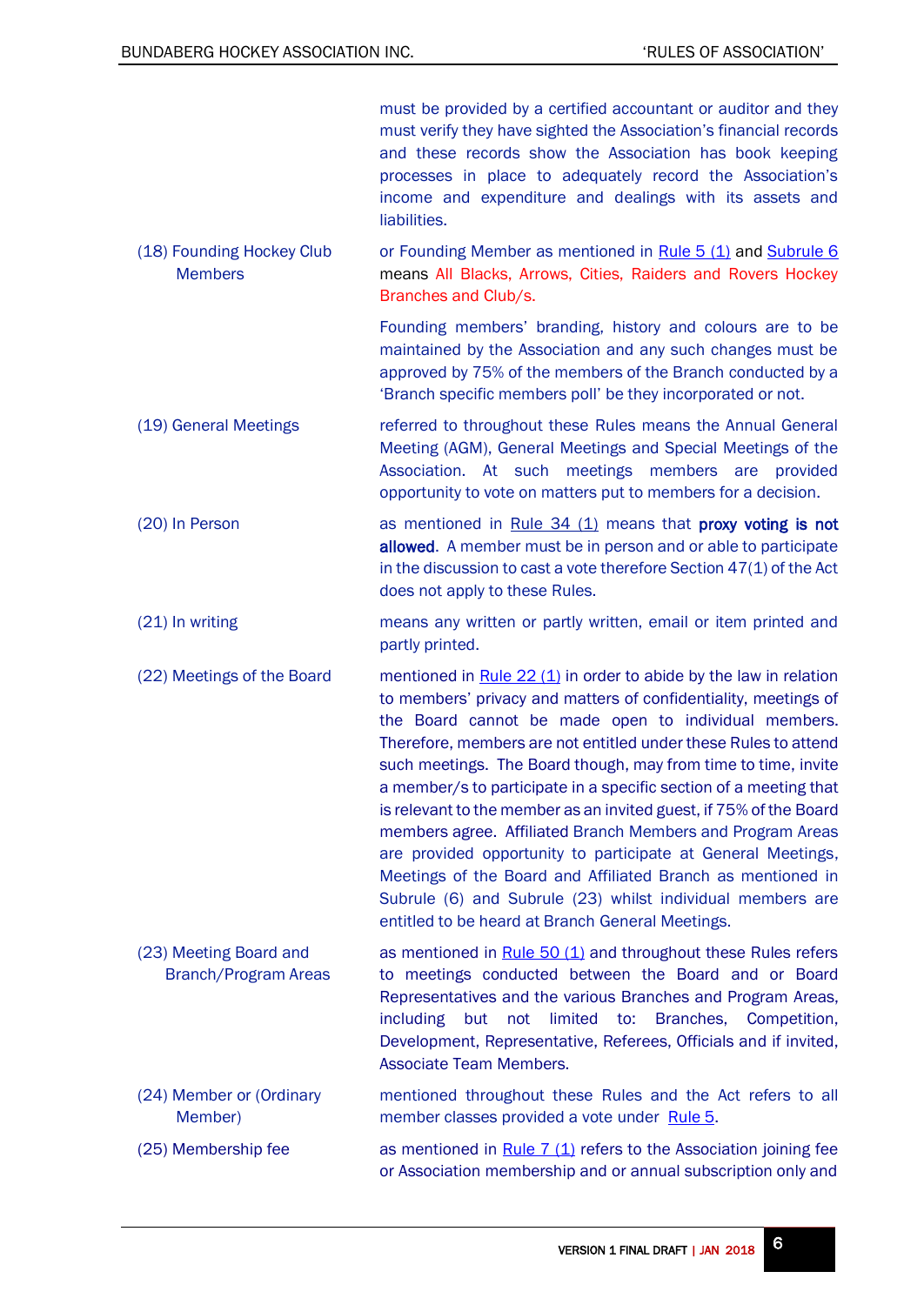<span id="page-6-8"></span><span id="page-6-7"></span><span id="page-6-6"></span><span id="page-6-5"></span><span id="page-6-4"></span><span id="page-6-3"></span><span id="page-6-2"></span><span id="page-6-1"></span><span id="page-6-0"></span>doesn't refer to activity costs, fees charges or activity registration as mentioned in Subrule (5). (26) Position Statements referred to throughout these Rules means the Associations' (Board, Branch and all operational staff and or volunteers) position overviews, position descriptions and appropriate position task sheets or other statements produced by the Board from time to time. (27) Program Area/Player Group as mentioned in [Rule 26 \(2\)\(f\)](#page-24-0) and throughout these Rules refers to the Association Program Area/Player Group such as but not limited to Introductory, Social, Junior, Youth, Senior, Masters hockey programs or representative teams. (28) Reasons for Resigning as mentioned in [Rule 19 \(10\)](#page-20-3) does not apply to those individuals who resign from one position to take on another Board position or for those individuals who satisfy the Board that their reason for resigning was due to a legitimate change to the individual's work commitments and or family circumstances. (29) Recent Bank Statement as mentioned in [Rule 42 \(4\)](#page-36-3) means the original hard or electronic statement not a CVS version of the bank transitions as this is not deemed a true record of transactions as said document is easily altered. (30) Safe custody of books, documents as mentioned in [Rule 43](#page-37-0) safe means in the cloud or electronic environment that is safe from accidental or malicious destruction or loss.  $(31)$  Sport's Governing Bodies as mentioned in [Rule 3 \(7\)](#page-8-4) and throughout these Rules means our sport's recognised State Sporting Body, Regional Association and National Body where the matter defers to their level. (32) The Chief Executive as mentioned i[n Rule 39](#page-33-2) refers to the government representative for the Office of Fair Trading (OFT) responsible for managing approvals and the compliance with the Act. (33) User Pays Financial System referenced in [Rule 42 \(2\)](#page-36-4) and throughout these Rules means a user of our service or resource is required to pay for the amount they use, rather than the cost being shared by all unless the members determine differently from time to time. (34) Vacant Board Positon (not for election) As mentioned in Rule  $17 (1)$  'not for election' means the position may only be used when the Board is required to remove a member elected Board member from their position because they have not completed their position tasks and or attended meetings but they choose to remain on the Board and or the Board are waiting to take the matter to the members for decision. (35) Volunteer as mentioned in [Rule 5 \(6\)](#page-12-0) refers to all volunteer members of the workforce selected or appointed by the Board or Branch to deliver the Association and or Branch operations, programs and services in an official capacity who do not receive a regular wage, salary or contract for the services they provide as described in [Subrule](#page-4-0) (13). Volunteer status is not impacted if the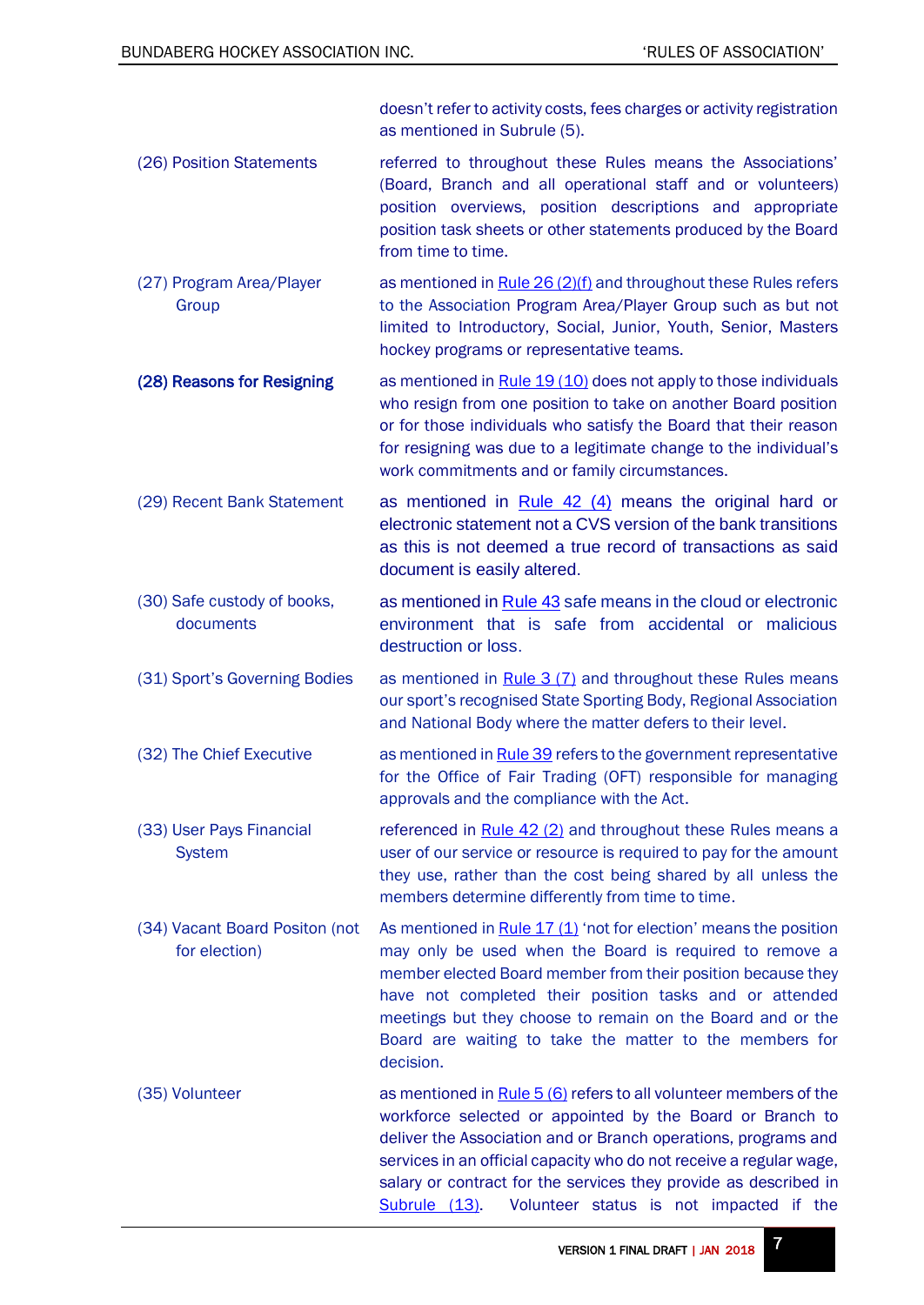organisation chooses to reward or remunerate some of the costs incurred whilst volunteering, or if they pay a fee to entice volunteers to work in areas that are critical to the sport's delivery such as umpiring, technical services, game delivery to name a few.

- <span id="page-7-1"></span>(36) Volunteer Appointment and or Removal as mentioned in Rule  $5(4)$  refers to the Board or its Branch Committees rights to appoint and or remove volunteers under their jurisdiction as it so determines from time to time. The Board or Branch Committee may remove an appointed volunteer member under their jurisdiction at any time for any reason under these Rules. The Board, or Branch Committee are not required to provide said volunteer with a formal reason why they have not accepted a nomination or are terminating their voluntary services and as such the Board's decision on these matters shall be final.
- <span id="page-7-3"></span>(37) Volunteers - General as mentioned in Rule  $26$  (3)(d) means those volunteers who provide player/team support, canteen or general task in an official capacity from time to time.
- <span id="page-7-2"></span>(38) Volunteers - Operational as mentioned in Rule  $26$  (3)(c) means those volunteers who support operational tasks such as registrar, coordinator roles, administration and management tasks, to name a few.
- <span id="page-7-0"></span>(39) Vote entitlements as mentioned in Rule  $5(3)(e)$  & (f) a member is entitled to vote if an application, payment and Board approval has been made thirty (30) days before a General Meeting of the Association and or Official Poll of members.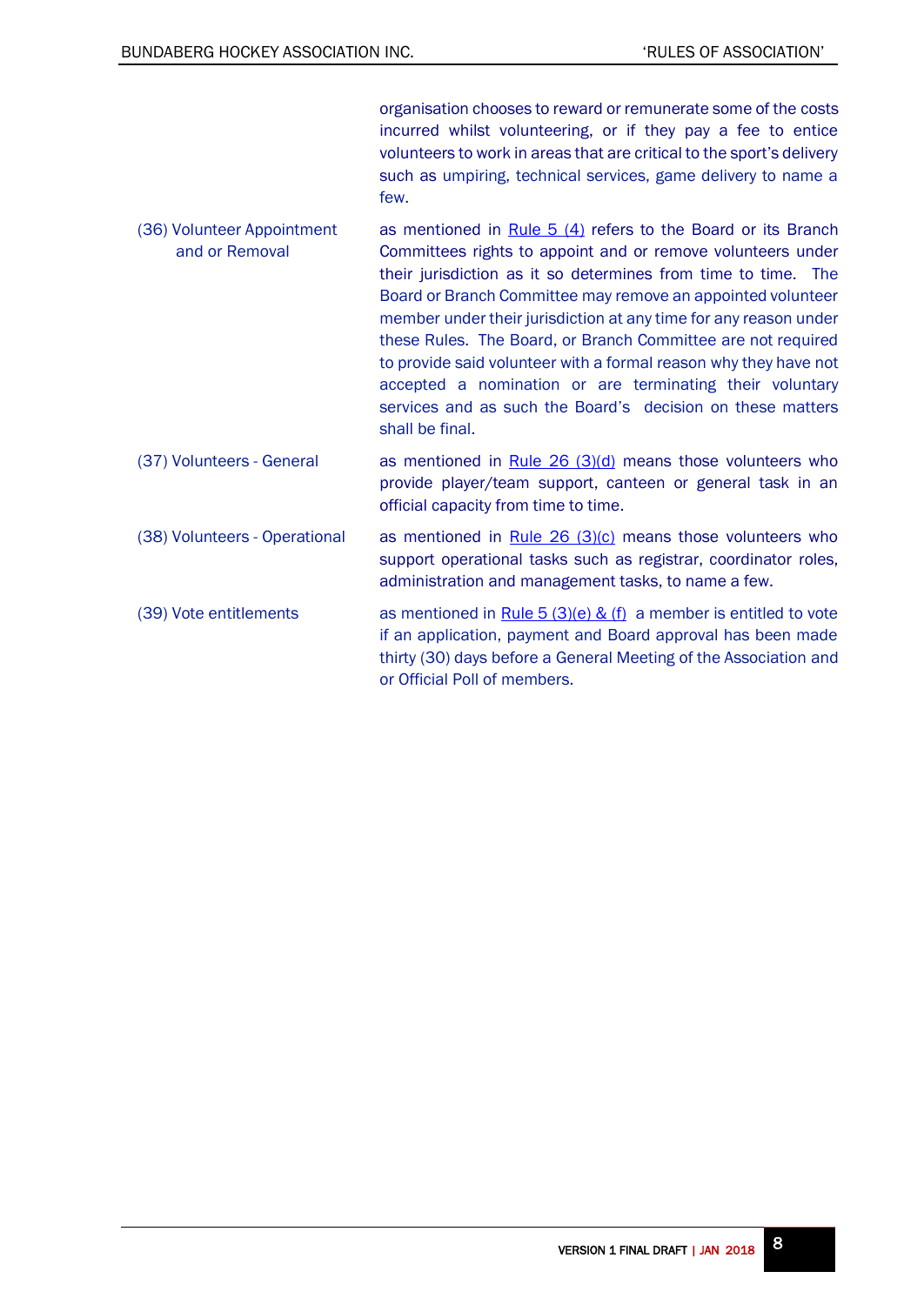# <span id="page-8-0"></span>**2 NAME**

The name of the incorporated Association is the Bundaberg Hockey Association Inc. and its incorporated and non-incorporated Branches (*the Association*).

# <span id="page-8-1"></span>**3 OBJECTS**

The objects of the Association will be to:

- (1) foster, develop, promote, control and manage all aspects of the game of Hockey in the Bundaberg Region and surrounding areas on behalf of the members and our governing body;
- (2) manage and deliver the administration and financial requirements of the Association and Affiliated Branches and support them to deliver a high standard client service;
- (3) increase participation in our sport by offering our clients a high level of service and programs that meet their needs;
- (4) develop a competition system that enhances the game of Hockey and the participation experience for players of all ages;
- (5) promote, control and manage competition matches amongst affiliated members;
- (6) select and manage representative teams to participate in State and Regional Hockey competitions and events;
- (7) coordinate and manage facility access, usage and operational requirements on behalf of the Association and its Affiliated Branches and Program Areas;
- <span id="page-8-4"></span>(8) be an affiliated member of the sport's recognised governing bodies as mentioned i[n Rule 1](#page-6-1) [\(31\)](#page-6-1) and to operate in accordance with their constitutions, membership terms, policies, procedures and codes for the management and conduct of the Game;
- (9) ensure our affiliated Branches, Program Areas and our people promote and encourage the playing of Hockey competitively and socially;
- (10) ensure that they promote and develop the necessary skills of the game and a sense of sportsmanship, fair play and respect for others;
- (11) share our knowledge and successes with other Hockey Associations for the betterment of Hockey in the state.

## <span id="page-8-2"></span>**4 POWERS**

- (1) The Association has the powers of an individual.
- (2) The Association may, for example
	- (a) enter into contracts; and
	- (b) acquire, hold, deal with and dispose of property; and
	- (c) make charges for services and facilities it supplies; and
	- (d) do other things necessary or convenient to be done in carrying out its affairs.
- <span id="page-8-3"></span>(3) The Association may also issue secured and unsecured notes, debentures and debenture stock for the Association.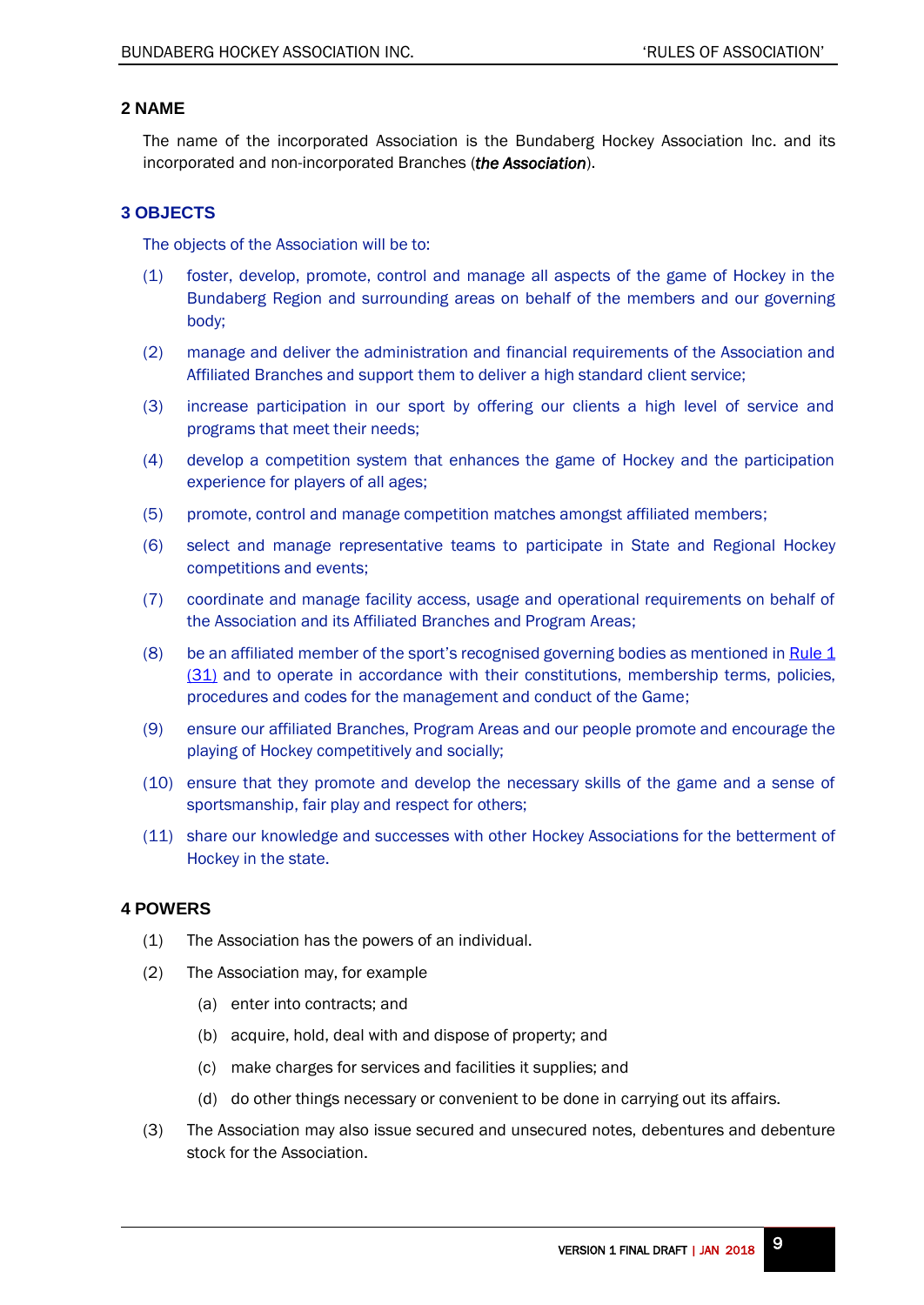# <span id="page-9-0"></span>**5 CLASSES OF MEMBERS**

The membership of the Association shall consist of the following classes of members:

## Full Members - Voting and Fully Entitled Members of the Association (Ordinary Members)

(1) Affiliated Branch Members

# Part Members - Non-Voting and Limited Entitled Members of the Association

- (2) Associate Team Members
- (3) Player Members
- (4) Board Members
- (5) Life Members
- (6) Volunteer Members
- (7) Social Player Members
- (8) Corporate Members.
- <span id="page-9-1"></span>(1) AFFILIATED BRANCH MEMBERS shall be made up of the Founding Hockey Club Members any other Affiliated Hockey Branches as described in Rule  $1$  (6) who comply with the BHA collective governance system and requirements and sign to operate under the Affiliation Membership Terms as described in Rule  $1(7)$  and who have been approved by the Board and Affiliated Branches from time to time.

Affiliated Branch Members shall be:

- (a) subject to the provisions of these Rules, BHA Branch and or Club Rules of Association, Affiliation Membership Terms and BHA Collective Governance System;
- (b) when participating in activities provided by the Association, subject to the Rules stipulated by the Association and its governing bodies;
- (c) on signing the Affiliation Membership Terms, and whilst the member remains a compliant participant within the collective governance system they shall be entitled to one (1) vote; and
- (d) its members if over the age of 18 years, or parents or legal guardians of a member under the age of 18 years, are entitled to hold office or otherwise take part in the management of the Association and or its Branches and all privileges connected therewith irrespective of a Branch's legal status.

## Affiliated Branch Members shall be unlimited.

(2) ASSOCIATE MEMBERS shall be any other hockey club, school and such other entities comprising of at least one (1) hockey team who have agreed to sign and operate under the Association's Membership Terms on payment of the subscription or such other sum as may be determined from time to time by the Board and have obtained approval to be an Associate Member.

Associate Members shall be:

- (a) subject to the provisions of these Rules and Hockey Queensland Affiliation Membership Terms;
- (b) eligible to participate in competition and events arranged by the Association;
- (c) when participating in activities provided by the Association, subject to the Rules stipulated by the Association and its governing bodies;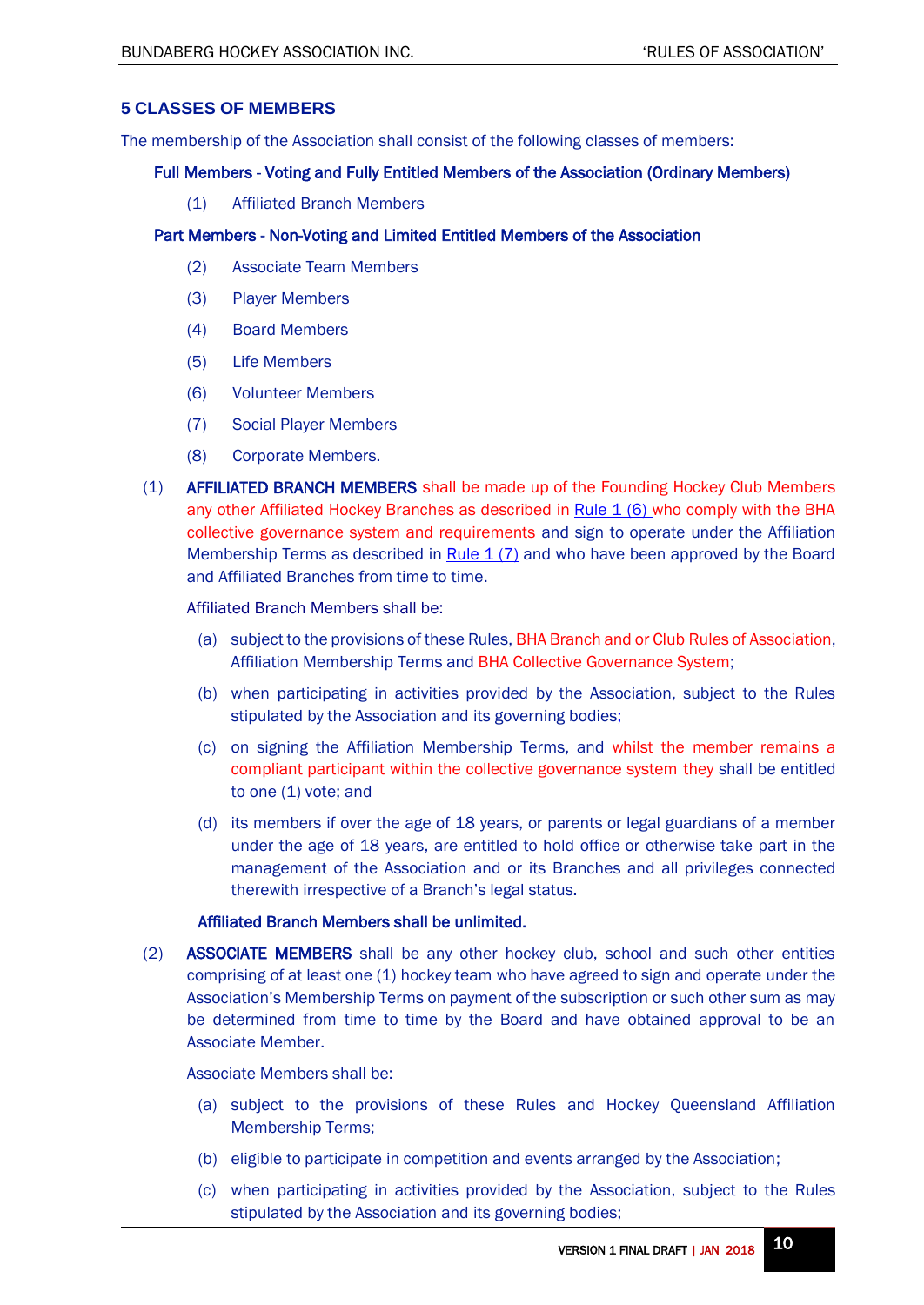- (d) be entitled to attend General Meetings of the Association but not entitled to participate and will not be entitled to vote; and
- (e) its members are not entitled to hold office or otherwise take part in the management of the Association.

Associate Members shall be limited and as such the Board will determine its number from time to time.

(3) PLAYER MEMBERS shall be a person who is a player of an Affiliated Branch, Associate Team or BHA Participation Program Area while that player remains a fully compliant member of the Affiliated Branch, Associate Member and or Program Area.

#### Player Members shall be:

- (a) effected on acceptance of the player's membership by the Board;
- (b) subject to the provisions of these Rules;
- (c) when participating in activities provided by the Association, subject to the Rules stipulated by the Association;
- (d) are not entitled to attend, speak or vote at General Meetings of the Association;
- <span id="page-10-0"></span>(e) playing members over eighteen (18) years of an Affiliated Branch are entitled to take part in the management of their Affiliated Branch, attend official Branch meetings and participate in any Branch or Association Polls and entitled to one (1) vote if they are a member as described in Rule  $1(39)$ ;
- (f) playing members under eighteen (18) years' parent or legal guardian aged over eighteen (18) years of an Affiliated Branch, are entitled to take part in the management of their Affiliated Branch, attend official Branch meetings and participate in any Branch or Association Polls and entitled to one (1) vote if they are a member as described in [Rule 1 \(39\)](#page-7-0) of which their child or children are a member;
- (g) afforded all the entitlements of a member of the Association.

Player Members shall be unlimited.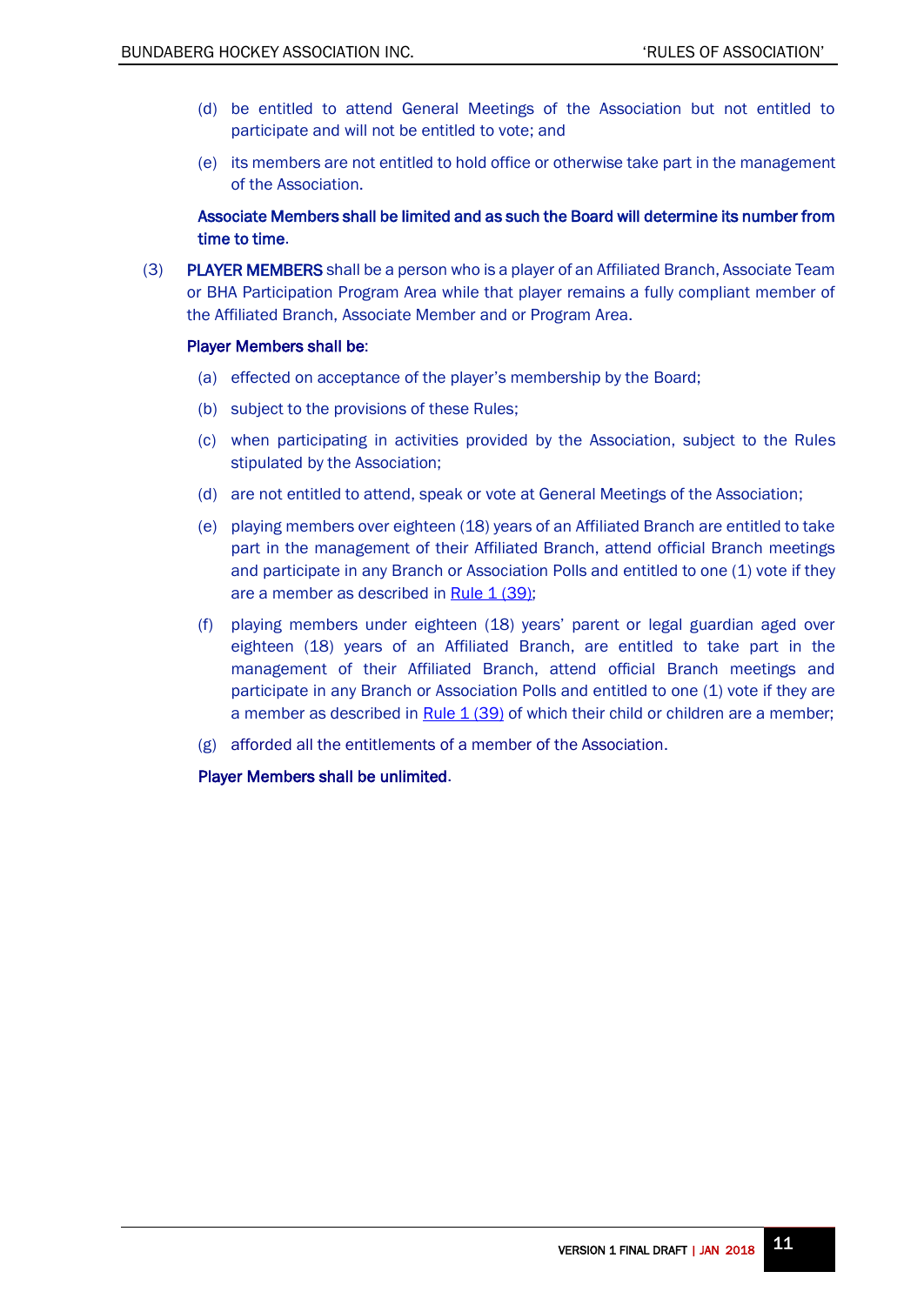(4) BOARD MEMBERS shall be a person who has been elected by members or appointed by the Board to fill an official position on the Association's Board as described in [Rule 17.](#page-18-0)

Board Members shall be:

- (a) subject to the provisions of these Rules and the rules and policies stipulated by Hockey's governing bodies;
- (b) exempt from the payment of membership fees;
- (c) if a member of the Board at the time of a General Meeting, then they shall be entitled to attend and speak but not vote as an individual, though the Board shall be entitled to one (1) collective vote determined by their majority at General Meetings; and
- (d) afforded all the entitlements of a member of the Association.
- (5) LIFE MEMBER of the Association or an Affiliated Branch
	- (1) Association Life Member shall be a person who has provided meritorious services to the Association and meets the criteria as set by the Association and whose nomination has been passed by the Board and confirmed by a majority of members present at the Annual General Meeting of the Association.

#### Association Life Members shall be:

- (a) subject to the provisions of these Rules and the rules and policies stipulated by the Sport's governing bodies;
- (b) exempt from the payment of membership fees only;
- <span id="page-11-0"></span>(c) if they have been determined by the Board to be an active Life Member as described in [Rule 1 \(6\),](#page-3-3) they shall be entitled to attend all General Meetings of the Association and entitled to speak but not vote, and if a Life Member has been determined by the Board to be inactive they shall be entitled to attend General Meetings of the Association, but not be entitled to speak or vote; and
- (d) afforded all the entitlements offered to Player Members.
- (2) Affiliated Branch Life Member shall be a person who has provided meritorious services to the Branch and meets the criteria as set by the Association and whose nomination has been passed by the Branch Committee and approved by a Branch members' poll.

#### Affiliated Branch Life Members shall be:

- (a) subject to the provisions of these Rules and the rules and policies stipulated by the Sport's governing bodies;
- (b) exempt from the payment of membership fees only;
- (c) if they have been determined by the Branch Committee to be an active Life Member as described in [Rule 1 \(6\),](#page-3-3) they shall be entitled to attend all Official or General Meetings of the Branch and entitled to one (1) vote, and if a Life Member has been determined by the Branch Committee to be inactive they shall be entitled to attend Official and General Meetings of the Association, but be entitled to speak but not vote; and
- (d) afforded all the entitlements offered to Player Members.

Life Members shall be limited in number to no more than two (2) nominations per Association or Branch per year.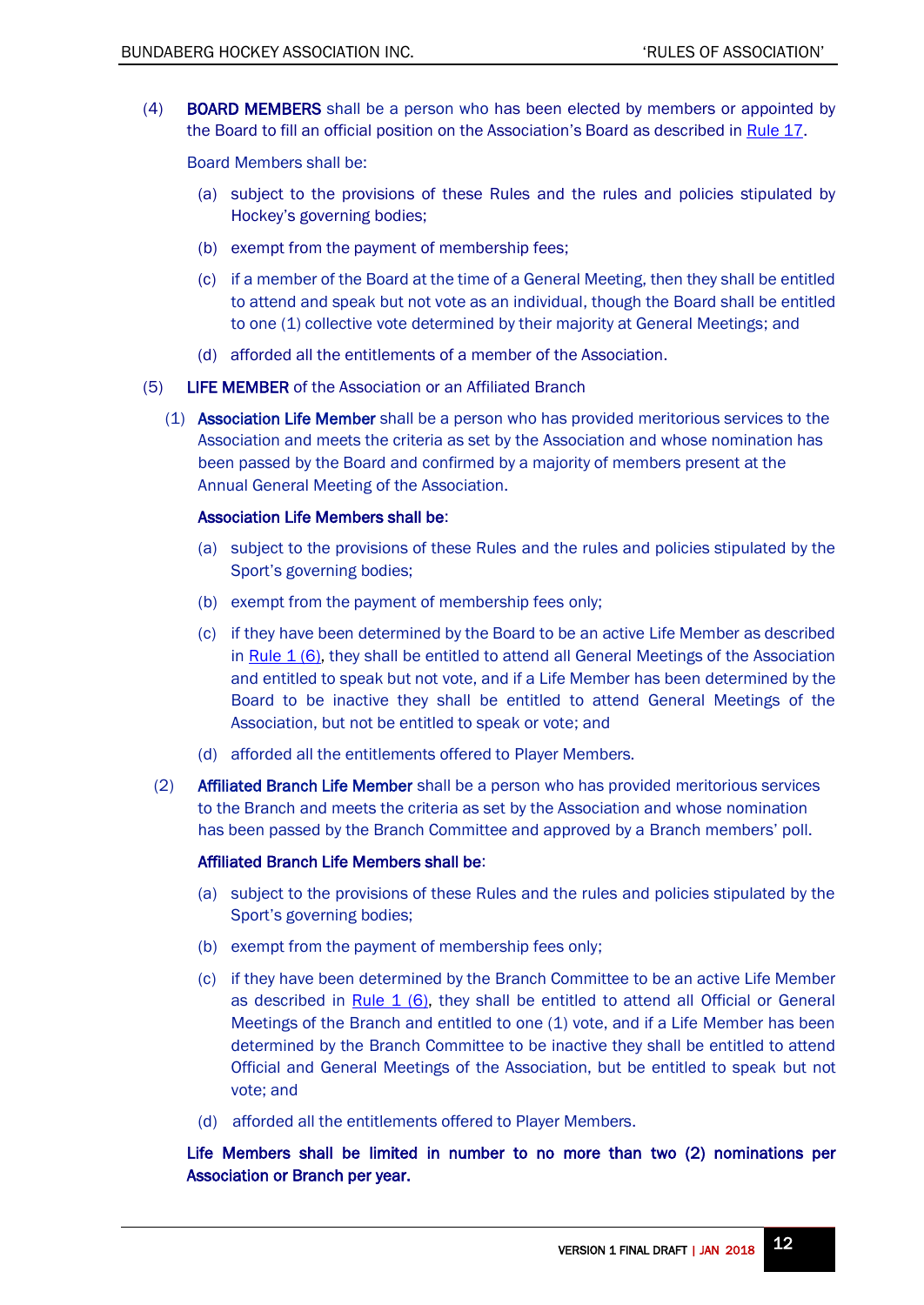<span id="page-12-0"></span>(6) VOLUNTEER MEMBERS (appointed) shall be a person who does not hold any other class of membership who has been appointed by the Board to fill an official volunteer position for the Association and or Branch as described in [Rule 1 \(35\).](#page-6-0)

<span id="page-12-1"></span>Appointed Volunteer Members shall be:

- (a) appointed, rejected or removed by the Board as described in Rule 1 (36):
- (b) subject to the provisions of these Rules and the rules and policies stipulated by the Sport's governing bodies whilst holding a voluntary position within the organisation;
- (c) exempt from the payment of membership fees;
- (d) not entitled to attend General Meetings of the Association;
- (e) if the individual is a Volunteer for an Affiliated Branch then they shall be entitled to one (1) vote at Official or General Meetings of their Branch and vote in Branch polls if they hold no other voting entitlement;
- (f) if the individual is a Volunteer for an Association Program Area then they shall be entitled to one (1) vote at any meetings or poll determined by the Board to be an Official Program Area Meeting or Poll where a vote can be cast;
- (g) if over the age of eighteen (18) years shall be entitled to hold office or otherwise take part in the management of the Association and or Branch and all privileges connected therewith; and
- (h) afforded the entitlements determined by the Board from time to time.

# Volunteer Members shall be determined in number from time to time by the Board and Affiliated Branches.

(5) SOCIAL PLAYER MEMBER shall be any persons playing social hockey conducted by the Association on payment of the subscription or such other sum as the Board may from time to time nominate and or be declared by the Association at any General Meeting.

## Social Members shall be:

- (a) subject to the provisions of these Rules and the rules and policies stipulated by the Sport's governing bodies; and
- (b) not entitled to attend or vote at General Meetings of the Association or to hold office or otherwise take part in the Management of the Association.

The Social Members numbers shall be unlimited.

(6) CORPORATE MEMBERS shall be a Company, Business, Co-Op, Incorporated Group or Individual who supports the Association's objectives and on payment of the subscription or such other sum as may be nominated from time to time by the Board and or declared upon the Association at any General Meeting.

#### Corporate Members shall be:

- (a) subject to the provisions of these Rules while participating at Association activities; and
- (b) not entitled to attend or vote at General Meetings of the Association or to hold office or otherwise take part in the management of the Association.

The number of Corporate Members shall be determined by the Board from time to time.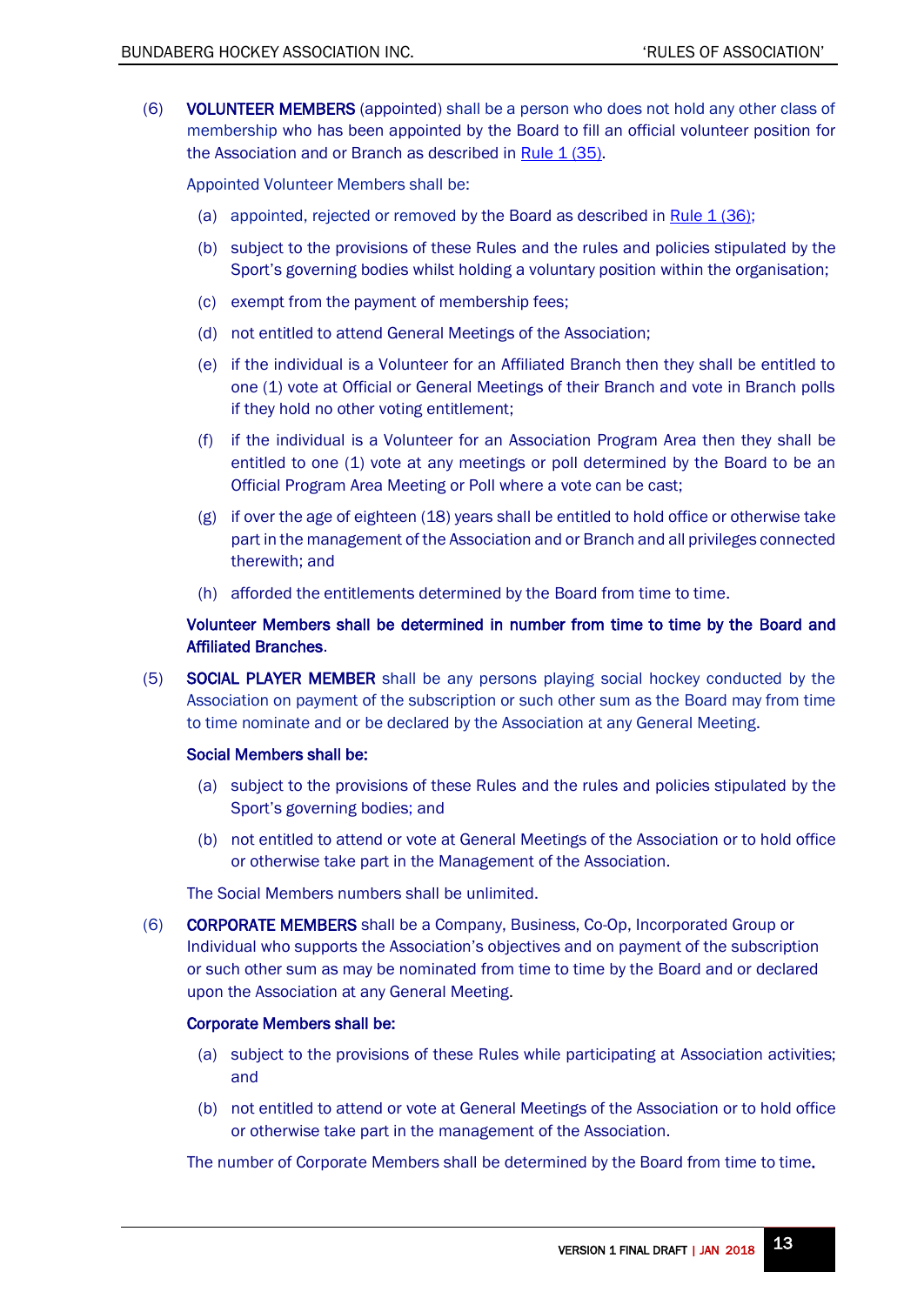# <span id="page-13-0"></span>**6 NEW MEMBERSHIPS**

- (1) An applicant for membership of the Association must be proposed by one (1) member of the Association (the proposer) and seconded by another member (the seconder).
- (2) An application for membership must be in writing as defined in [Rule](#page-5-1)  $1(22)$  and signed by the applicant and the applicant's proposer and seconder in the form decided by the Board.

# <span id="page-13-1"></span>**7 FEES AND CHARGES**

- <span id="page-13-4"></span> $(1)$  The membership fee as mentioned in Rule [1 \(25\)](#page-5-2)
	- (a) is the amount decided by the members from time to time at a General Meeting; and
	- (b) is payable when, and in the way, the Board decides.
- <span id="page-13-3"></span>(2) Activity Fees and Charges (Registration) as mentioned in Rule  $1(5)$ 
	- (a) is the amount decided by the Board from time to time; and
	- (b) is payable when, and in the way, the Board decides.
- (3) Annual membership subscriptions shall be payable in advance on a date determined by the Board from time to time and shall be valid until the day on which the next annual subscription is payable.
- (4) No resignation, termination or forfeiture of membership shall entitle the former member to refunds of the current year's subscription or other related fees, other than for those members whose membership has been rejected on application and their refunds shall be in accordance with [Rule 11 \(5\).](#page-16-2)

# <span id="page-13-2"></span>**8 ADMISSION AND REJECTION OF NEW MEMBERS**

- (1) The Board must consider an application for membership at the next Board Meeting held after it receives, the application for membership; and the appropriate membership fee for the application.
- (2) The Board must ensure that, as soon as possible after the person applies to become a member of the Association, and before the Board considers the person's application, the person is advised:
	- (a) whether or not the Association has public liability insurance; and
	- (b) if the Association has public liability insurance, the amount of the insurance.
- (3) The Board must decide at an Official Board Meeting whether to accept or reject a new Branch application for membership and or decide whether to accept or reject an application for individual membership: though any application from a person or persons under a suspension order for failure to pay or breaches of behaviour from another hockey club or the governing body or any other recognised sporting club within Australia shall be denied the privileges of membership for the period of suspension, expulsion or removal.
- (4) If a majority of the members of the Board present at the meeting vote to accept the applicant as a member, the applicant must be accepted as a member for the class of membership applied for.
- <span id="page-13-5"></span>(5) The Secretary of the Association must, as soon as practicable after the Board decides to accept or reject an application, give the applicant a written notice of the decision.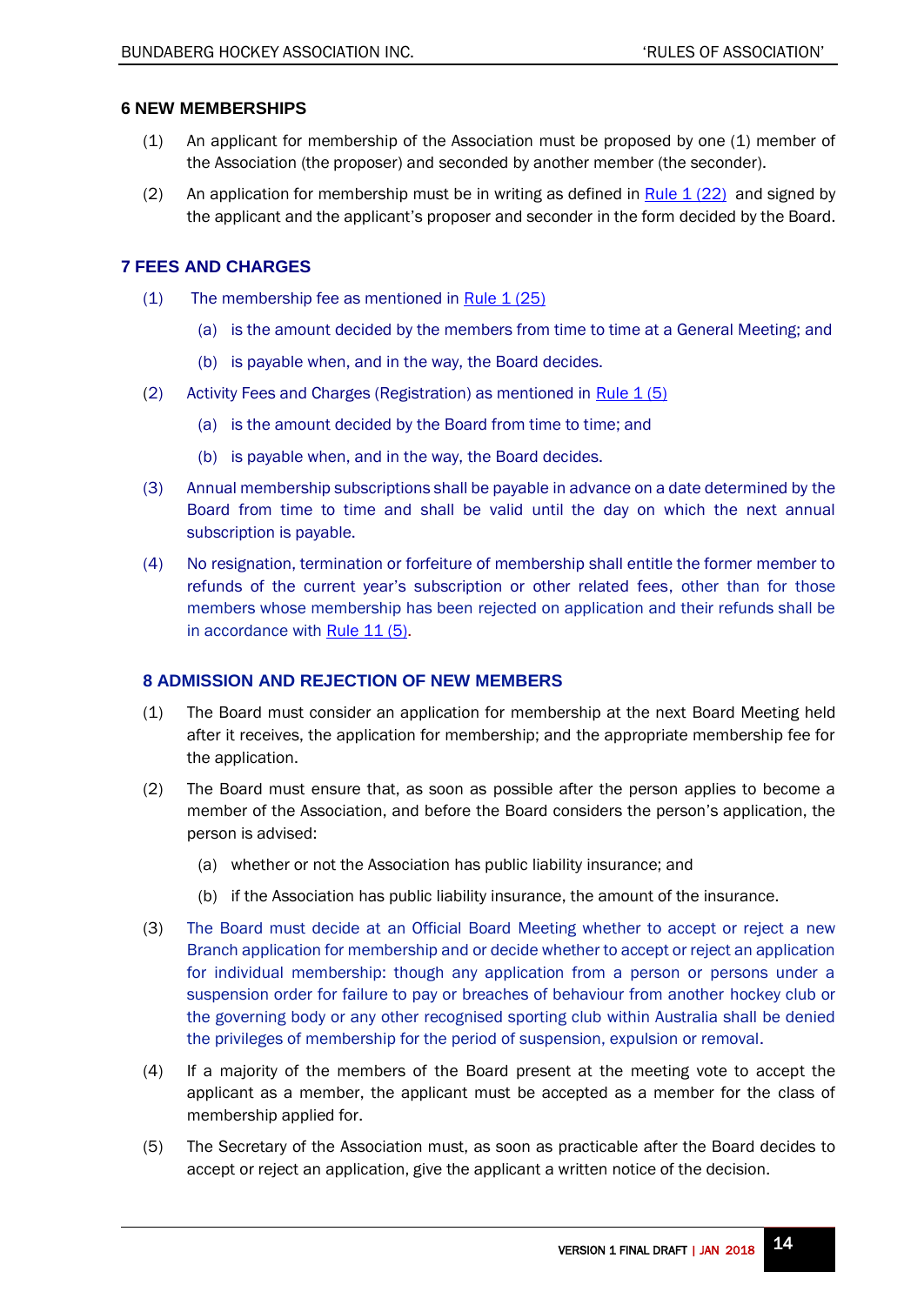# <span id="page-14-0"></span>**9 WHEN MEMBERSHIP ENDS**

- (1) A member may resign from the Association by giving a written notice of resignation to the Secretary.
- (2) The resignation takes effect at—
	- (a) the time the notice is received by the Secretary; or
	- (b) if a later time is stated in the notice, the later time.
- (3) The Board may terminate a member's membership if the member—
	- (a) is convicted of an indictable offence; or
	- (b) does not comply with any of the provisions of these or our sports governing bodies Rules as described in [Rule 1\(31\);](#page-6-1) or
	- (c) membership fees are in arrears; or
	- (d) conduct himself or herself in a way considered to be injurious or prejudicial to the character or interests of the Association
	- (e) is a Volunteer Member in accordance with Rule  $1(38)$
- (4) Before the Board terminates a member's membership other than a volunteer member as defined in [Rule 5](#page-12-0) (6), the Board must give the member a full and fair opportunity to show why the membership should not be terminated.
- (5) If, after considering all representations made by the member, the Board decides to terminate the membership, the Secretary of the Board must give the member a written notice of the decision.
- <span id="page-14-1"></span>(6) The member is to pay all outstanding membership, activity fees, and any other money due to the Association, if the member withdraws from the Association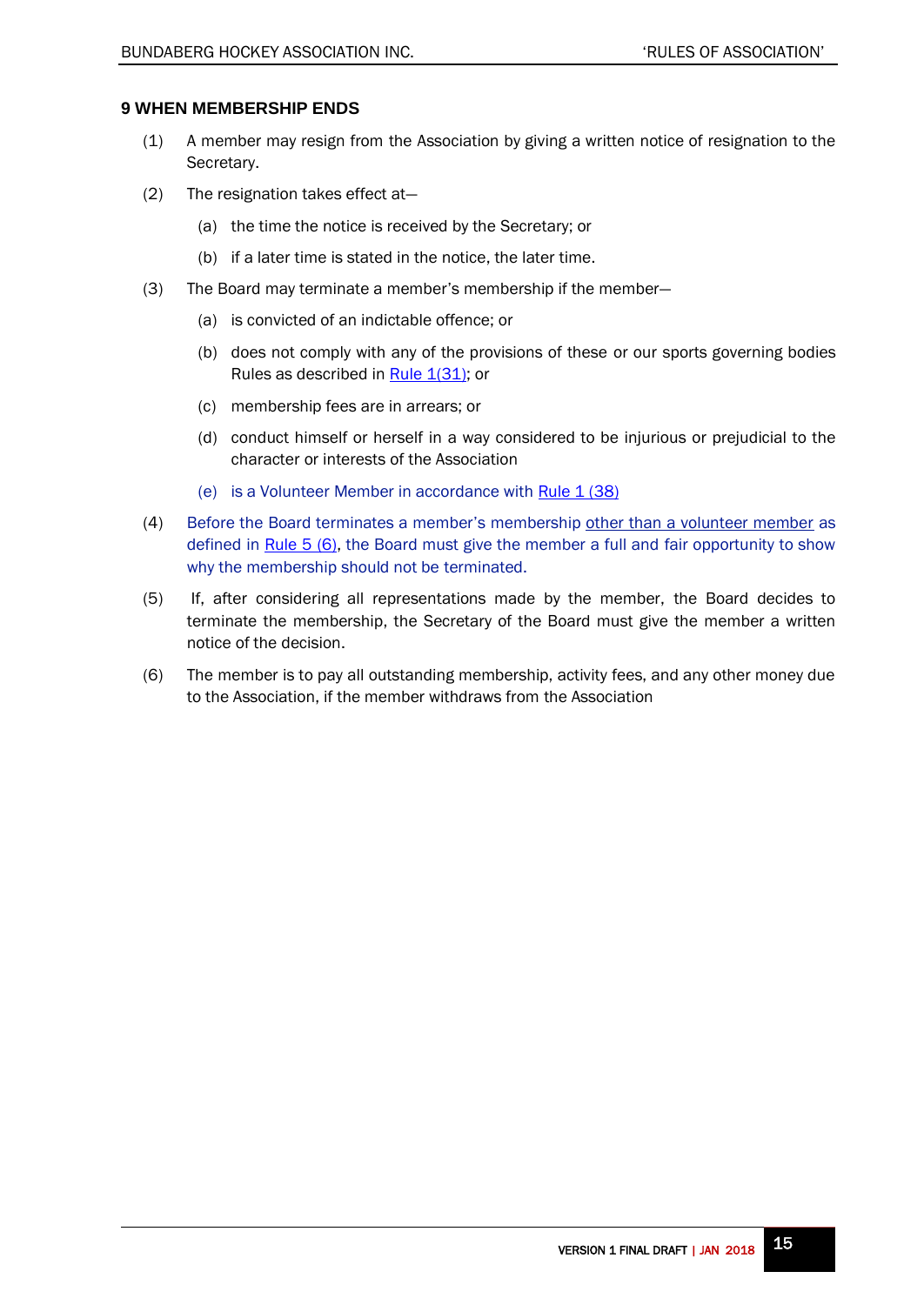## <span id="page-15-0"></span>**10 APPEAL AGAINST REJECTION OR TERMINATION OF MEMBERSHIP**

Appeal process for **Full Members** as described in **[Rule 5](#page-9-1)** shall be as follows:

- (1) Whose application for membership has been rejected, or whose membership has been terminated, may give the Secretary written notice of the member's intention to appeal against the decision.
- (2) A notice of intention to appeal must be given to the Secretary within one month (1) after the person receives written notice of the decision.
- (3) If the Secretary receives a notice of intention to appeal from a Full Member as described in [Rule 5,](#page-9-1) the Secretary must, within one (1) month after receiving the notice, call a General Meeting to decide the appeal and as such the members' decision on the matter shall be final.

Appeals process for **Part Members** as described in **[Rule 5](#page-9-1)** shall be as follows:

- (4) Whose application for membership has been rejected, or whose membership has been terminated, other than a Volunteer Member as described in [Rule 5 \(6\)](#page-12-0) may give the Secretary written notice of the person's intention to appeal against the decision;
- (5) A notice of intention to appeal must be given to the Secretary within one month (1) after the person receives written notice of the decision; and
- (6) If the Secretary receives a notice of intention to appeal, the Secretary must, within one  $(1)$ month after receiving the notice, call a Special Board Meeting to decide the appeal and as such their decision on the matter shall be final.

<span id="page-15-1"></span>Appeals process for any membership status relegation from Full to Part Member status shall be as follows:

- (7) If an Affiliated Branch Member's membership status has been Relegated by the Board then a notice of intention to appeal must be given to the Secretary within one month (1) after the member receives written notice of the decision; and
- (8) If the Secretary receives a notice of intention to appeal, the Secretary must, within one (1) month after receiving the notice, call a Special 'Board and Affiliated Branch Members' Meeting to decide the appeal and as such their decision on the matter shall be final; or
- (9) If a Founding Member has been Relegated by the Board from a Full Member to Part Member then a notice of intention to appeal must be given to the Secretary within one month (1) after the member receives written notice of the decision; and
- (10) If the Secretary receives a notice of intention to appeal, the Secretary must, within one (1) month after receiving the notice, call a Special 'Founding Branch Members' Meeting to decide the appeal and as such their decision on the matter shall be final; or
- (11) If a Founding Member has been Relegated from a Full member to a Part Member status by majority decision of the remaining Founding Members then their decision on the matter shall be final.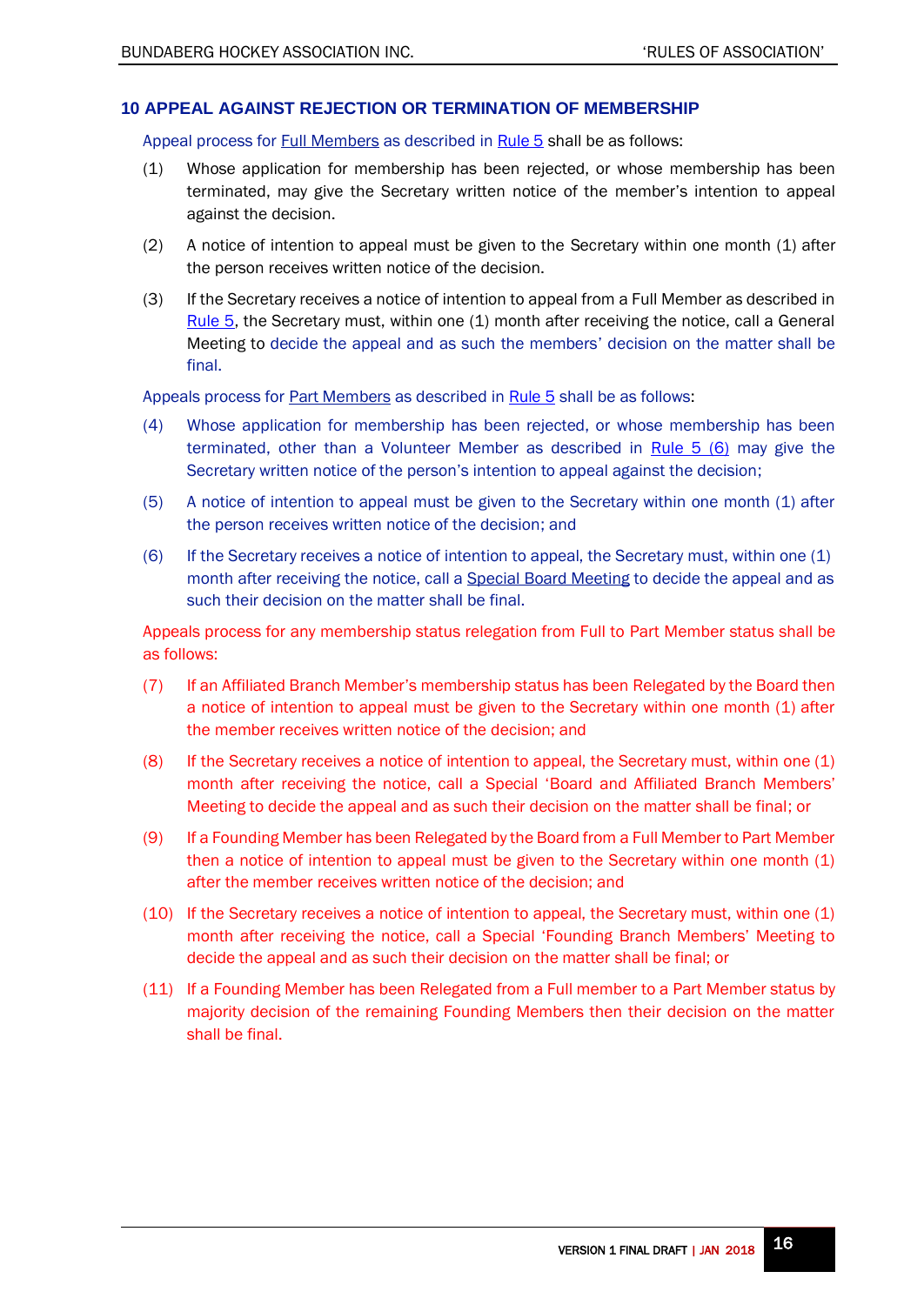# <span id="page-16-0"></span>**11 GENERAL MEETING TO DECIDE APPEAL**

- (1) The General Meeting to decide an appeal must be held within three (3) months after the Secretary receives the notice of intention to appeal.
- (2) At the meeting, the applicant must be given a full and fair opportunity to show why the application should not be rejected or the membership should not be terminated.
- (3) Also, the Board and the members of the Board who rejected a Member's application or terminated the membership must be given a full and fair opportunity to show why the application should be rejected or the membership should be terminated.
- (4) An appeal must be decided by a majority vote of the members present and eligible to vote at the meeting.
- <span id="page-16-2"></span>(5) If a person whose application for membership has been rejected does not appeal against the decision within one (1) month after receiving written notice of the decision, or the person appeals but the appeal is unsuccessful, the Secretary must, as soon as practicable, refund the membership fee paid by the person.

# <span id="page-16-1"></span>**12 REGISTER OF MEMBERS**

- (1) The Board must keep a register of members of the Association.
- (2) The register must include the following particulars for each member—
	- (a) the full name of the member;
	- (b) the postal or residential address of the member;
	- (c) the date of admission as a member;
	- (d) the date of death or time of resignation of the member;
	- (e) details about the termination or reinstatement of membership;
	- (f) any other particulars the Board or the members at a General Meeting decide.
- (3) The register must be open for inspection by members of the Association at all reasonable times.
- (4) A member must contact the Secretary to arrange an inspection of the register
- (5) However, the Board may, on the application of a member of the Association, withhold information about the member (other than the members full name) from the register available for inspection if the Board has reasonable grounds for believing the disclosure of the information would put the member at risk of harm.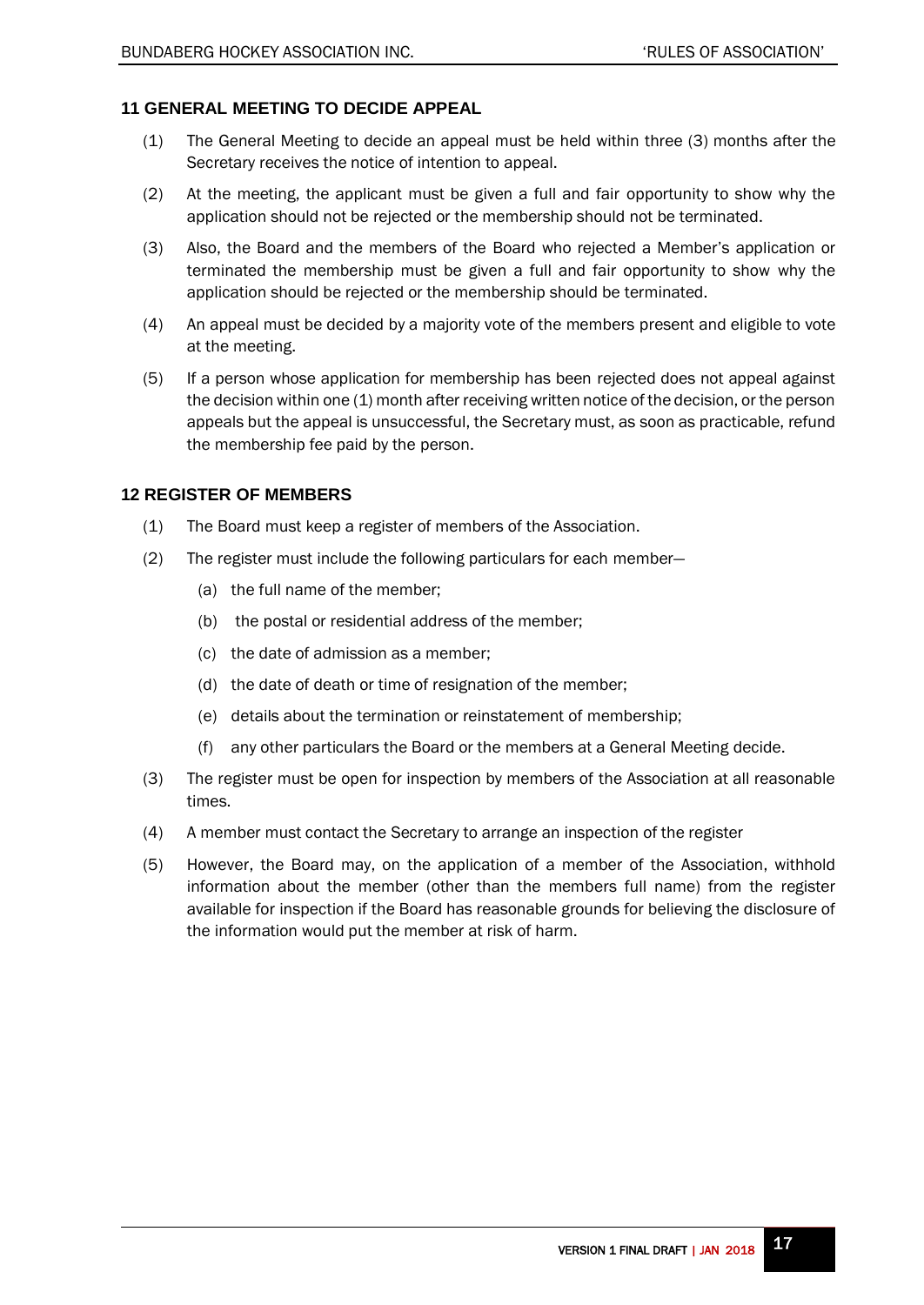# <span id="page-17-0"></span>**13 PROHIBITION ON USE OF INFORMATION ON REGISTER OF MEMBERS**

- (1) A member of the Association must not—
	- (a) use information obtained from the register of members of the Association to contact, or send material to, another member of the Association for the purpose of advertising for political, religious, charitable or commercial purposes; or
	- (b) disclose information obtained from the register to someone else, knowing that the information is likely to be used to contact, or send material to, another member of the Association for the purpose of advertising for political, religious, charitable or commercial purposes.
- (2) Subrule (1) does not apply if the use or disclosure of the information is approved by the Association.

# <span id="page-17-1"></span>**14 APPOINTMENT OR ELECTION OF SECRETARY**

- (1) The Secretary must be an individual residing in Queensland, or in another State but not more than 65km from the Queensland border, who is:
	- (a) a member of the Association elected by the Association as Secretary; or
	- (b) any person who is appointed by the Board.
- (2) If a vacancy happens in the office of Secretary, the members of the Board must ensure a Secretary is appointed or elected for the Association within one (1) month after the vacancy happens.
- (3) If the Board appoints a Secretary, other than to fill a casual vacancy on the Board, the person does not become a member of the Board.
- (4) However, if the Board appoints a person as Secretary to fill a casual vacancy on the Board, the person becomes a member of the Board.
- <span id="page-17-4"></span>(5) If the appointed Secretary is not remunerated for the services provided over and above reimbursements for expenses incurred while executing the duties of the position, the Appointed Secretary is deemed by these Rules to be a volunteer and as such will be subject to [Rule 17 \(6\).](#page-18-3)
- (6) In this rule— *casual vacancy*, on a Board, means a vacancy that happens when an elected member of the Board resigns, dies or otherwise stops holding office.

# <span id="page-17-2"></span>**15 REMOVAL OF SECRETARY**

- (1) The Board of the Association may at any time remove a person appointed by the Board as the Secretary.
- (2) The Board of the Association may remove a Secretary elected by the members, though the person remains a member of the Board.

# <span id="page-17-3"></span>**16 FUNCTIONS OF SECRETARY**

The Secretary's functions include, but are not limited to: calling meetings of the Association, including preparing notices of a meeting and of the business to be conducted at the meeting in consultation with the President of the Association and keeping minutes of each meeting; and copies of all correspondence and other documents relating to the Association; and maintaining the register of members of the Association.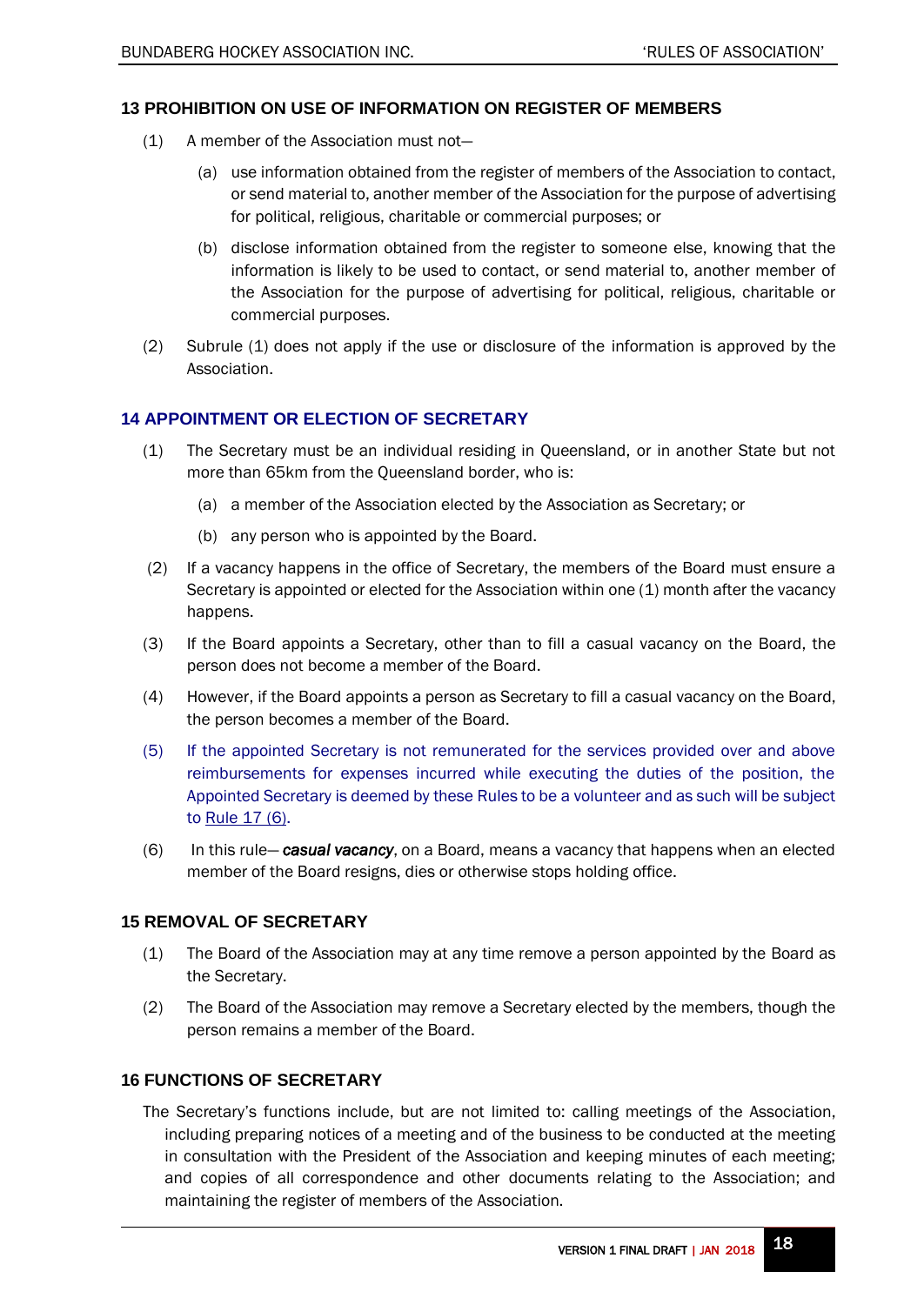# <span id="page-18-0"></span>**17 MEMBERSHIP OF THE BOARD**

- <span id="page-18-2"></span>(1) The Board of the Association shall be a minimum of five (5) and maximum of seven (7). The Board shall consist of the positions required under legislation and the organisation's governance structure determined by the Board and or the members at a General Meeting and as such position titles may alter in name from time to time. Though members shall determine at an AGM if the Revenue or Administration Officer will be the Treasurer.
	- (1) Chairperson (President)
	- (2) Director Hockey Participation (Vice President)
	- (3) Director Competitions & Pathways
	- (4) Director Facility Operations
	- (5) Director Revenue
	- (6) Administration Officer (Non-Voting Director Appointed Secretary and or Treasurer)
	- (7) Vacant Board Position (not available for election) as described in Rule  $1(34)$

The number of employed staff (remunerated not honorariums) members on the Board shall be limited to two (2) in number and as such shall be non-voting Directors.

- $(2)$  A member of the Board, other than a Secretary if appointed by the Board, must be a member of the Association as described in Rule  $18$  (2) and not in conflict with Rule  $18$  (1)
- (3) The Office Bearers of the Association shall be positions one  $(1)$ , six  $(6)$  and five  $(5)$
- <span id="page-18-4"></span>(4) All Board members, voluntary or paid, must be fully independent and as such must not hold a position on an Affiliated Member Branch or any other Hockey Association unless 75% of voting members of the Association agree.
- (5) No Affiliated Branch shall have more than two (2) persons on the Board at any one time and positons two (2) and three (3) must never be held by individuals from the same Affiliated Branch unless it is agreed to unanimously by the Branches of the Association.
- <span id="page-18-1"></span>(6) No person who is currently employed or has been employed as a member of staff as defined in [Rule 1 \(13\)](#page-4-0) within the previous twenty-four (24) months can nominate for any elected volunteer Board positions unless the Board and Affiliated Branches unanimously agree.
- (7) No Affiliated Branch Management personnel as mentioned in Rule  $1$  (10), can hold a position on the Board unless they relinquish their position within the Branch.
- (8) At each Annual General Meeting (AGM) of the Association, the members of the Board must retire from office in line with subrule (9) and are eligible, on nomination, for re-election in line with subrule (10).
- (9) At the Annual General Meeting of the Association held on odd years, all positions with an odd number listed above, if held by a volunteer, shall be declared vacant irrespective of what years' financial statements are being presented. At the Annual General Meeting of the Association held on even years all even numbered positions similarly held shall be declared vacant. Any Board member whose position has been declared vacant under this sub-rule shall be eligible upon nomination for re-election subject to subrule (6).
- <span id="page-18-3"></span>(10) No volunteer Board member or the appointed Secretary, if deemed a volunteer as defined in Rule  $14$  (5), can hold any position on the Board for more than four (4) consecutive years and must retire for a minimum of one (1) year from the Board before they will be eligible for re-election to any Board position and on said retirement are entitled to hold a Branch, operational or general volunteer position within the organisation in line with [Rule 26 \(3\).](#page-24-1)
- (11) A member of the Association may be appointed to a casual vacancy on the Board under [Rule 20.](#page-20-1)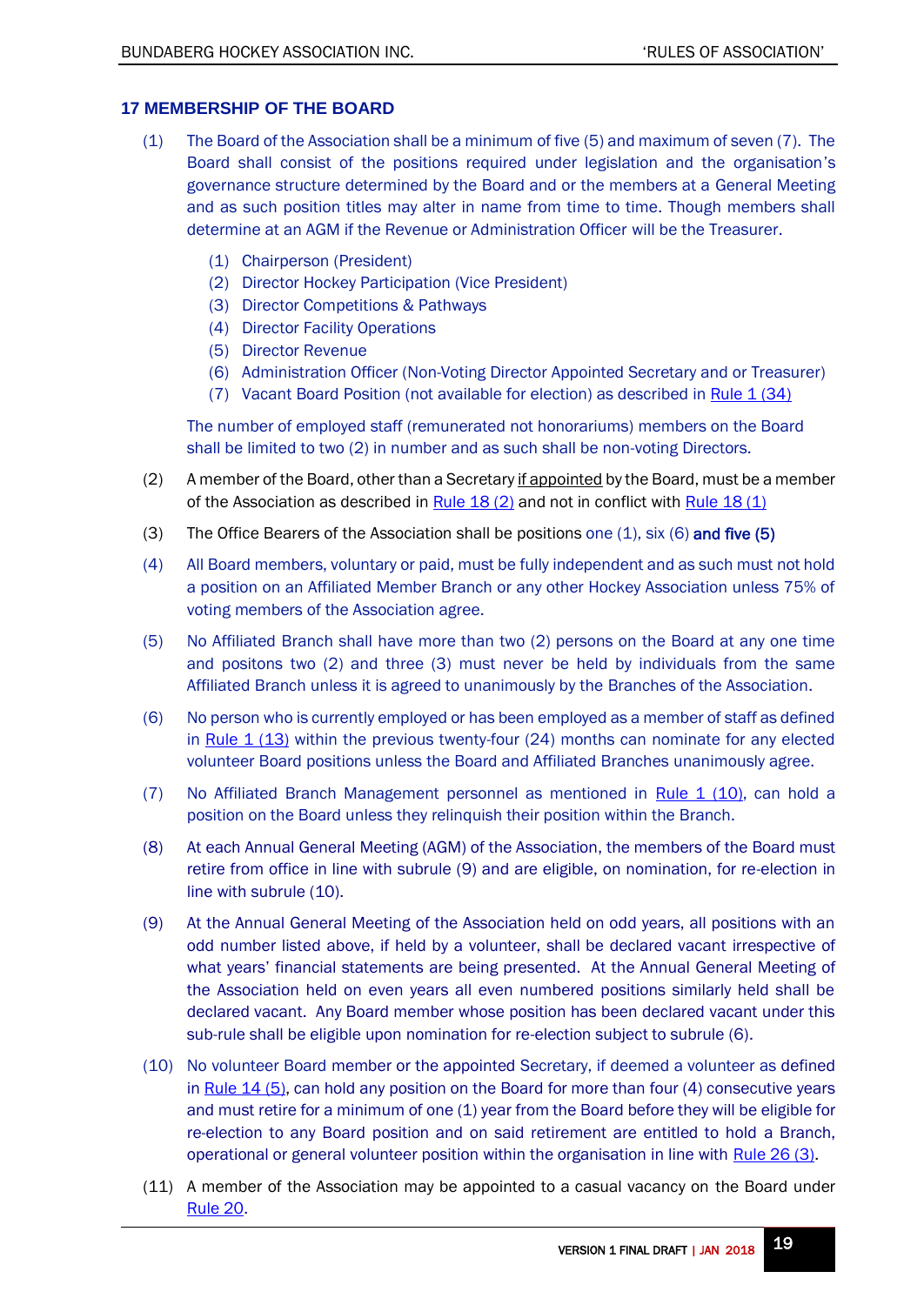## <span id="page-19-0"></span>**18 ELECTING THE BOARD**

- <span id="page-19-1"></span>(1) A member of the Board may only be elected if the person:
	- (a) is an adult eligible to be elected as a member under section 61A of the Act;
	- (b) has not been expelled as a Board, Committee Member or Director of any not-for-profit or Australian Company Limited by Guarantee; and
	- (c) is not in conflict wit[h Rule](#page-18-4) 17
- (2) Any two (2) members of the Association entitled to vote may nominate another member or parent or legal guardian of a player member under the age of 18 years who is the "candidate", not in conflict with [subrule \(1\),](#page-19-1) to stand as a member of the Board.
- (3) All nominations for membership of the Board are to be in writing and in the hands of the Secretary eighteen (18) days prior to the Annual General Meeting. If no nominations have been received by the due date for a specific position/s or an application was received late due to a valid reason as determined by the Board, the Board shall be entitled to accept and present late nominations to members for consideration.
- (4) All candidates will be required to indicate in writing their ability to meet the skills, tasks and time required for the applied position as defined by the Association's 'Board Position Info Pak'. All prospective candidates will be required to complete the Board Application Form and have it signed by the candidate and two (2) nominees who are members of the Association.
- (5) Candidates application forms must be posted via email to members at least fourteen (14) days immediately preceding the Annual General Meeting.
- (6) Each member of the Association present and eligible to vote at the Annual General Meeting may vote for one (1) candidate for each vacant position on the Board.
- (7) Voting Members are entitled to request a vote be taken on the suitability of any candidate to fill a position prior to any election and or if a position has only one (1) candidate, members are entitled to accept or reject the nomination.
- (8) In the absence of a valid nomination the meeting will not be entitled to call or accept nominations from the floor and as such the position will be declared vacant and the vacancy shall be filled by the Board in accordance with subrule 12.
- (9) Balloting lists shall be prepared, if necessary, containing the names of the accepted candidates in alphabetical order for each position and each voting member present at the Annual General Meeting shall be entitled to vote.
- (10) If after a vote has been conducted and candidates for one (1) position remains tied and deadlocked, the members present and entitled to vote can vote to accept or reject both candidates and if both candidates are accepted the number of Board members may be increased by one (1) additional position until such time as the position is up for re-election as defined in Rule  $17(4)$ .
- (11) If rejected the position shall remain vacant; and
- (12) Any remaining vacancies will remain vacant until a suitable volunteer can be found under Rule 20  $(1)$  or that the Association has the ability to buy in the services of skilled personnel.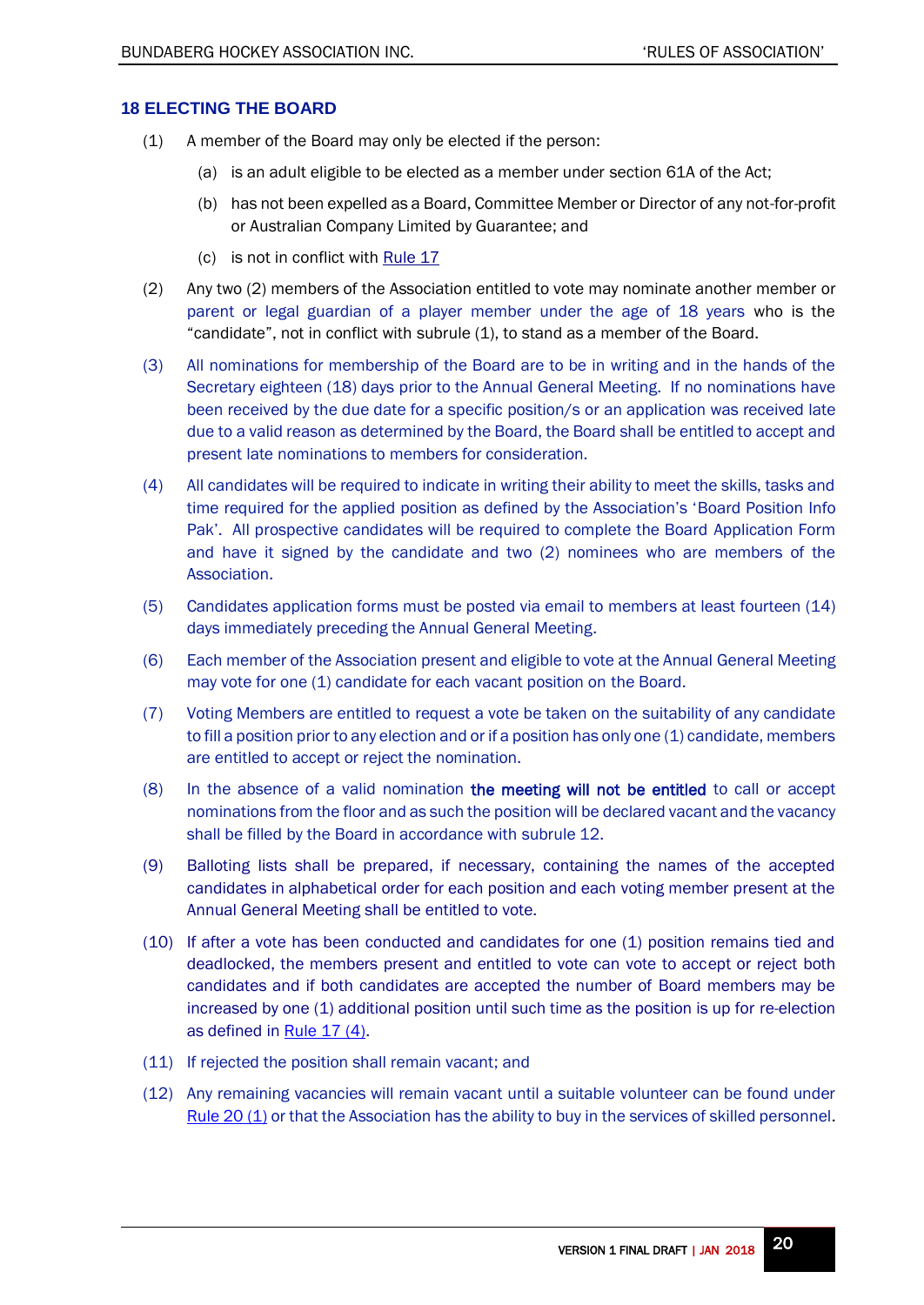# <span id="page-20-0"></span>**19 RESIGNATION, REMOVAL OR VACANCIES OF OFFICE OF THE BOARD**

- (1) A member of the Board may resign from the Board by giving written notice of resignation to the Secretary.
- (2) The resignation takes effect at:
	- (a) the time the notice is received by the Secretary; or
	- (b) if a later time is stated in the notice, the later time.
- (3) A Board member may be removed from office at a General Meeting of the Association if a majority of the members present and eligible to vote at the meeting vote in favour of removing the member.
- (4) Before a vote of members is taken about removing the Board member from office, the member must be given a full and fair opportunity to show cause why he or she should not be removed from office.
- (5) A Board member has no right of appeal against the member's removal from office under this rule.
- (6) A Board member immediately vacates the office of member in the circumstances mentioned in section 64(2) of the Act.
- <span id="page-20-2"></span>(7) A member-elected Board individual may be removed from their position but take up a vacant position on the Board if it is proven they are unable to deliver their position responsibilities as agreed to and or if they fail to attend official meetings of the Board as described in Rule  $1(8)$ ; or
- (8) If it is proven the individual failed to abide by the Association's Rules, Confidentiality Agreement, Policies, Procedures, Codes of Conduct and Behaviour and or position responsibilities, shall be terminated in accordance with [Rule](#page-13-5) 9 and provided opportunity to appeal as stipulated under [Rule](#page-14-1) 10.
- (9) A member of the Board appointed to a casual vacancy by the Board may be removed from office by a majority vote of the remaining members of the Board if it is proven that they fail to abide by the Association's Rules, Confidentiality Agreement, Policies, Procedures, Codes of Conduct and Behaviour and or position responsibilities and shall be provided a right of appeal in accordance with the Association's disputes resolution policy and any such decision shall be final.
- <span id="page-20-3"></span>(10) A Board member who has resigned from the Board will not be eligible to hold a position on the Board for one term (two years) from their resignation date other than for those individuals who have resigned for a reason mentioned in Rule  $1(28)$ .

## <span id="page-20-1"></span>**20 VACANCIES ON THE BOARD**

- <span id="page-20-4"></span>(1) If a casual vacancy happens on the Board, the continuing members of the Board may appoint another member of the Association to fill the vacancy in line with [Rule](#page-18-3) 17 until the next Annual General Meeting.
- (2) The continuing members of the Board may act despite a casual vacancy on the Board.
- <span id="page-20-5"></span>(3) However, if the number of Board members is less than the number fixed under  $Rule 23 (1)$ as a quorum of the Board, the continuing members may act only to:
	- (a) increase the number of Board members to the number required for a quorum; or
	- (b) call a General Meeting of the Association.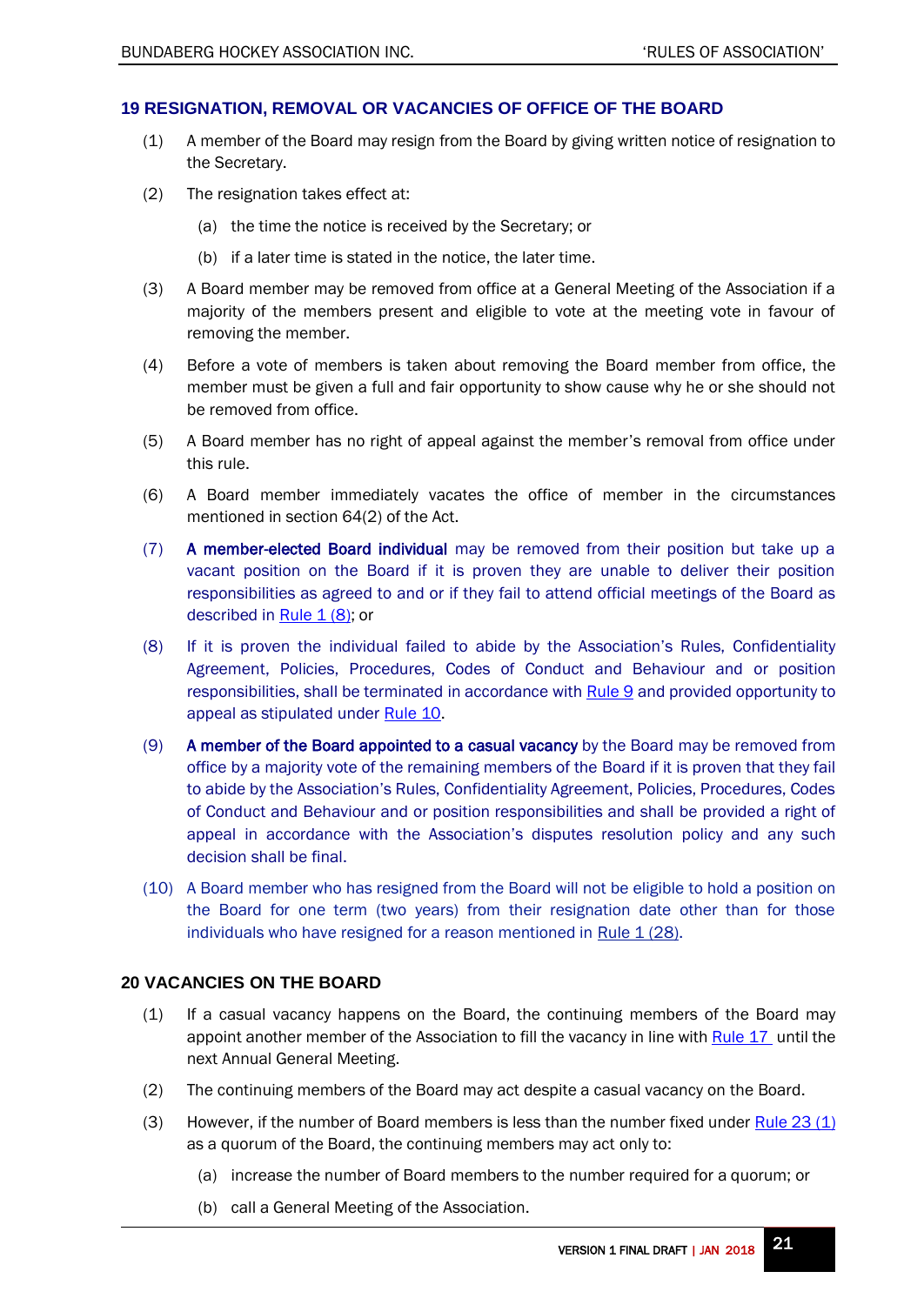# <span id="page-21-0"></span>**21 FUNCTIONS OF THE BOARD**

- (1) Subject to these rules or a resolution of the members of the Association carried at a General Meeting, the Board has the general control and of the administration of the affairs, property and funds of the Association.
- (2) The Board has authority to interpret the meaning of these rules and any matter relating to the Association on which the rules are silent, but any interpretation must have regard to the Act, including any regulation made under the Act.

*Note*: The Act prevails if the Association's rules are inconsistent with the Act — see section 1B of the Act.

- (3) The Board may exercise the powers of the Association:
	- (a) to borrow, raise or secure the payment of amounts in a way the members of the Association decide; and
	- (b) to secure the amounts mentioned in paragraph (a) or the payment or performance of any debt, liability, contract, guarantee or other engagement incurred or to be entered into by the Association in any way, including by the issue of debentures (perpetual or otherwise) charged upon the whole or part of the Associations property, both present and future; and
	- (c) to purchase, redeem or pay off any securities issued; and
	- (d) to borrow amounts from members and pay interest on the amounts borrowed; and
	- (e) to mortgage or charge the whole or part of its property; and
	- (f) to issue debentures and other securities, whether outright or as security for any debt, liability or obligation of the Association; and
	- (g) to provide and pay off any securities issued; and
	- (h) to invest in a way the members of the Association may from time to time decide.
- (4) For subrule (3)(d), the rate of interest must not be more than the current rate being charged for overdrawn accounts on money lent (regardless of the term of the loan) by:
	- (a) the financial institution for the Association; or
	- (b) if there is more than one (1) financial institution for the Association, the financial institution nominated by the Board.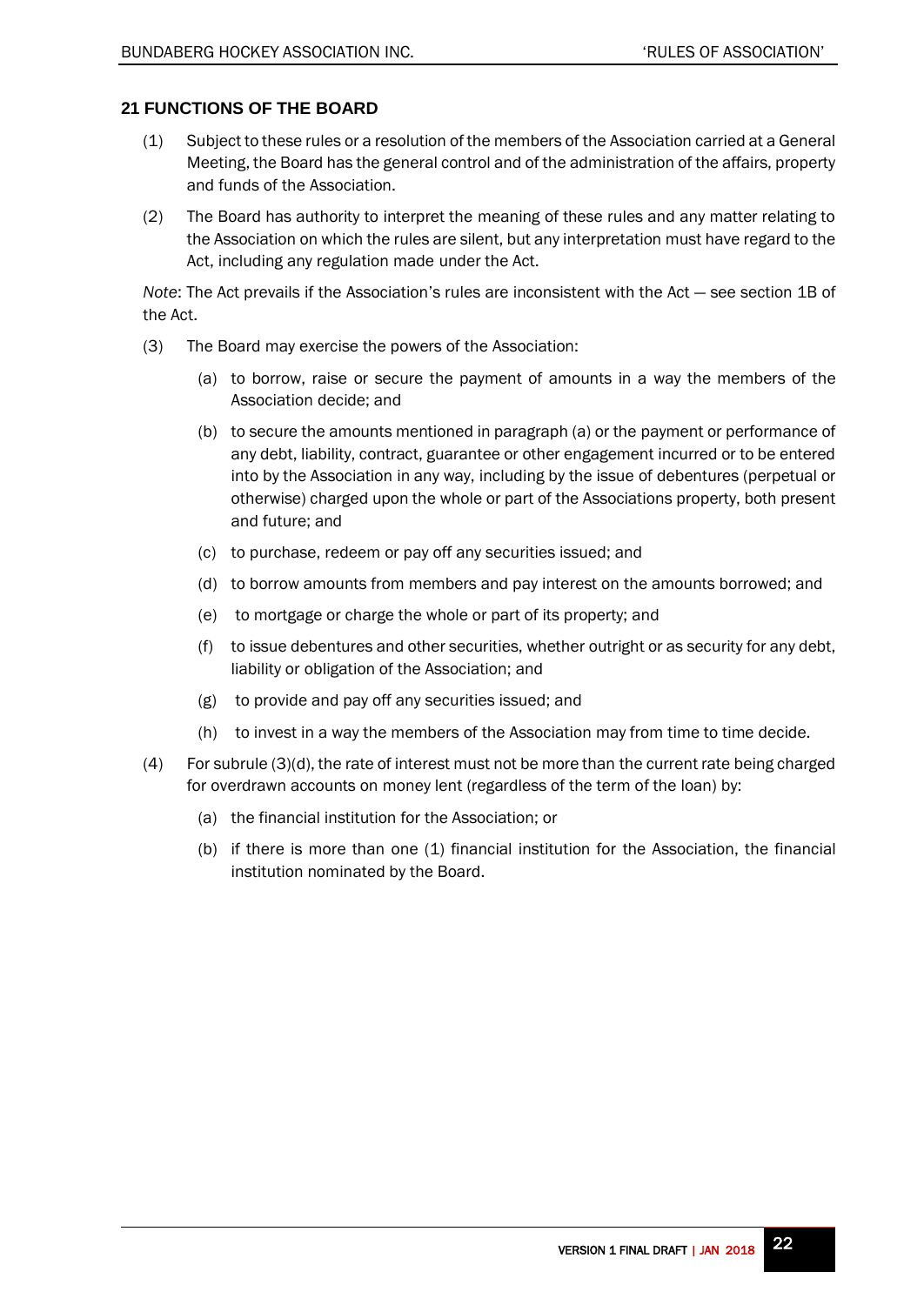# <span id="page-22-0"></span>**22 MEETINGS OF THE BOARD**

- <span id="page-22-2"></span>(1) Subject to this Rule, the Board may meet as described in  $Rule 1 (22)$  and conduct its proceedings as it considers appropriate.
- (2) The Board must meet at least once every 4 months to exercise its functions.
- (3) The Board must decide how a meeting is to be called.
- (4) Notice of a meeting is to be given in the way decided by the Board.
- (5) The Board may hold meetings, or permit a Board member to take part in its meetings, by using any technology that reasonably allows the member to hear and take part in discussions as they happen.
- (6) A Board member who participates in the meeting as mentioned in subrule (5) is taken to be present at the meeting.
- (7) A question arising at a Board Meeting is to be decided by a majority vote of members of the Board present at the meeting and, if the votes are equal, the question is decided in the negative.
- (8) A member of the Board must not vote on a question about a contract or proposed contract with the Association if the member has an interest in the contract or proposed contract and, if the member does vote, the members vote must not be counted.
- (9) The President is to preside as Chairperson at a Board Meeting.
- (10) If there is no President or if the President is not present within ten (10) minutes after the time fixed for a Board Meeting, the members may choose one (1) of their number to preside as Chairperson at the meeting.

# <span id="page-22-1"></span>**23 QUORUM FOR, AND ADJOURNMENT OF, A BOARD MEETING**

- <span id="page-22-3"></span>(1) At a Board Meeting four (4) voting members are required to form a quorum.
- (2) If there is no quorum within thirty (30) minutes after the time fixed for a Board Meeting called on the request of members of the Board, the meeting lapses, other than on the request of the members of the Board for:
	- (a) the meeting is to be adjourned for at least one (1) day; and
	- (b) the members of the Board who are present are to decide the day, time and place of the adjourned meeting; or
	- (c) If a Board quorum cannot be achieved, the continuing members may act as required under [Rule](#page-20-5) 20 (3).
- (3) If, at an adjourned meeting mentioned in subrule (2a, 2b), there is no quorum within thirty (30) minutes after the time fixed for the meeting, the meeting lapses.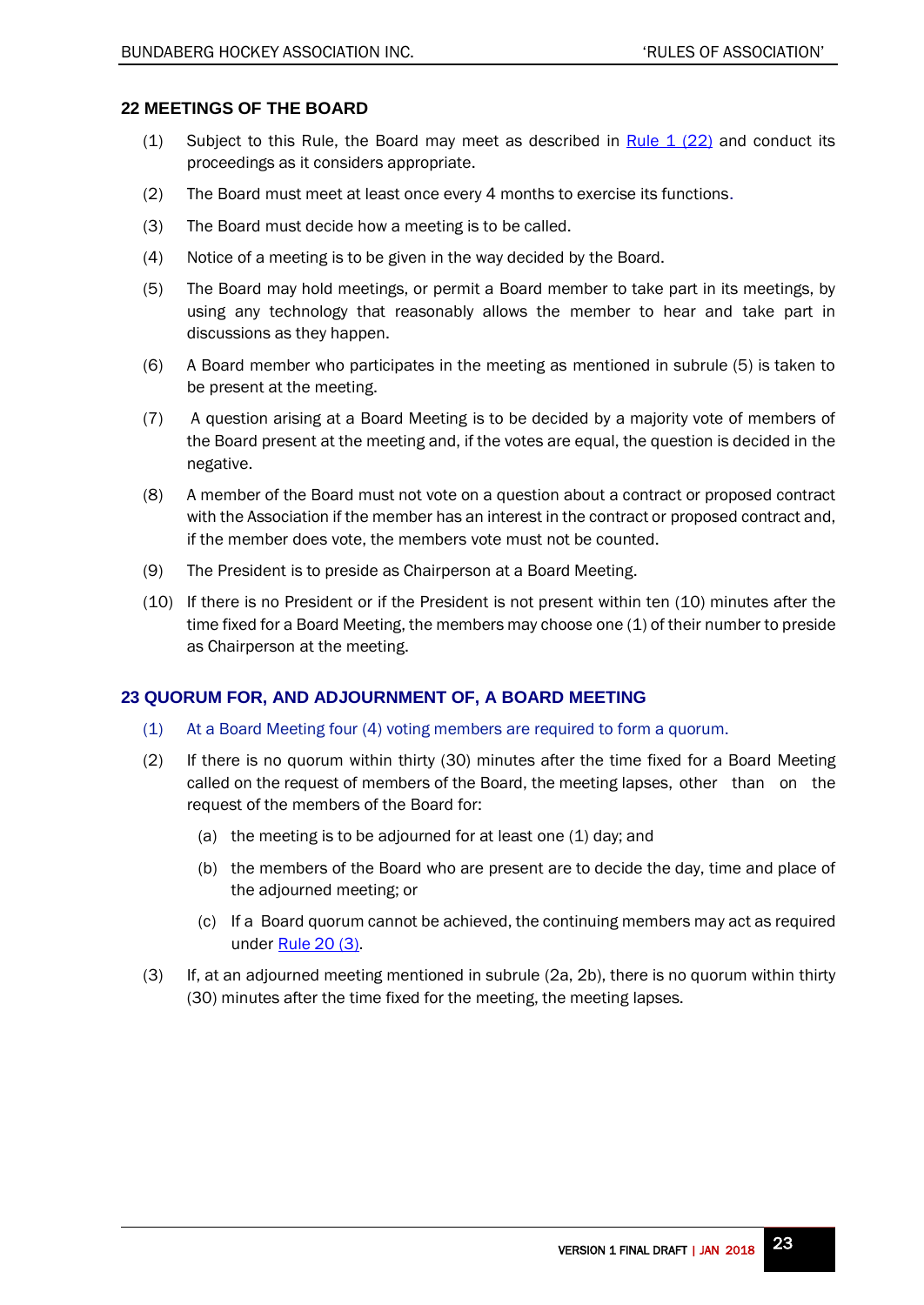# <span id="page-23-0"></span>**24 SPECIAL MEETING OF THE BOARD**

- $(1)$  If the Secretary receives a written request signed by at least two  $(2)$  of the members of the Board, the Secretary must call a special meeting of the Board by giving each member of the Board notice of the meeting within 14 days after the Secretary receives the request.
- (2) If the Secretary is unable or unwilling to call the special meeting, the President must call the meeting.
- (3) A request for a special meeting must state:
	- (a) why the special meeting is called; and
	- (b) the business to be conducted at the meeting.
- (4) A notice of a special meeting must state:
	- (a) the day, time and place of the meeting; and
	- (b) the business to be conducted at the meeting.
- (5) A special meeting of the Board must be held within 14 days after notice of the meeting is given to the members of the Board.

# <span id="page-23-1"></span>**25 MINUTES OF THE BOARD MEETINGS**

- (1) The Secretary must ensure full and accurate minutes of all questions, matters, resolutions and other proceedings of each Board Meeting are entered in a minute book or electronically secure folder.
- (2) To ensure the accuracy of the minutes, the minutes of each Board Meeting must be signed by the Chairperson of the meeting, or the Chairperson of the next Board Meeting, verifying their accuracy.
- (3) The minutes compiled by the Secretary and duly signed by the Chairperson authenticating their accuracy shall be deemed as the official minutes.

# <span id="page-23-2"></span>**26 DUTIES OF THE ASSOCIATION AND BOARD**

## (1) The duty of the Association to the Board Personnel

## Shall be to:

- (a) ensure all individual Board personnel are compensated for the costs associated with completing their duties in accordance with the 'Association's Board Reimbursement Policy and Procedures'.
- (b) provide the support and training required to complete the tasks required of their position according to the Association's 'Volunteer' policies and procedures by ensuring that all Board personnel receive appropriate:
	- (i) 'Board Induction Training' prior to the commencement of their duties; and
	- (ii) 'Board Task Sheet'; and
	- (iii)'Education and or training' required to complete their tasks or position requirements at the Association's cost.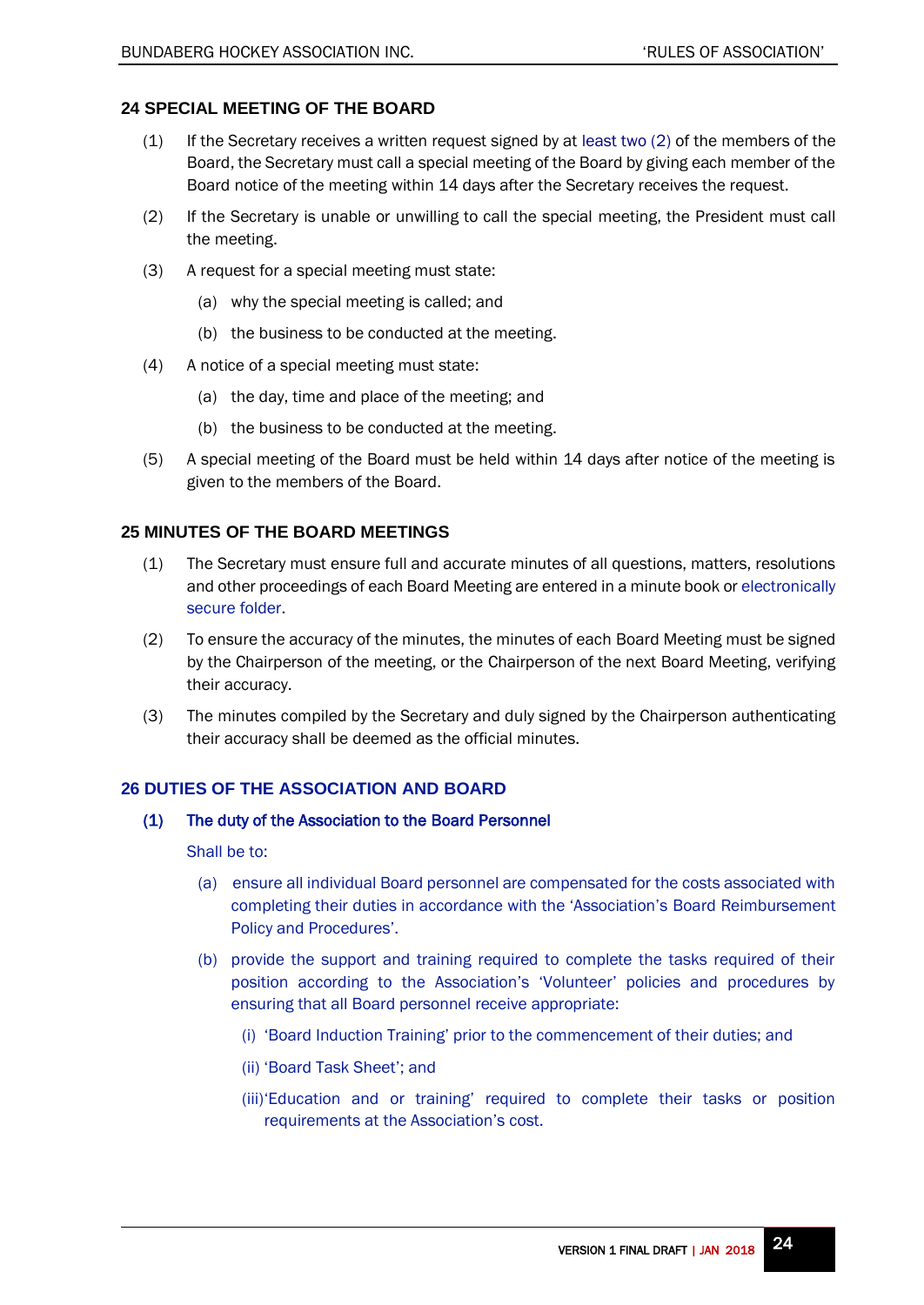#### (2) The duties of the Board and Board Personnel to the Association

Shall be to:

- (a) continue to develop the Association and the sport of Hockey by implementing modern, efficient and effective administration, management and financial practises that support the longevity and financial security of the Association;
- (b) develop, approve and administer the Association and Affiliated Branch policies, procedures, sport's operational framework, management and compliance requirements and set the fines and penalties for breaches or non-compliance;
- (c) provide members with the support they require to develop within the constraints of the Association's financial and human capacity;
- (d) not dismiss or disregard lightly the concepts, issues or advice provided, raised or presented by the Affiliated Branch Members;
- (e) ensure that the differences and variances in usage and volunteer contributions are reflected in the members' affiliation fee/s;
- <span id="page-24-0"></span>(f) ensure NO Affiliated Member Branch or Association Program Area/Player Group as described in [Rule 1 \(27\)](#page-6-4) is sacrificed or suppressed for the development of another; and
- (g) know the Association members and the sport's governing bodies as described in Rule [1\(31\)](#page-6-1) are empowered to set the standard, penalties for non-compliance of the Association's Board and or individual Board members and if necessary empowered to enact the support required to ensure the Association, Branches and or the sport in the region is not placed at risk.

#### The individual Board members' duty shall be to:

- (h) follow the Rules of the Association, management, administration, processes, policies and procedures, Hockey Queensland's Membership Terms, rules of Hockey, code of conduct and codes of behaviour of the Association, Hockey's governing bodies and land owners and or land managers;
- (i) attend meetings, actively and constructively participate in the discussions and decision-making process and know that breaches of confidentially, non-attendance or disruptive behaviour may result in disciplinary action or expulsion;
- (j) when representing the Association, do so in a manner that reflects and promotes the objectives of the Association and ensure your actions do not place the Association, member Branches', the sport of Hockey and or the sport's governing bodies and or land owners reputation at risk with the community or government;
- (k) effectively and efficiently deliver their roles, responsibilities and portfolio responsibilities and or members' expectations for the role;
- (l) oversee the Association workforce service delivery standards and outcomes;
- (m) support the majority decisions made by the Board irrespective of personal opinion;
- (n) make decisions based on what is best for the collective not individuals;
- <span id="page-24-1"></span>(o) know the Board and Hockey's governing bodies are empowered to set the standard and penalties for non-compliance of individuals and or the collective.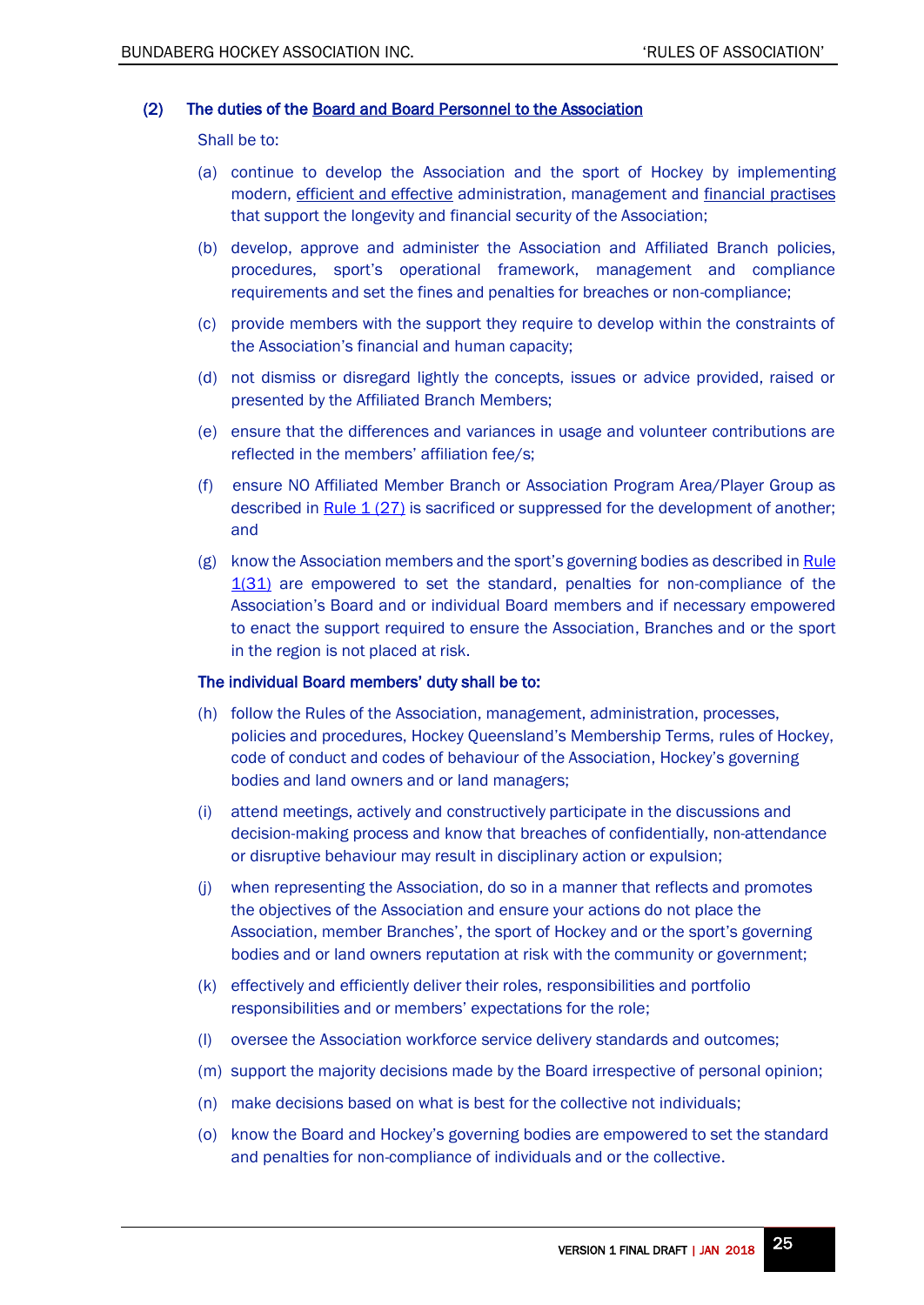# (3) The duty of the Association/Board to Affiliated Branches

Shall be to:

- (a) operate in accordance with the Hockey Queensland Membership Terms as described in Rule  $1(7)$  for the Association;
- (b) oversee the standard of Affiliated Branch Member service delivery and their delivery of Hockey Queensland Membership Terms requirements and obligations for Branches;
- (c) organise and control Hockey participation system, competition/s, selections, representative and social and development system and programs; and
- (d) to manage the Branches administration and reporting obligations as agreed to by the Branches from time to time.

## <span id="page-25-0"></span>(4) The duty of Affiliated Branch Members or Associate Teams to the Association

## (1) Affiliated Branches shall be to:

- (a) operate with a Branch Committee as mentioned in Rule  $1(10)$  and know if an Affiliated Branch is unable to fill a position with appropriate individual/s to fill the position responsibilities the Association will appoint a person/s to fill any positions and or vacancies;
- (b) attend Association meetings, actively and constructively participate in the discussions and decision making process and know that breaches of confidentiality, non-attendance or disruptive or disrespectful behaviour may result in disciplinary action or expulsion of the individual or the Branch;
- (c) actively promote the playing of Hockey at the Association and actively participate in the Association's competition, programs and activities;
- (d) refer questions pertaining to Hockey to the Association for a decision;
- (e) be responsible for the actions of your Members and those visitors attending or participating in the Association's activities and or events;
- (f) when representing the Association, do so in a manner that reflects and promotes the objectives of the Association and ensure your actions do not place the Association, member Branches', the sport of Hockey and or the sport's governing bodies and or land owners reputation at risk with the community or government; and
- (g) know the Board and Hockey's governing bodies are empowered to set the standard and penalties for non-compliance.

## (2) Affiliated Branch Managers shall be to:

- (a) ensure the Branch has a representative at General Meetings of the Association;
- (b) carry out the duties of a Branch Manager set by the Board and these Rules;
- (c) select the Branch Service Delivery Personnel (coaches, team managers etc);
- (d) manage and oversee the delivery of program and service delivery standards and performance of the Branch Committee personnel; and
- (e) know the Board and or the Association and the Sport's governing bodies are empowered to set the standard and penalties for non-compliance.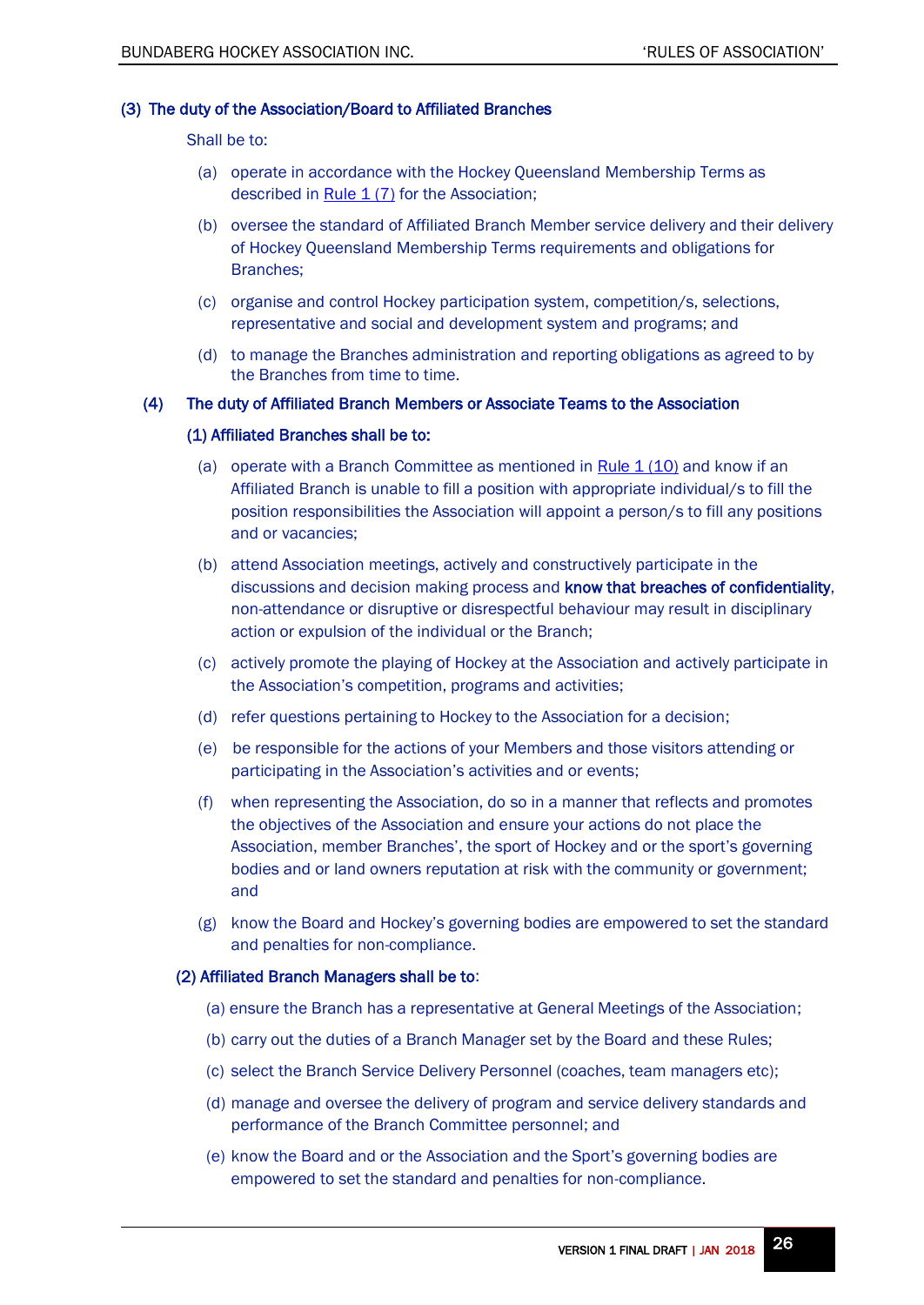#### (3) Associate Members shall be to:

- (a) actively promote the playing of Hockey at the Association and participation in the Association competition, programs and activities;
- (b) agree to develop their players, coaches to the standard required of the division they have entered;
- (c) operate in accordance with the 'Association Codes of Behaviour' and rules of the Game as determined by Hockey's governing bodies;
- (d) notify the Secretary of the Association of any change in the management personnel and or player members' status within seven (7) days;
- (e) refer questions pertaining to Hockey to the Association's Board for a decision;
- (f) provide a representative to represent your organisation and or to make decisions on behalf of your organisation when invited to do so by the Board;
- (g) attend meetings when invited and actively and constructively participate in the discussions and decision making process and know disruptive or disrespectful behaviour may result in disciplinary action or expulsion of the individual or the team;
- (h) follow the Rules of the Association, management, administration, processes, policies and procedures, rules of Hockey, code of conduct and codes of behaviour of the Association, and its representatives, land owners and or land managers;
- (i) be responsible for the actions of your team members and those visitors attending or participating in the Association's activities and or events;
- (m) when representing the Association, do so in a manner that reflects and promotes the objectives of the Association and ensure your actions do not place the Association, member Branches', the sport of Hockey and or the sport's governing bodies and or land owners reputation at risk with the community or government; and
- (n) know the Board and Hockey's governing bodies are empowered to set the standard and penalties for non-compliance.

## (5) The duties of the Board to our Workforce Paid and or Volunteer

The duty to **Staff** shall be to:

- (a) undertake ongoing recruitment to ensure there are appropriately qualified and motivated personnel with sufficient time to fulfil paid positions in the Association;
- (b) place staff based on experience, skills and or their potential to develop the skills;
- (c) provide staff with a document that clarifies the requirements of the paid position such as length of tenure, hours, entitlements, line manager, reporting process, communication requirements, review process; and
- (d) provide all staff with Induction training, Position Description, job responsibilities and Codes of Conduct and Behaviour and performance appraisals at least once per annum.

<span id="page-26-0"></span>The duty to **Appointed Volunteers** shall be to:

(e) undertake ongoing recruitment to ensure there are appropriately qualified and motivated personnel with sufficient time to fulfil the volunteer positions;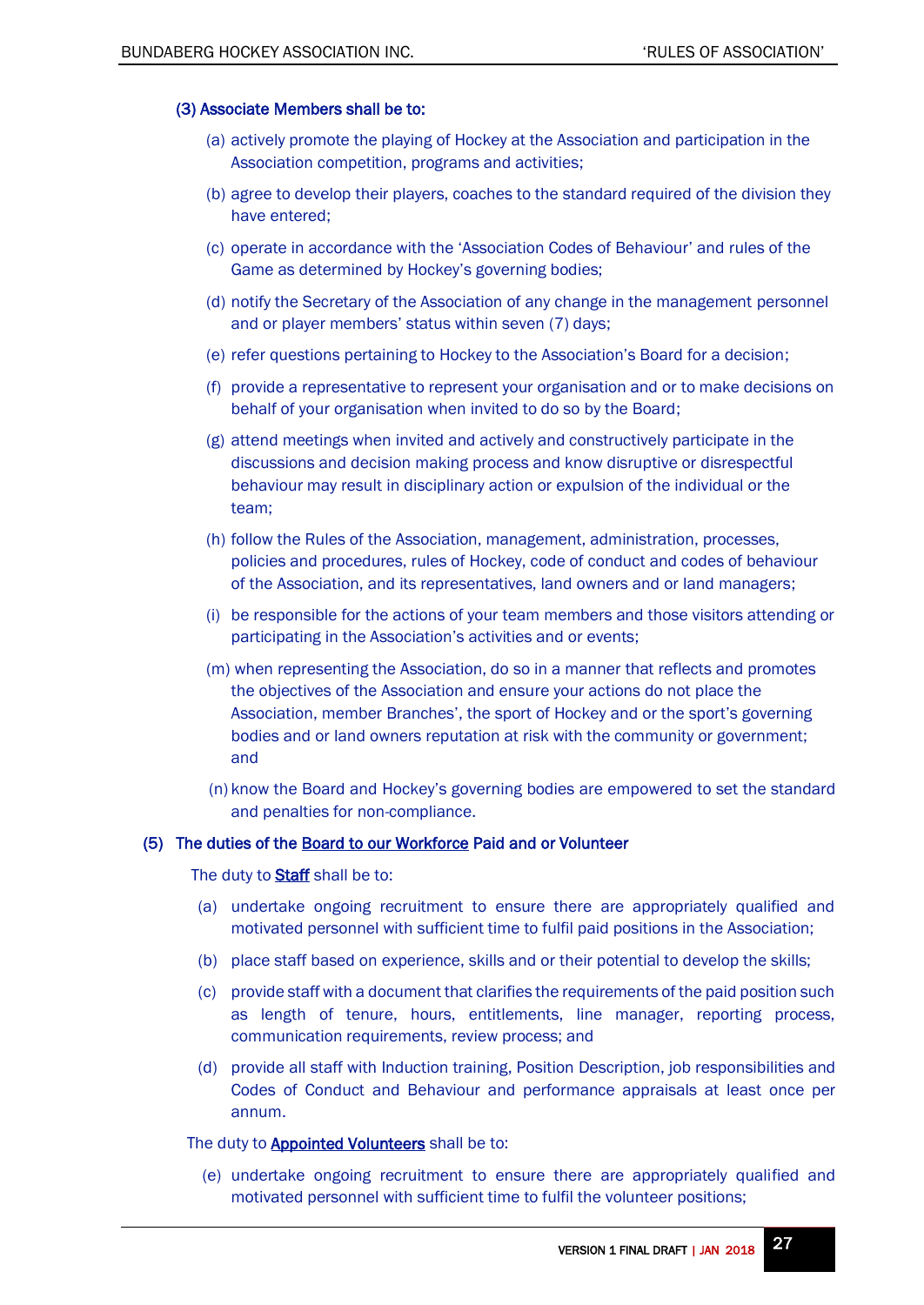- (f) place the individual based on experience, skills and or their potential to develop the skills in order that no volunteer is placed knowingly in a position or given a task that is beyond his or her known capabilities unless adequate support is provided. If the skills cannot be obtained or supported, the volunteer shall be removed or redeployed to a position or task that better suits their situation and or ability;
- (g) ensure operational volunteers as mentioned in Rule  $1$  (38), are rested from all voluntary duties within or for the Association for a period of not less than one (1) season after six (6) years consecutive years of service;
- (h) ensure that general volunteers and team volunteers as mentioned in Rule  $1(37)$ , are provided an off season from all voluntary duties within or for the Association;
- (i) ensure the needs of the Association's most valued resource, its volunteer workforce, are supported by modern volunteer policies, procedures, codes and practises;
- (j) recognise and reward the commitment and contribution of the Association's volunteers according to the Association's volunteer policies, procedures and industry standards; and
- (k) if the Association is unable to recruit personnel with the appropriate skills, time or commitment to key and or high risk positions the Board may buy in the service/s at the members' cost.

## (6) The duty of Association Workforce Paid and or Volunteer to the Association

Shall be to:

- (a) effectively and efficiently deliver their roles and responsibilities as stipulated under their Position Statements and or Operational Task Sheets;
- (b) uphold the vision, values, goals, policies and procedures of the Association;
- (c) follow the rules, policies, procedures, rules of the sport, codes of conduct and codes of behaviour of the Association and the sport's governing bodies;
- (d) when representing the Association, do so in a manner that reflects and promotes the objectives of the Association and ensure your actions do not place the Association, member Branches', the sport of Hockey and or the sport's governing bodies and or land owners reputation at risk with the community or government; and
- (e) know the Board and the Sport's governing bodies are empowered to set the standard and penalties for non-compliance.

## (7) The duty of the Board to Association's Operational Groups/Individuals:

Shall be to:

- (a) enable the groups/individuals to be involved in the decision making process relevant to their group and or members of the organisation in which they represent;
- (b) provide the support required for the group to achieve the objective/s set by the Board; and
- (b) provide the group with realistic objectives.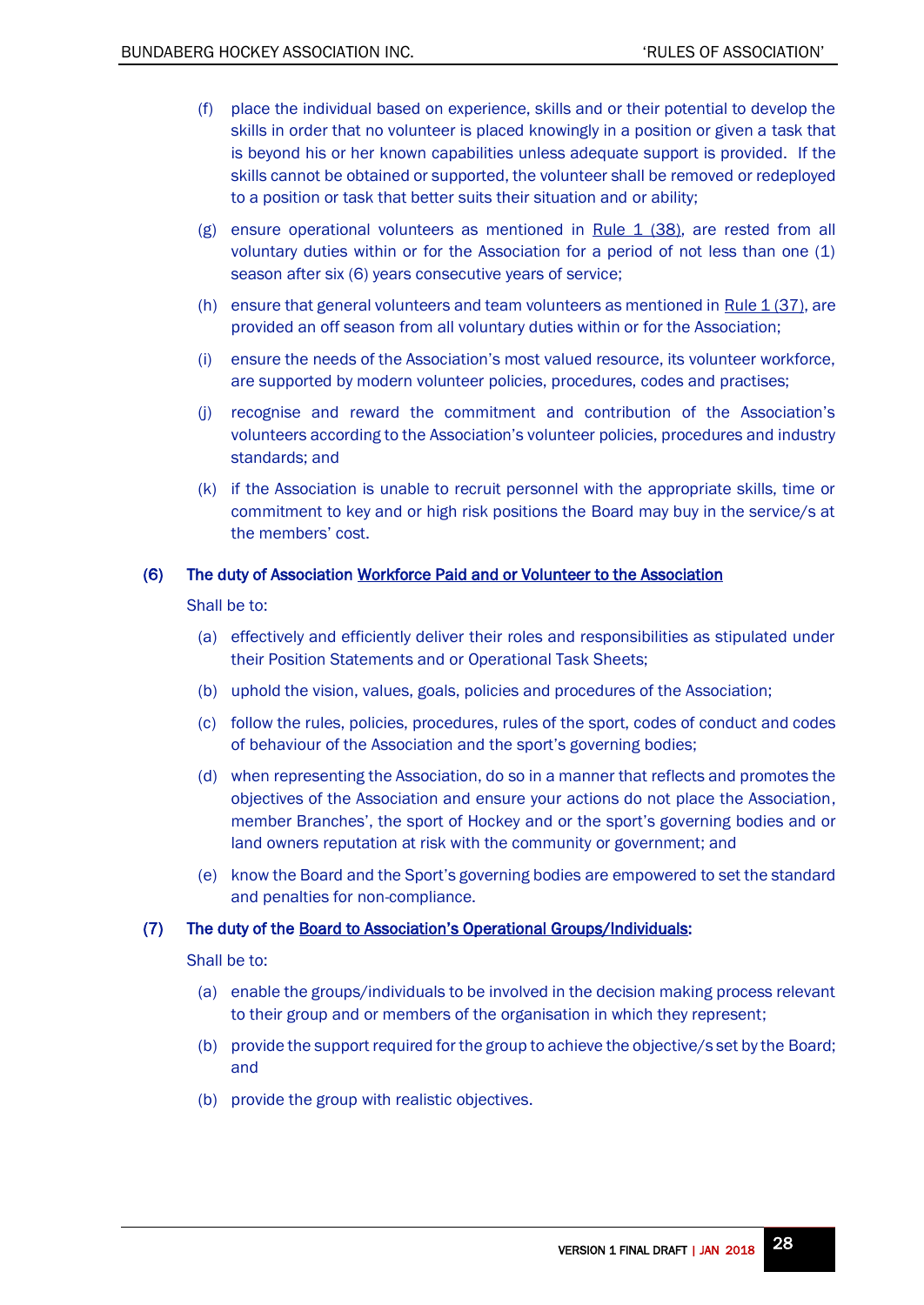## (8) The duty of Association's Operational Groups to the Association

Shall be to:

- (a) assist the Board to make decisions on operational matters;
- (b) attend and actively participate in Official Operational Meetings;
- (c) contribute to the development of the Association, sport, players and technical personnel;
- (d) provide the Board with realistic options for consideration within the timeframe and in the format required by the Board;
- (e) operate according to the roles, responsibilities and procedures established by the Board;
- (f) when representing the Association, do so in a manner that reflects and promotes the objectives of the Association and ensure your actions do not place the Association, member Branches', sport and or the sport's governing bodies and or land owners reputation at risk with the community or government; and
- (f) know the Board and the Sport's governing bodies are empowered to set the standard and penalties for non-compliance.

#### (9) The duty of all Players to the Association

Shall be to:

- (a) follow the rules of the Association, rules of the activity, codes of conduct and codes of behaviour of the Association, the sport and land owners and or land managers;
- (b) when representing the Association, do so in a manner that reflects and promotes the objectives of the Association and ensure your actions do not place the Association, member Branches, the sport of Hockey and or the sport's governing bodies and or land owners reputation at risk with the community or government; and
- (c) know the Association and the Sport's governing bodies are empowered to set the standard and penalties for non-compliance.

#### (10) The duty of all Family/Friends of Association Members to the Association

Shall be to:

- (a) follow the rules of the Association, rules of the activity, codes of conduct and codes of behaviour of the Association, the sport and land owners and or land managers;
- (b) when attending Association competition, training or activities, do so in a manner that reflects and ensure your actions do not place the Association, member Branches, the sport of Hockey, the sport's governing bodies, and or land owners reputation at risk with the community or government; and
- (c) know the Board and the Sport's governing bodies are empowered to set the standard and penalties for non-compliance.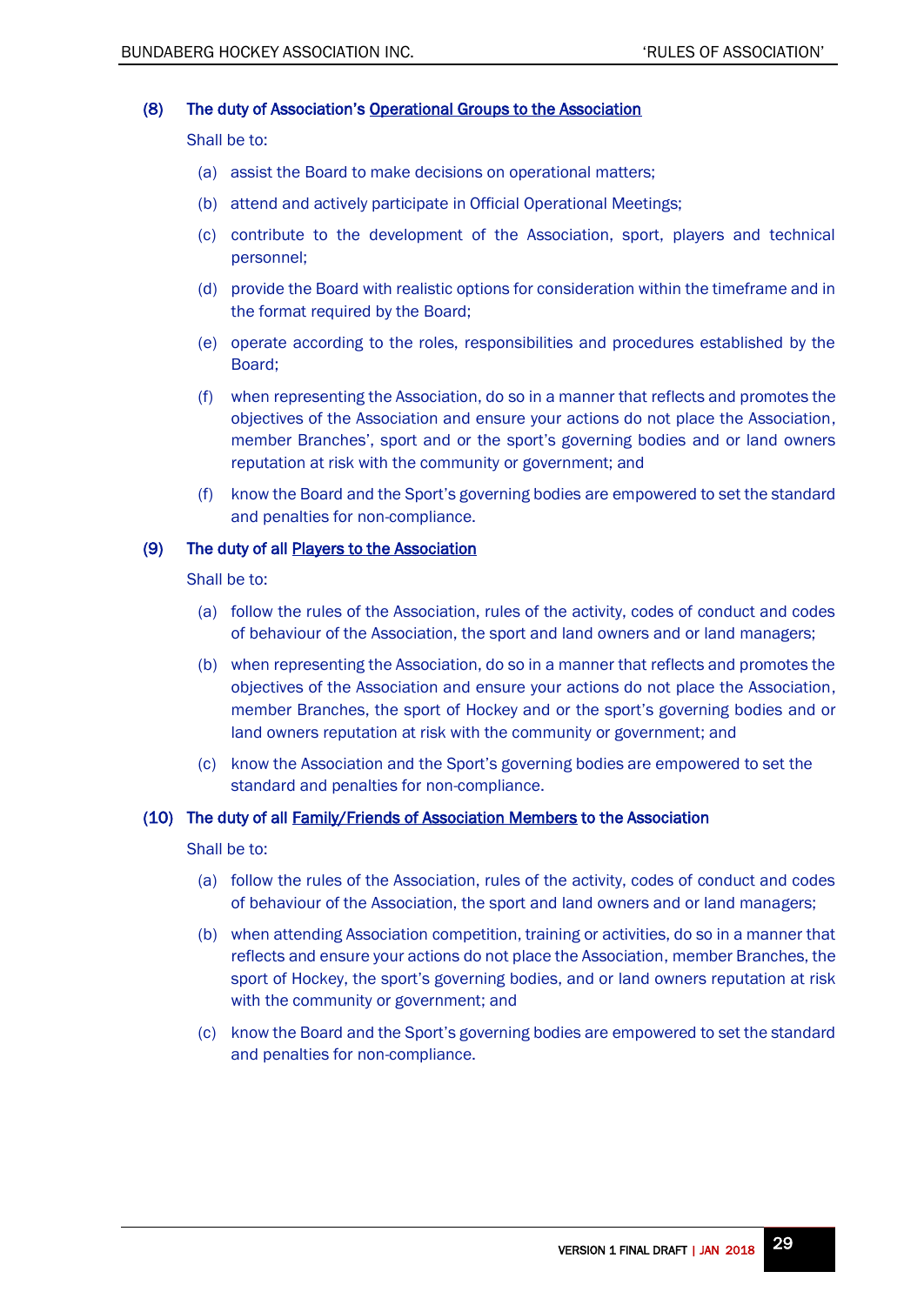# (11) The duty of all Corporate Members to the Association

Shall be to:

- (a) follow the Rules of the Association, policies and procedures, codes of conduct and codes of behaviour of the Association and land owners and or land managers;
- (b) when attending Association competition, training or activities, do so in a manner that reflects and ensure your actions do not place the Association, member Branches, the sport of Hockey, the sport's governing bodies, and or land owners reputation at risk with the community or government; and
- (c) know the Board and the Sport's Governing Body are empowered to set the standard and penalties for non-compliance.

# <span id="page-29-0"></span>**27 APPOINTMENT OF OPERATION GROUPS**

- (1) The Board may appoint a group consisting of members of the Association considered appropriate by the Board to help with the conduct of the Associations operations.
- (2) The Board will determine the manner in which the group will operate and report from time to time.

# <span id="page-29-1"></span>**28 ACTS NOT AFFECTED BY DEFECTS OR DISQUALIFICATIONS**

- (1) An act performed by the Board, an operational group or a person acting as a member of the Board is taken to have been validly performed.
- (2) Subrule (1) applies even if the act was performed when:
	- (a) there was a defect in the appointment of a member of the Board, operational group or person acting as a member of the Board; or
	- (b) a Board member, operational group or person acting as a member of the Board was disqualified from being a member.

## <span id="page-29-2"></span>**29 RESOLUTIONS OF THE BOARD WITHOUT MEETING**

- (1) A written resolution signed by each member of the Board is as valid and effectual as if it had been passed at a Board Meeting that was properly called and held.
- (2) A resolution mentioned in subrule (1) may consist of several documents in like form, each signed by one (1) or more members of the Board.

## <span id="page-29-3"></span>**30 ANNUAL GENERAL MEETINGS (AGM)**

<span id="page-29-4"></span>Annual General Meeting must be held at least once each year and within 6 months after the end date of the Association's reportable financial year.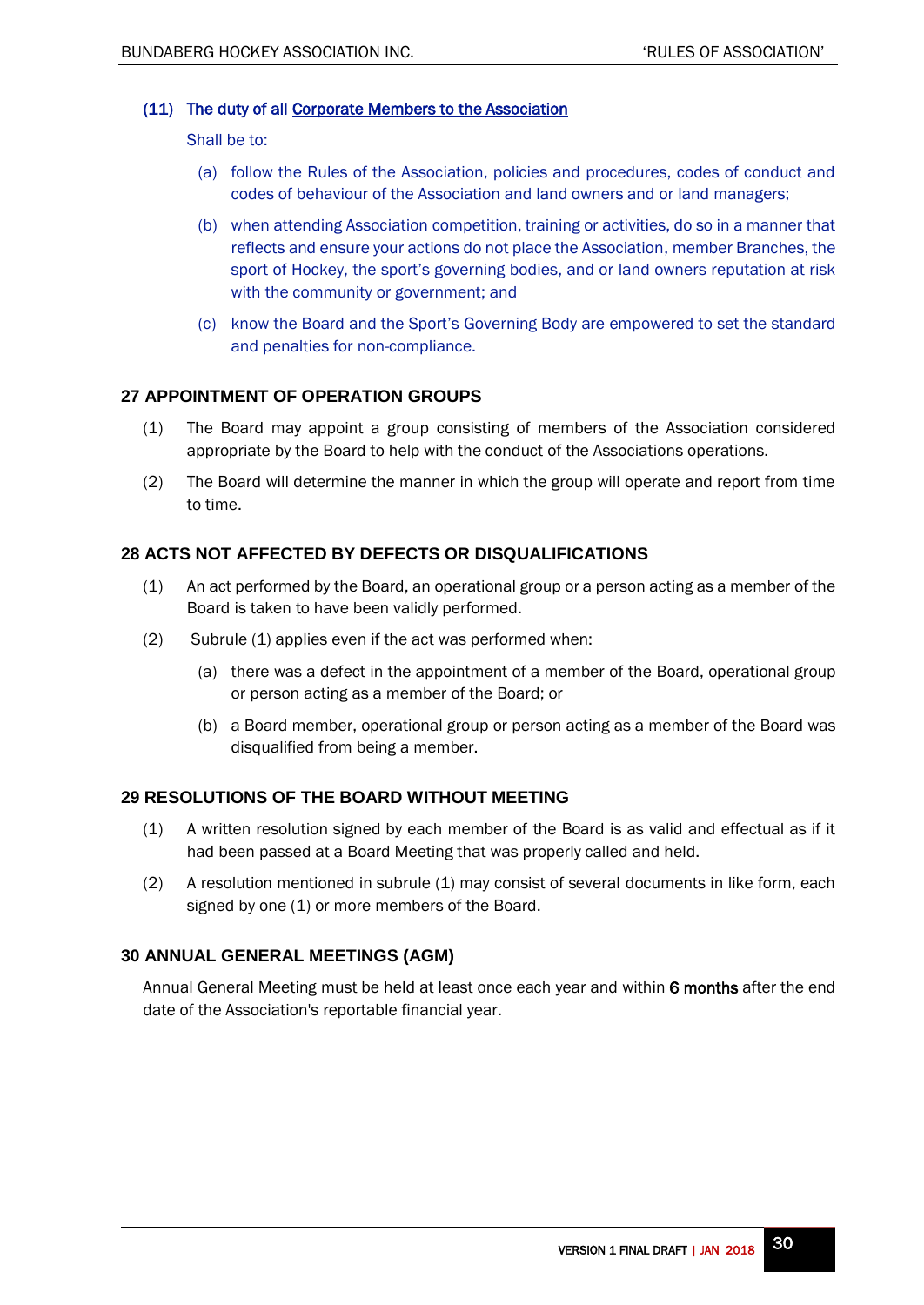## <span id="page-30-0"></span>**31 BUSINESS TO BE CONDUCTED AT ANNUAL GENERAL MEETING**

- (1) The following business must be conducted at each Annual General Meeting of the Association:
	- (a) Opening, recording of attendance and apologies;
	- (b) Chairperson's (President's) address and welcome;
	- (c) Approval of minutes of the previous Annual General Meeting;
	- (d) Business arising from the minutes;
	- (e) Election of Life Members, Service Award recipients and Merit Certificate recipients;
	- (f) Financial Report for the Association and its Branches be they incorporated or not and their receipt for the last reportable financial year (audit) as required by Law and mentioned in Rule 1 (15);
	- (g) Appointment of an auditor for the new financial year;
	- (h) Approval of the Association membership fee for the next financial year;
	- (i) Board recommendations;
	- (j) Notice of motions/Resolutions; and
	- (k) Election for members of the Board.
- (2) The following business must be conducted at each Annual General Meeting of the Associations Incorporated Branches:
	- (l) Appointment of Branch Committee Personnel.

## <span id="page-30-1"></span>**32 NOTICE OF ANNUAL GENERAL MEETING AND GENERAL MEETINGS**

- (1) The Secretary may call a General Meeting of the Association.
- (2) The Secretary must give at least fourteen (14) day's notice of the meeting.
- (3) If the Secretary is unable or unwilling to call the meeting, the President must call the meeting.
- (4) The Board may decide the way in which the notice must be given.
- (5) However, notice of the following meetings must be given in writing:
	- (a) a meeting called to hear and decide the appeal of a person against the Board's decision—
		- (i) to reject the person's application for membership of the Association; or
		- (ii) to terminate the person's membership of the Association;
	- (b) a meeting called to hear and decide a proposed special resolution of the Association.
- (6) A notice of a General Meeting must state the business to be conducted at the meeting.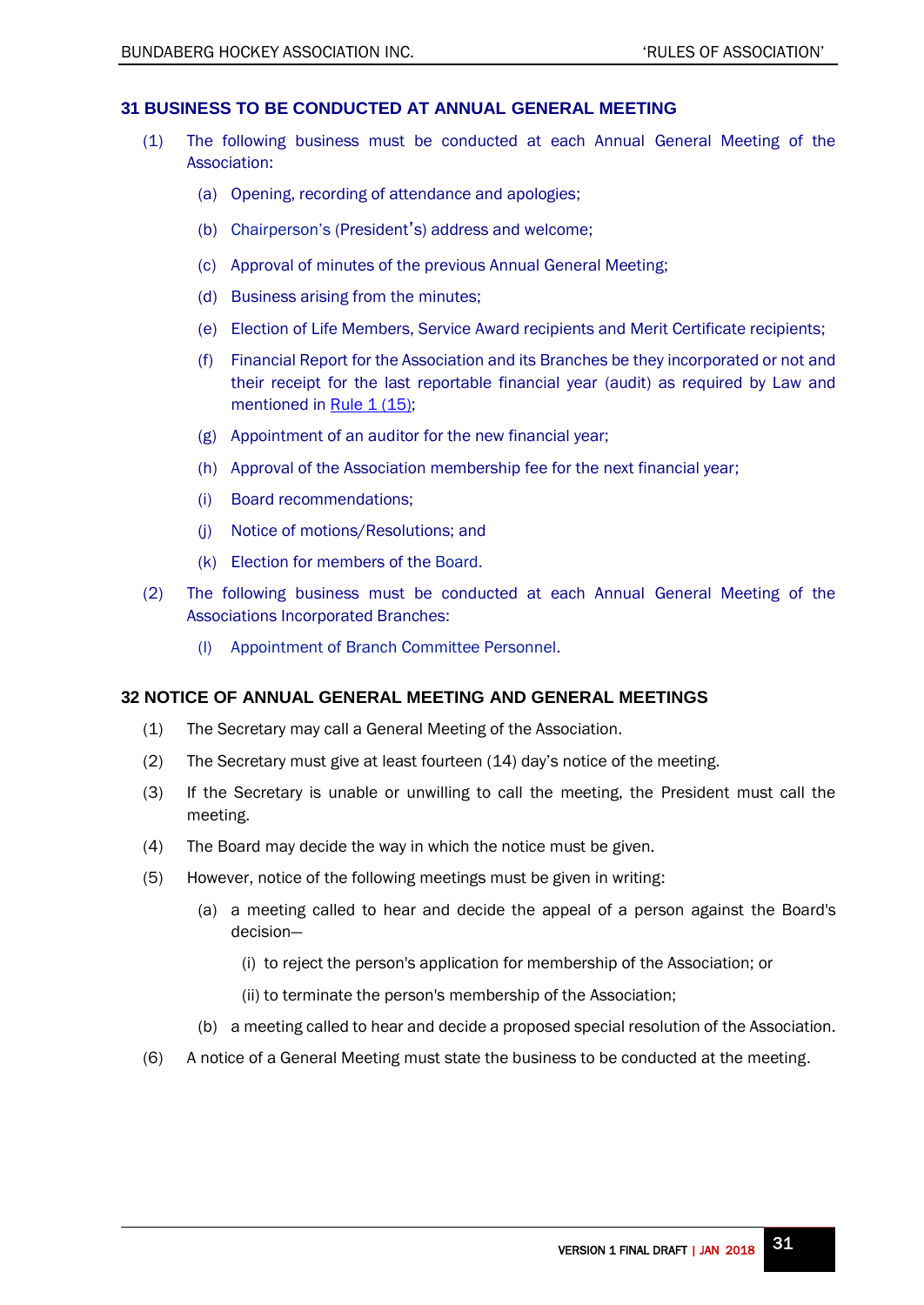# <span id="page-31-0"></span>**33 QUORUM FOR, AND ADJOURNMENT OF, ALL GENERAL MEETINGS**

- (1) The quorum for a General Meeting will be half the number of Affiliated Member Branches plus one (1) who are compliant at that time of the meeting and whose members are deemed present and eligible to vote.
- (2) No business may be conducted at a General Meeting unless there is a quorum of members when the meeting proceeds to business.
- (3) If there is no quorum within thirty (30) minutes after the time fixed for a General Meeting called on the request of members of the Board or the Association, the meeting lapses.
- (4) In any other case it shall stand adjourned to the same day in the next week at the same time and place, or to such other day and at such other time and place as the Board may determine, and if at the adjourned meeting a quorum is not present within half an hour from the time appointed for the meeting, the members present shall be a quorum.
- (5) The Chairperson may, with the consent of any meeting at which there is a quorum, and must if directed by the meeting, adjourn the meeting from time to time and from place to place.
- (6) If a meeting is adjourned under subrule (4), only the business left unfinished at the meeting from which the adjournment took place may be conducted at the adjourned meeting.
- (7) The Secretary is not required to give the members notice of an adjournment or of the business to be conducted at an adjourned meeting unless a meeting is adjourned for at least thirty (30) days.
- (8) If a meeting is adjourned for at least thirty (30) days, notice of the adjourned meeting must be given in the same way notice is given for an original meeting.

# <span id="page-31-1"></span>**34 PROCEDURE AT GENERAL MEETING**

- <span id="page-31-2"></span>(1) A eligible member as determined in  $Rule 5$  may take part and vote in a General Meeting in person as described in Rule  $1(20)$ , or by using any technology that reasonably allows the member to hear and take part in discussions as they happen.
- $(2)$  A member who participates in a meeting as mentioned in subrule  $(1)$  is taken to be present at the meeting.
- (3) At each General Meeting:
	- (a) the Chairman of the Board is to preside as Chairperson; and
	- (b) if there is no Chairperson of the Board or if the Chairperson of the Board is not present within fifteen (15) minutes after the time fixed for the meeting or is unwilling to act, the members present must elect one (1) of their number to be Chairperson of the meeting; or if it is known there will be no Chairperson before the meeting, the Board may nominate one of its own to chair the meeting; and
	- (c) the Chairperson must conduct the meeting in a proper and orderly way; and
	- (d) accordingly members must conduct their manner and behaviour properly and according to the direction of the Chair and the majority of members' wishes.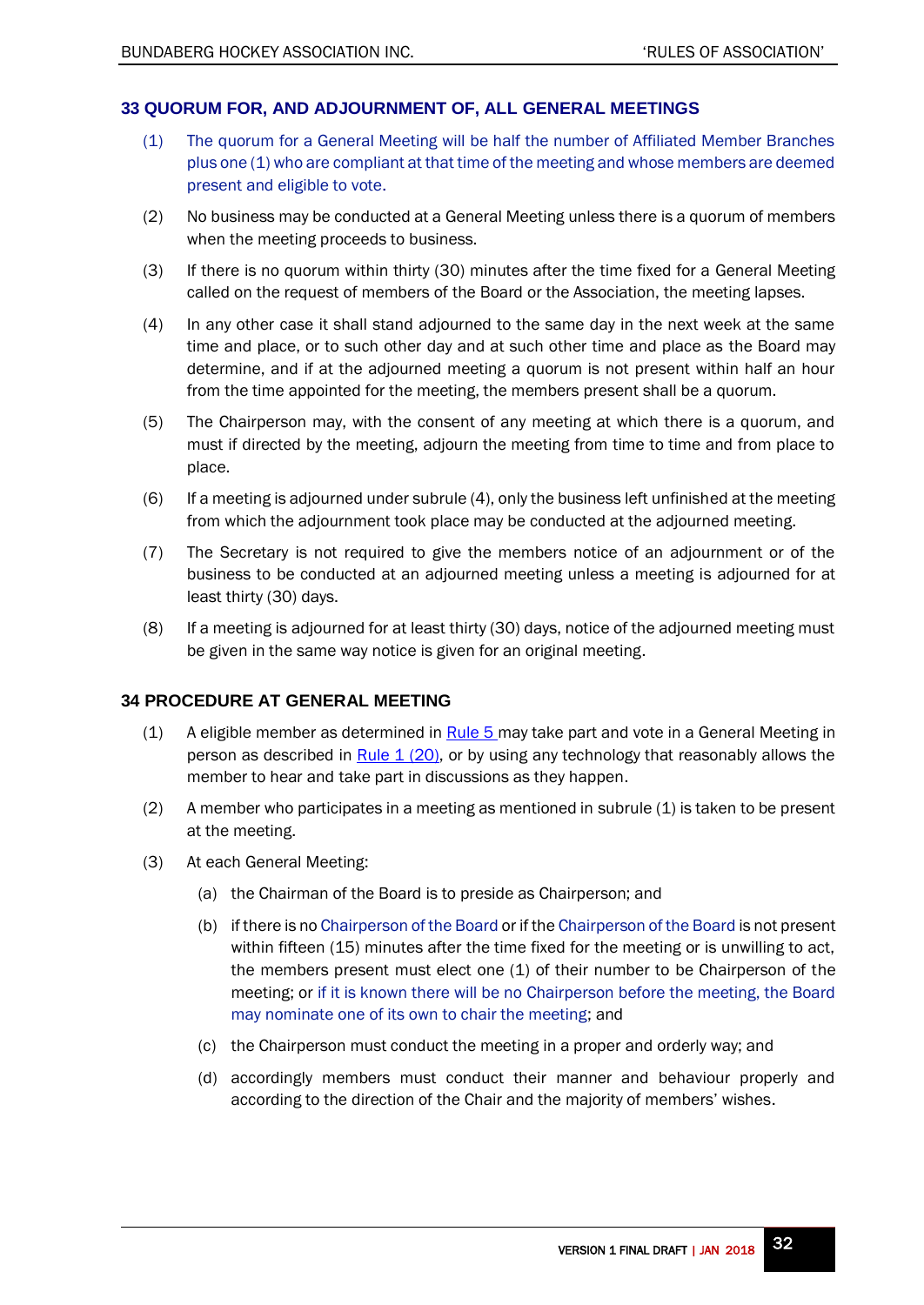# <span id="page-32-0"></span>**35 VOTING AT AGM OR GENERAL MEETING OF THE ASSOCIATION**

- <span id="page-32-2"></span>(1) At a General Meeting, each question, matter or resolution, other than a special resolution, must be decided by a majority of votes of the members present and eligible to vote.
	- (a) A special resolution must be decided by 75% of votes of the Affiliated Branch Members present and eligible to vote.
- (2) Each Affiliated Branch shall be entitled to have two (2) representatives attend General meetings of the Association; and
- (3) Affiliated Branches present and eligible to vote shall be entitled to one (1) vote per Branch and the Board Members deemed present (if their number is not less than 3) shall be entitled to one (1) collective vote and if the votes are equal, the motion, matter, or resolution shall be determined to retain the status quo.
- (4) The method of voting is to be decided by the Board, though a secret ballot may not be conducted to protect a Branch Member's right to view how their Branch representative cast their vote.
- (5) A Special General Meeting called in line with [Rule 36](#page-32-1) shall have only questions, matters or resolutions circulated to members within the 'Notice of Meeting' in accordance with these Rules discussed and determined by the members present and eligible to vote.
- (6) At any General Meeting only those questions, matters or resolutions that are circulated to members within the 'Notice of Meeting' issued in accordance with these Rules may be discussed and determined by the members present and eligible to vote at the meeting.

## <span id="page-32-1"></span>**36 SPECIAL GENERAL MEETING**

- (1) The Secretary must call a Special General Meeting by giving each member of the Association notice of the meeting within fourteen (14) days after:
	- (a) being directed to call the meeting by the Board; or
	- (b) being given a written request signed by at least three (3) Board Members who at the time of signing the request are voting members of the Board; or at least half of Affiliated Branch Member Associations plus one (1);
	- (c) being given a written notice of an intention to appeal against the decision of the Board:
		- (i) to reject an application for membership; or
		- (ii) to terminate a person's membership.
- $(2)$  A request mentioned in subrule  $(1)(b)$  must state:
	- (a) why the Special General Meeting is being called; and
	- (b) the business to be conducted at the meeting.
- (3) A Special General Meeting must be held within three (3) months after the Secretary:
	- (a) is directed to call the meeting by the Board; or
	- (b) is given the written request mentioned in subrule  $(1)(b)$ ; or
	- (c) is given the written notice of an intention to appeal mentioned in subrule  $(1)(c)$ .
- (4) If the Secretary is unable or unwilling to call the special meeting, the President must call the meeting.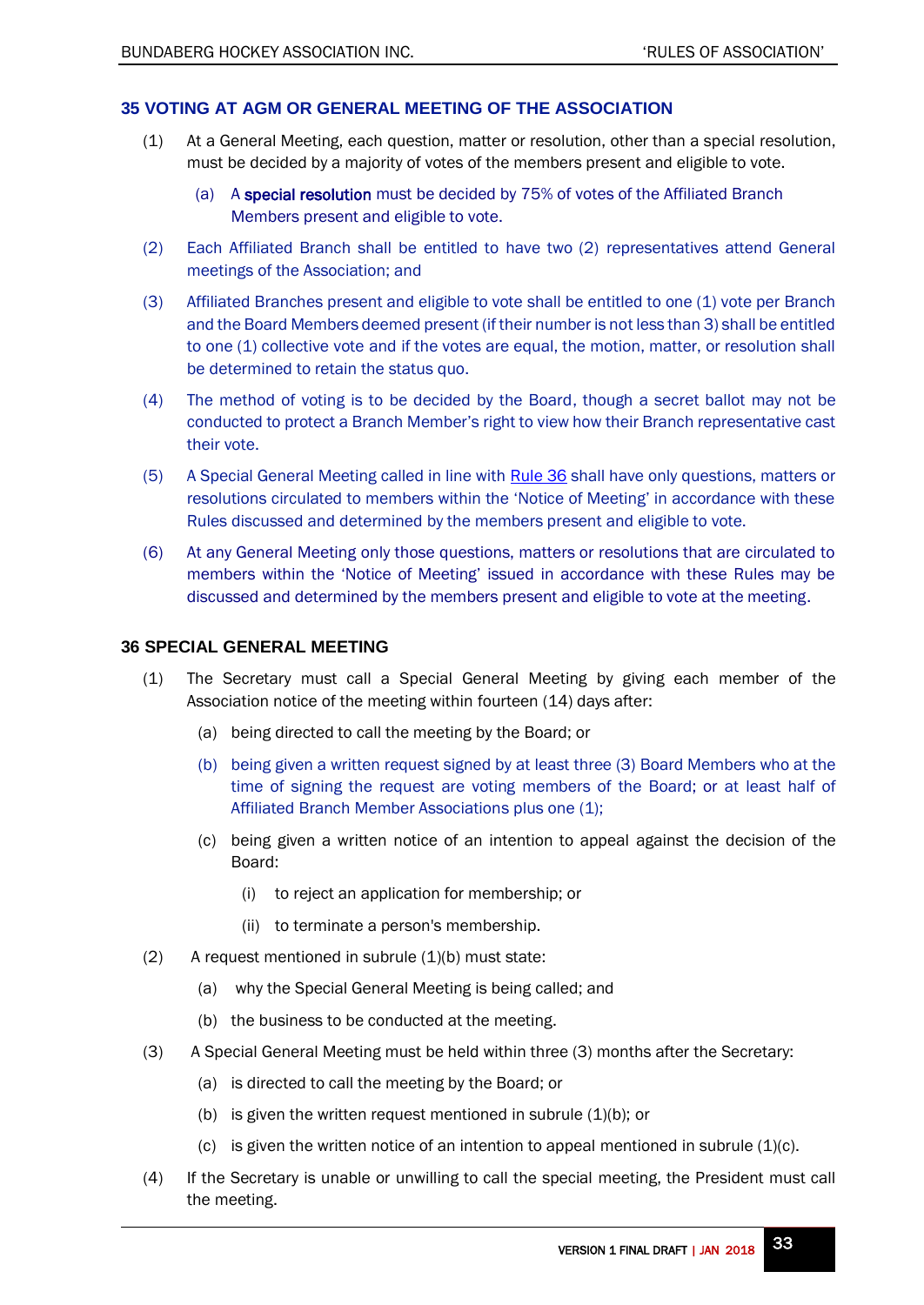(5) A Special General Meeting called in line with subrule 1 to 4 must be conducted in accordance with Rule 34 and 35.

# <span id="page-33-0"></span>**37 MINUTES OF GENERAL MEETINGS**

- (1) The Secretary must ensure full and accurate minutes of all questions, matters, resolutions and other proceedings of each General Meeting are entered in a minute book.
- (2) To ensure the accuracy of the minutes:
	- (a) the minutes of each General Meeting must be signed by the Chairperson of the meeting, or the Chairperson of the next General Meeting, verifying their accuracy; and
	- (b) the minutes of each Annual General Meeting must be signed by the Chairperson of the meeting, or the Chairperson of the next meeting of the Association that is a General Meeting or Annual General Meeting, verifying their accuracy.
	- (c) the minutes compiled by the Secretary and duly signed by the Chairperson authenticating their accuracy shall be deemed as the official minutes.
- (3) If asked by a member of the Association, the Secretary must, within twenty-eight (28) days after the request is made:
	- (a) make the minute book or electronically secure file for a particular General Meeting available for inspection by the member at a mutually agreed time and place; and
	- (b) give the member copies of the minutes of the meeting.
- (4) The Association may require the member to pay the reasonable costs of providing copies of the minutes.

## <span id="page-33-1"></span>**38 BY-LAWS**

- (1) The Board may make, amend or repeal By-laws, not inconsistent with these rules, for the internal Management of the Association.
- (2) A By-law may be set aside by a vote of members at a General Meeting of the Association.

## <span id="page-33-2"></span>**39 ALTERATION OF RULES**

- (1) Subject to the Act, these rules may be amended, repealed or added to by a special resolution as defined in Rule  $35 \, 1 \, (a)$  carried at a General Meeting.
- (2) However an amendment, repeal or addition is valid only if it is registered by the Chief Executive as defined in Rule  $1(32)$ .

## <span id="page-33-3"></span>**40 COMMON SEAL**

- (1) The Board must ensure the Association has a common seal.
- (2) The common seal must be:
	- (a) kept securely by the Board; and
	- (b) used only under the authority of the Board.
- (3) Each instrument to which the seal is attached must be signed by a member of the Board and countersigned by:
	- (a) the Secretary; or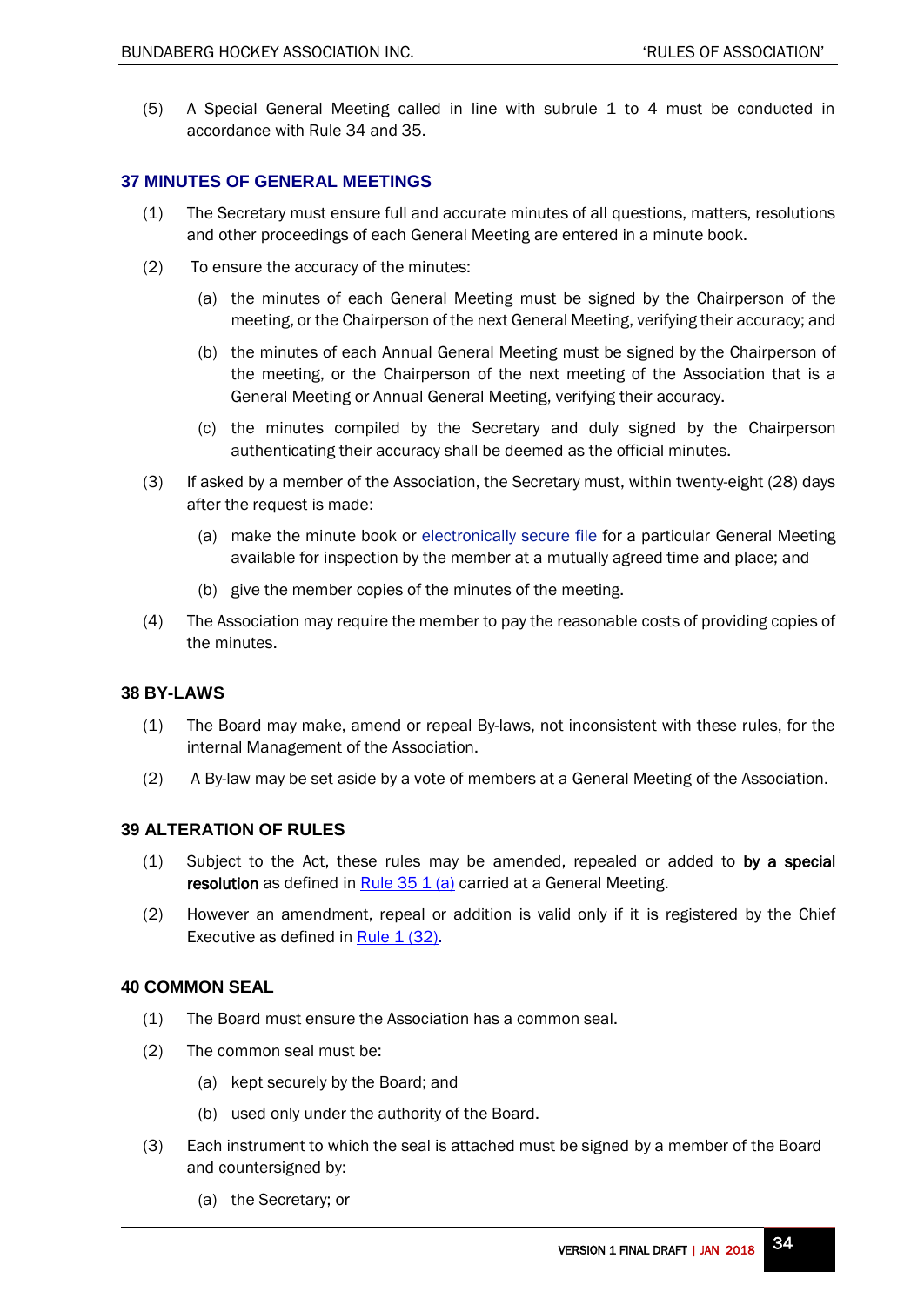- (b) another member of the Board; or
- (c) someone authorised by the Board.

# <span id="page-34-0"></span>**41 FUNDS AND ACCOUNTS**

- (1) The funds of the Association and BHA Branches (Incorporated or not) as mentioned i[n Rule](#page-4-2)  [1 \(9\)](#page-4-2) must be kept in an account in the name of the Association in a financial institution decided by the Board.
- (2) Records and accounts must be kept in the English language showing full and accurate particulars of the financial affairs of the Association and its BHA Branches (Incorporated or not).
- (3) All amounts must be deposited in the financial institution accounts as soon as practicable after receipt.
- (4) The Association General Funds will be utilised for the collection of Association and all Affiliated Branches affiliation, player fees, training fees and Association charges and collective activity charges irrespective of the legal status.
- (5) BHA Branches (Incorporated or not) specific funds (fundraising, sponsorship to name a few) if so determined by the BHA Branches (Incorporated or not) Branch Managers shall be managed by one of the following:
	- (a) The Association's 'General Account' may be utilised if said account issues a specific financial reporting code that tracks and records each specific BHA Branch's income and expenditure so the specific Branch's activities, profit and loss and end of year audit can be reported in accordance with the Act; or
	- (b) If BHA Branch is incorporated the Branch may choose to maintain their own specific account in their own name with a bank that has been approved by the Board and BHA Branches 'Branch Managers'; or
	- (c) An Affiliated Branch who is a member of a professionally managed sporting club may have their funds managed by their governing Sports Club if this Club manages and reports their funds on their behalf.
- (6) BHA Branch funds mentioned in subrule (5) are for the Branches specific use, unless 75% of members of the specific Branch determine differently by members poll as described in [Rule 46](#page-38-1) and all Affiliated Branches Branch Committees or a Club's Executive Committee shall:
	- (a) determine how their specific Branch funds will be raised and ensure all said funds are expended in accordance with their members' expectation and in accordance with the Act; and
	- (b) ensure the Hockey Queensland requirements for fund management, risk and fraud mitigation are implemented.
- (7) The Board is required to keep a separate bank account to general funds for:
	- (a) Asset Fund for facility maintenance, facility loan payments, repair and equipment replacement and team uniform replacements; and
	- (b) Government for Taxes, BAS and Staff entitlements, superannuation (if the Association is required by law) and Grants though from time to time Grants may be kept in a separate account if so determined by the Board.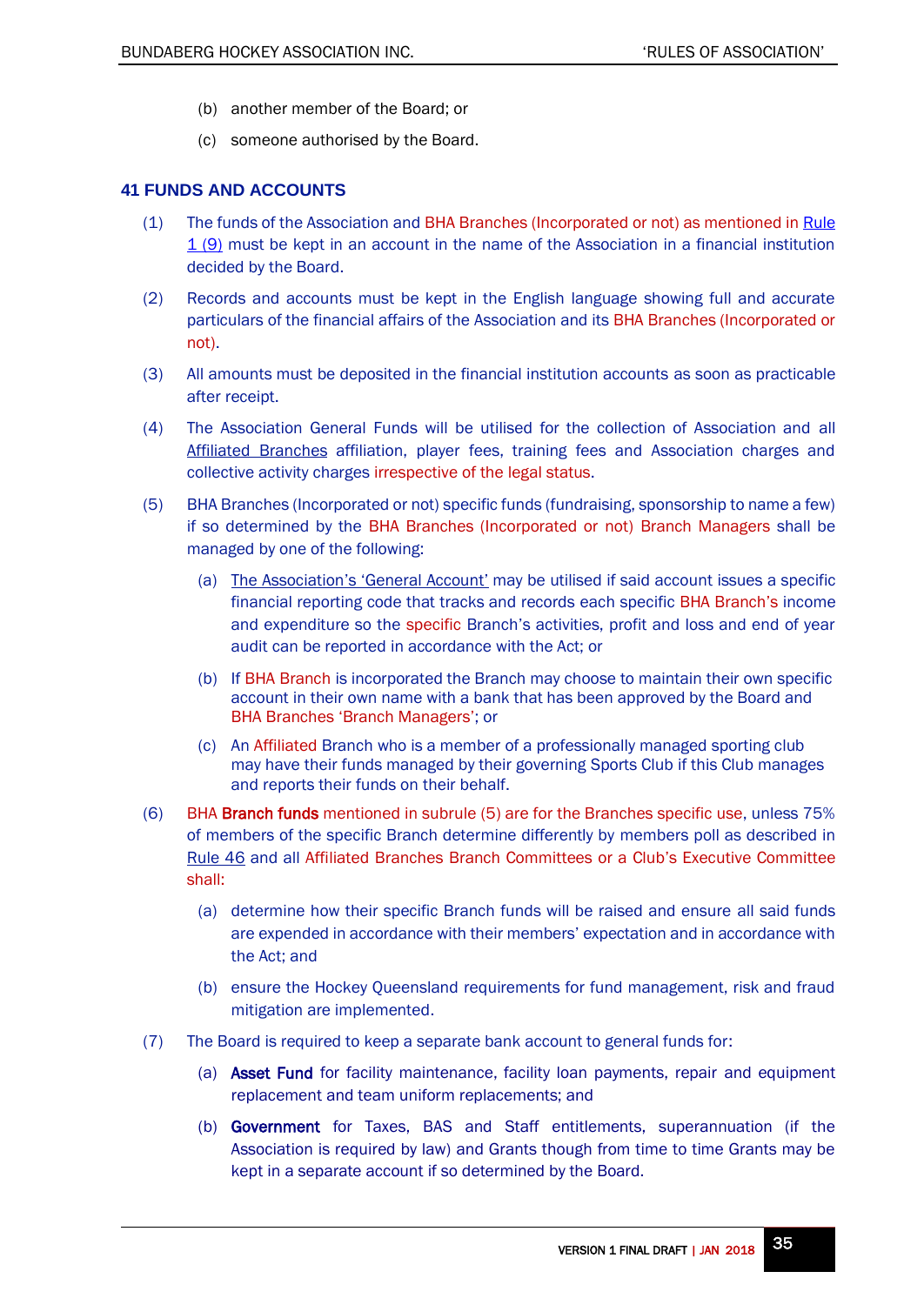- (8) The Asset funds collected as mentioned in subrule (7)(a) may only be used for the purpose described within this subrule and as such must remain protected for this use, unless 75% of Branch membership agree under an Association Member Poll and all Branch Managers agree unanimously at a General Meeting to determine differently.
- (9) The Government taxes mentioned in subrule (7)(b) funds collected may only be used for the purpose described within this subrule, unless the government provides written advice that the funds may be used for a different purpose, though all established surpluses at the end of the Government reporting timeframe may be transferred to general funds.
- (10) Funds collected by the Association and BHA Branches (Incorporated or not) are to be allocated monthly by the Treasurer to their appropriate accounts described in subrule (4).
- (11) The Budget for the Management of the Association and collective system is to be prepared by the Board and presented at a Board and Affiliated Branch meeting in consideration of the following:
	- (a) The Board and Affiliated Branch will be required to operate within the approved Budget; and
	- (b) Any variance other than those for on-cost items such as facility usage, power, water and/or affiliation increases outside the control of the budget will require Board and Affiliated Branch approval.
- (12) A payment by the Association or BHA Branches (Incorporated or not) of one hundred dollars (\$100) or more must be made by electronic funds transfer only, when that has been preapproved by the Board.
- <span id="page-35-0"></span>(13) If an Association payment of one hundred dollars (\$100) or more is made by electronic funds transfer, the electronic transfer must be authorised by any two (2) of the following not a family member as defined in Rule  $1(14)$ :

## Association Signatories

- (a) the Chairperson
- (b) the Secretary
- (c) the Treasurer
- (d) any other member of the Association authorised by the Board from time to time.

However, one (1) of the persons who authorises an electronic payment must be the Treasurer and if the Treasurer is unavailable then it must be the Chairperson.

## Non Incorporated BHA Branch signatories shall be:

(e) Branch Committee as defined in Rule 47 (2) and the Branch Appointed BHA Treasurer

However, one (1) of the persons who authorises a payment must be the Branch Manager and if the Branch Manager is unavailable then it must be the BHA Treasurer.

- (14) Cheques, other than cheques for wages, allowances or petty cash recoupment, must be crossed not negotiable if utilised.
- (15) All Association expenditure must be approved or ratified at a Board Meeting and all BHA Branches (Incorporated or not) expenditure must be ratified at a Branch Committee Meeting.
- (16) The Association is entitled and authorised to issue Bank Debit cards, Pay Pal Account or a similar type of card or account for it and its BHA Branches (Incorporated or not) use and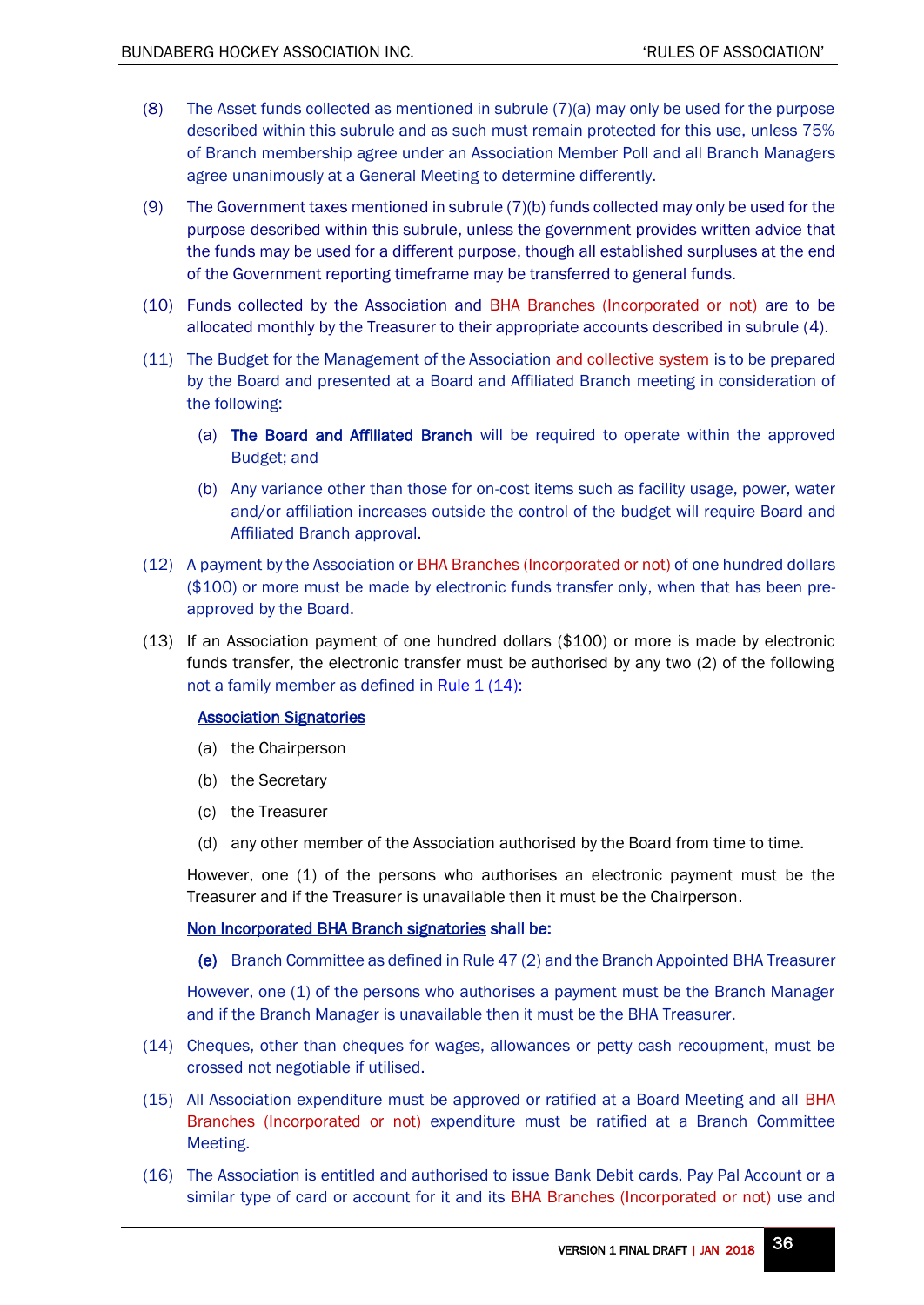each card or account dollar (\$), use and withdrawal limits will be determined by the Board in consideration of the Association and Branch budget and operational requirements from time to time.

- (17) These **Association cards or accounts** use will be managed by the Treasurer whilst **Incorporated Branch cards and accounts** use will be managed by the Branch Manager in line with the approved financial expenditure and reporting requirements applied from time to time by the Association and or governing bodies.
- (18) Members will be provided opportunity to reduce their Affiliation Fees and charges through the receipt of credits for volunteer services approved and in the manner determined by the Board and Affiliated Branches from time to time.
- (19) A petty cash account must be kept on the imprest system, and the Board must decide the amount of petty cash to be kept in the account.

# <span id="page-36-0"></span>**42 GENERAL FINANCIAL MATTERS**

## The duty of the Board shall be to:

- (1) develop, manage and administer the Association and BHA Branches (Incorporated or not) cash management, payment system, payment compliance, utilising modern electronic financial management practises and policies and implement anti-fraud strategies;
- <span id="page-36-4"></span>(2) manage the Association under a user pays financial system as described in Rule  $1(33)$  and ensure this system applies to all users irrespective of their membership status or usage;
- (3) develop and operate an Association and collective system budget annually and this budget must report the projected income and expenditure against the previous year's actual income and expenditure (if available) for the Association;
- <span id="page-36-3"></span>(4) ensure all Board members sight and sign the most recent bank statement as described in [Rule 1 \(29\)](#page-6-7) at each official meeting of the Board;
- (5) ensure all funds raised, collected and or paid by an Affiliated Branch, Program Areas and or Player Groups as defined in Rule  $1$  (27), are held and recorded in the Association's accounts for distribution by the Board in accordance with Subrule (6); and
- (6) that these specific funds raised for said groups or Affiliated Branches will be held by the Association for their express use and development unless the members eligible to vote of this Affiliated Branch or group agree by a member specific poll as described in [Rule 46](#page-37-3);
- (7) the income and property of the Association must be used solely in promoting the Association's objects and exercising the Association's powers;
- (8) ensure no items can be purchased by the Association, Affiliated Branch or a representative of the Association without a Purchase Order from the Treasurer or his or her representative;
- (9) conduct a stock take at least once every six (6) months of all items under the financial responsibility of the Association or BHA Branches (Incorporated or not);
- <span id="page-36-1"></span>(10) have a fully functioning Financial Committee as described in Rule  $1(15)$  whose task is to oversee financial and budget matters and provide advice to the Board; and
- <span id="page-36-2"></span>(11) to take the advice provided by the Financial Committee in the manner described in [Rule](#page-4-5) 1 [\(16\)](#page-4-5) and if it disagrees then it will be required to take the matter to the Affiliated Branches and if it is a significant matter it will require a decision via members poll.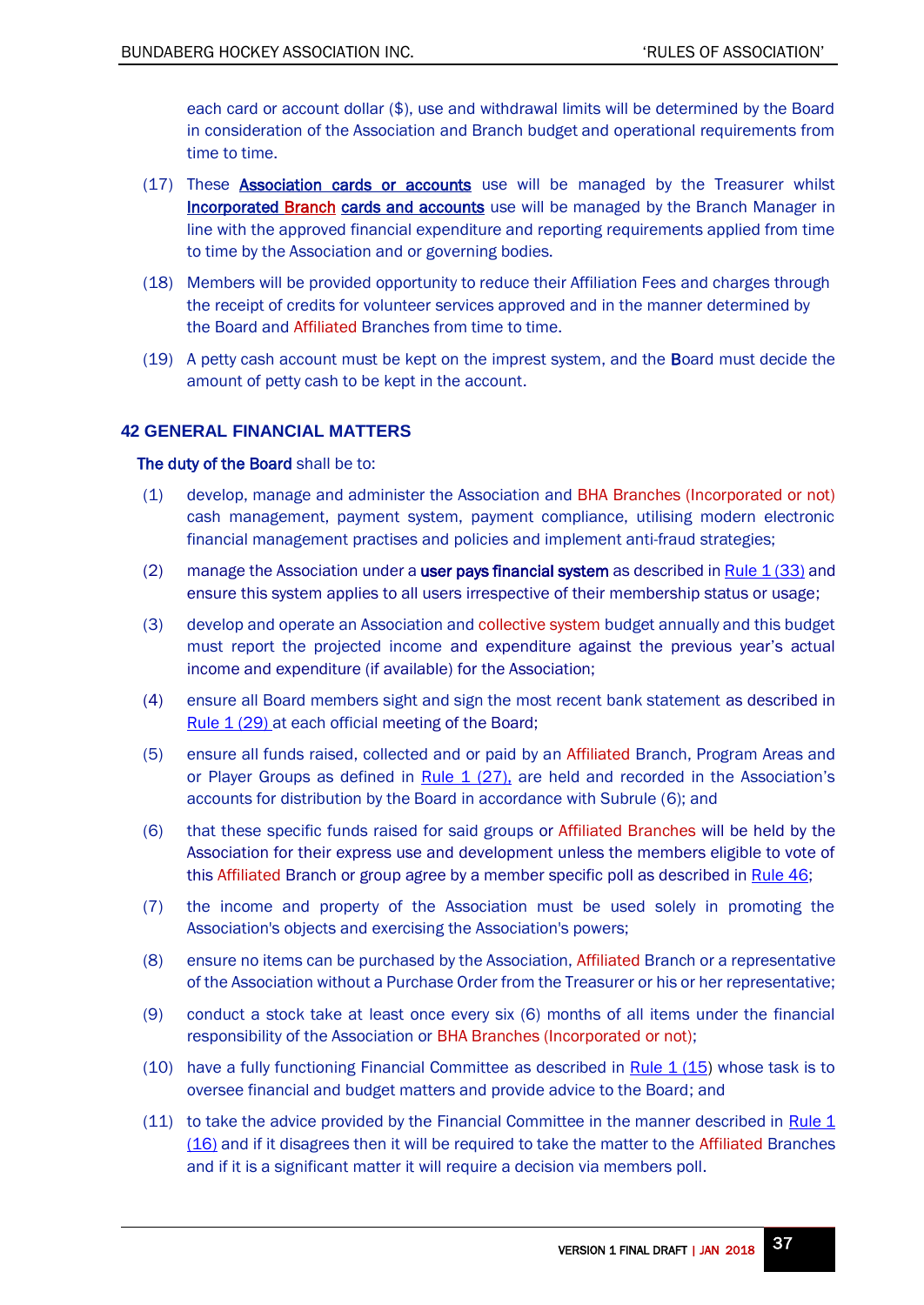## The duty of Treasurer shall be to:

- (12) Operate in accordance with the Association's financial policies, procedures and risk reduction strategies (fraud) always;
- (13) keep the financial records electronically and stored in the cloud to mitigate risk and ensure the Executive have access to view;
- (14) produce a budget and reporting process that clarifies the income and expenditure costs for the Association and each income stream be it a project or Branch is required to record the real expenditure costs including the income streams percentage (%) to costs to items such as power, water, equipment, administration, staff, volunteers to ensure accurate reporting of the income stream's real profit or loss;
- (15) provide a written financial report at every official meeting of the Board and such a report must include a minimum of the following:
	- (a) profit and loss report and bank reconciliation for the period (Association and for each Branch)
	- (b) the budgeted (expected) income and expenditure forecast against the actual income and expenditure for the report period; and
	- (c) produce the most recent bank statements in accordance with Subrule (4).
- (16) manage the electronic payment, purchase order and cash management systems internally and externally in accordance with financial policy and risk reduction strategies (fraud);
- (17) review the findings of the Association 'Stock Takes' within thirty (30) days of the stock take and report the percentage (%) of returns for each area to the Board for consideration; and
- (18) the Treasurer must, as soon as practicable after the end date of each financial year, ensure a financial statement for its last reportable financial year is prepared in the manner required by the Act as defined  $Rule 1 (2)$ .

# <span id="page-37-0"></span>**43 DOCUMENTS**

The Board must ensure the safe custody of books, documents, instruments of title and securities of the Association and Affiliated Branch as described in Rule  $1(30)$ 

# <span id="page-37-1"></span>**44 FINANCIAL YEAR**

The end date of the Association's financial year will be 31 July in each year and the Association's Annual General Meeting is to be conducted before the end of the main sporting season while members are still active (August/September) unless the members agree at a Special General Meeting to an alternative time.

# <span id="page-37-2"></span>**45 ASSOCIATION NOT TO BE USED FOR BUSINESS**

<span id="page-37-3"></span>(1) No Member will give the address of the Association in any advertisement or use the Association for business purposes.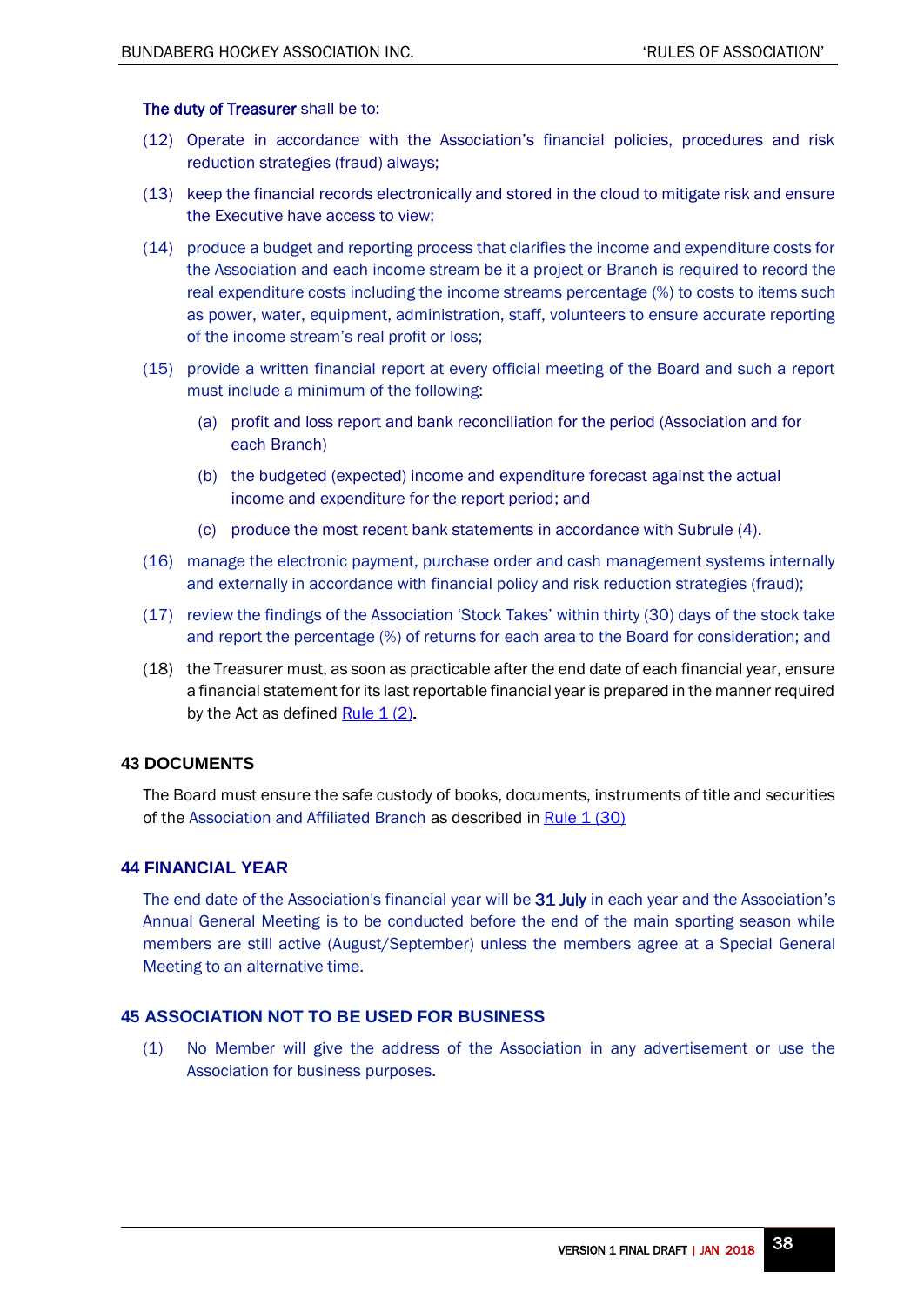# <span id="page-38-0"></span>**46 POLL OF MEMBERS OR MEMBER GROUPS**

Polling of members shall be conducted electronically and the results of said poll will be determined in accordance with subrules (1) to (9). The Board or its Affiliated Branch may call a General Meeting to present a matter but members' decision may only be determined via electronic poll.

## The Board shall be required to poll members as follows:

- (1) The Board is required under these Rules to call for an electronic poll of members to determine a member's decision on any matters that:
	- (a) may impact the financial status of BHA such as but not limited to a depleting surplus, or if it is required to increase fees significantly; or
	- (b) require significant funds (turf, land, building) that will impact members over time; or
	- (b) seriously alter membership access to the facility (training or competition); or
	- (c) alter the collective approach to governance of the Association.
- (2) The Board have the right to conduct a member poll on any other matters they so determine from time to time.
- (3) The Board will be required to identify if the poll results for subrule (2) are being used to determine members' opinion on a matter and or if the results will determine a decision on the matter.
- (4) The Board will action the results of each member poll in accordance with how members were informed their result would be actioned (opinion/decision).

## An Affiliated Branch shall be required to:

- (5) Conduct a poll of its Branch Members to elect their Branch Manager.
- (6) The Branch Manager and or Branch Representatives have the right to conduct a member poll on any other matters they so determine from time to time.
- (8) The Branch Manager and or Branch Representatives will be required to identify if the poll results are being used to determine members' opinion on a matter and or if the results will determine a decision on the matter.
- (9) The Branch Manager and or Branch Representatives will action the results of each member poll in accordance with how members were informed their result would be actioned (opinion/decision).

# <span id="page-38-1"></span>**AFFILIATED BRANCH AND PROGRAM AREAS**

# <span id="page-38-2"></span>**47 MEMBERSHIP OF AN AFFILIATED BRANCH**

- (1) The Affiliated Branch Management Committee shall be a minimum of two (2) and maximum of three (3) adults.
- <span id="page-38-3"></span>(2) The Branch Committee position titles may change as described in Rule  $1$  (10) though position (1) Branch Manager will always remain as described:
	- (1) Branch Manager
	- (2) Branch Hockey Coaching Coordinator
	- (3) Assistant Branch Coordinator (if required)
- <span id="page-38-4"></span>(3) No Affiliated Branch Management personnel can hold a position on the Board unless Rule [17 \(4\)](#page-18-4) has determined it so.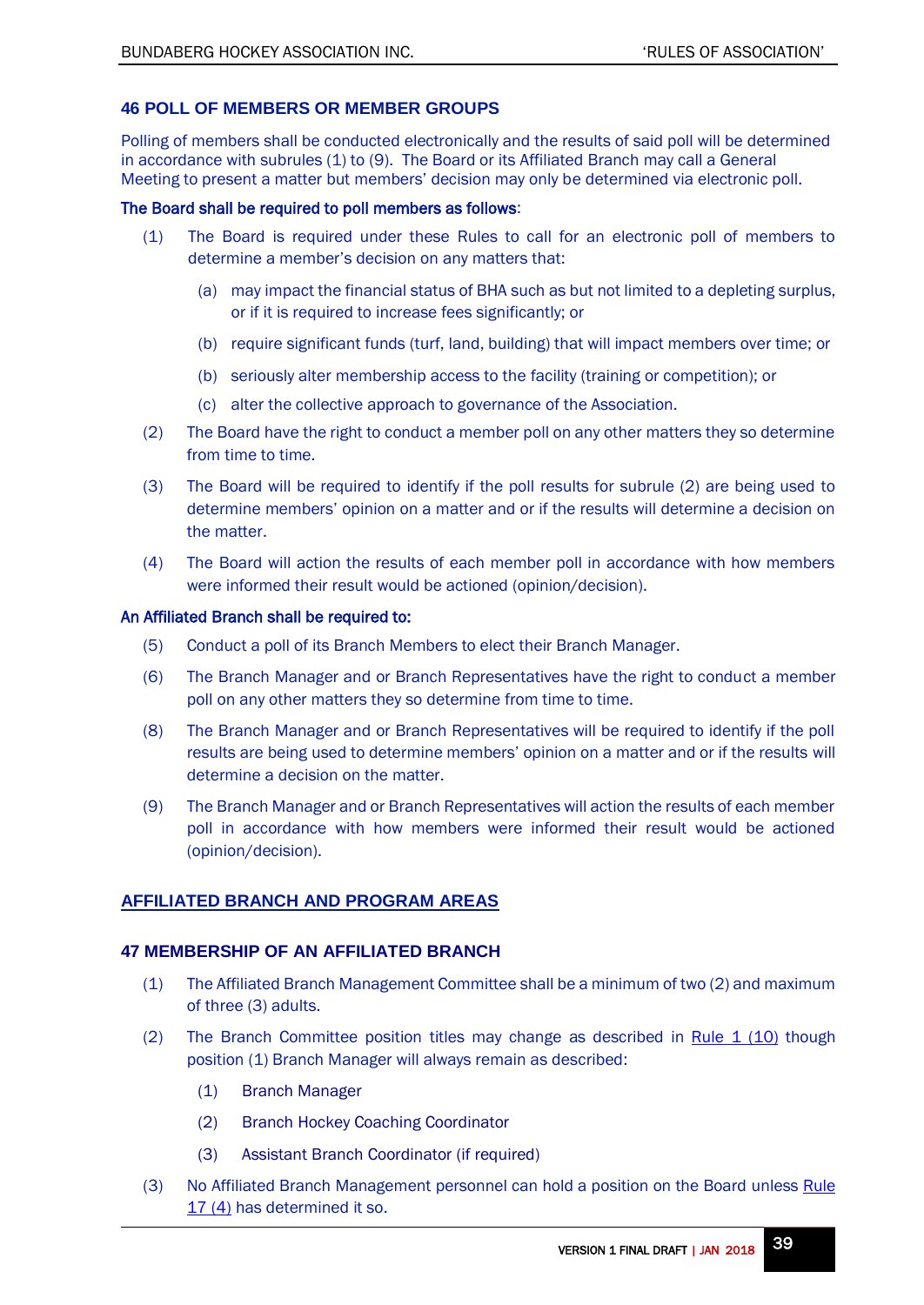# <span id="page-39-0"></span>**48 APPOINTMENT (ELECTION) OF THE BRANCH MANAGEMENT TEAM**

## A Branch Manager may only be appointed as follows:

- (1) A person may be a candidate only if the person:
	- (a) is an adult eligible to be elected as a member under section 61A of the Act and
	- (b) is not in conflict wit[h Rule 47](#page-38-4) (3); or
	- (c) is not the President, Secretary or Treasurer of a 'Founding Member'.
- (2) Branch Managers must retire from the Affiliated Members Branch Committee in line with Subrule (3) and are eligible, on nomination, for re-appointment in line with Subrule (4).
- (3) AGM held in Odd Years: directly after the AGM of the Association, all Branch Managers designated with an odd number and all Coaching Coordinators with an even number determined in in the first instance by name alphabetically and then numerically for any new Branches shall be declared vacant or an AGM held in Even years: directly after the AGM of the Association, all even numbered Branch Managers and odd numbered Branch Coordinator positions similarly held shall be declared vacant. Any candidates whose position has been declared vacant under this rule shall be eligible upon nomination for reappointment subject to Subrule (4).
- (4) No individual can hold a positon on the Branch Committee for more than four (4) consecutive years and must retire for a minimum of one (1) year before they will be eligible for re-appointment to any Branch Management position and on said retirement are entitled to hold a general volunteer position within the organisation as described in Rule  $1(39)$ .
- (5) All nominations for Branch positions are to be in writing and in the hands of the Secretary on the date determined by the Board from time to time.
- (6) All candidates will be required to indicate in writing their ability to meet the skills, tasks and time required for the applied position as defined by the Association's Branch 'Position Statements' within the manner and timeframe set by the Board from time to time.
- (7) On receipt of applications the Board will review all applications to ensure they meet the requirements of the position. If there is doubt, the Board and the Branch Managers will determine if the applicant meets said requirements.
- (8) If an applicant meets the requirements a list of Branch Candidates shall be presented to the specific Branch's members via a members poll as described in [Rule 46](#page-37-3) to seek Branch Members' support for their candidates appointment to their Branch Committee.
- (10) If no person/s have nominated and no candidates have met position requirements as described in Subrule (7) or a vacancy occurs mid-term the Board may directly appoint a person or persons to fill the vacancy. If no person or persons can be appointed the Board may buy in the services at the specific Branch Members' expense.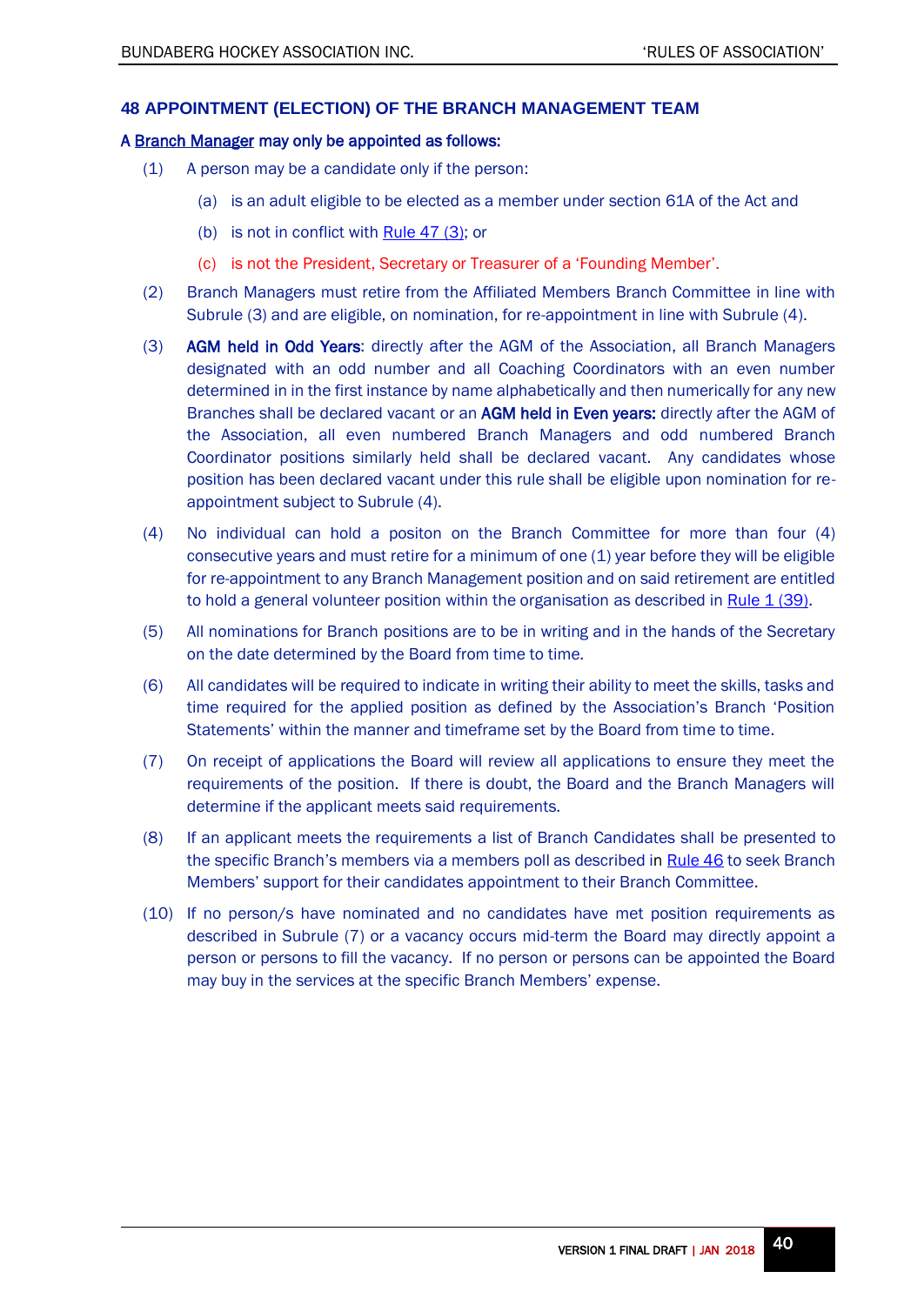## <span id="page-40-0"></span>**49 REMOVAL OF AFFILIATED BRANCH COMMITTEE OR COMMITTEE PERSONNEL**

If it is proven the Branch Committee or an individual member of the committee have failed their members, or failed to abide by the Association's Rules, Membership Terms, Collective Governance System, Policies, Confidentiality Agreements, Procedures, Codes of Conduct and Behaviour and or if they have placed the organisation's reputation within the community or sport at risk and or they are unable to deliver their responsibilities or that they are not actively participating in the development of the Branch or the sport of Hockey, the Board and remaining Branch Managers in conjunction with their membership will determine if the Branch Committee or an individual member of the Committee are to be removed and as such their decision on the matter shall be final.

# <span id="page-40-1"></span>**50 AFFILIATED MEMBER BRANCHES, PROGRAM AREAS OBLIGATIONS**

- (1) Branch management personnel and or Program Area Managers are responsible for managing service delivery standards and requirements in accordance with the signed Affiliation Membership Terms as described in Rule  $1$  (7), Association and the sport's governing bodies operating and service delivery requirements, policies and procedures.
- (2) Branch Management personnel and or Program Area managers are required to work constructively with the Association Board and other member Branches and or Teams.
- (3) Non-Incorporated Affiliated Branches and or Program Areas are protected by Association incorporation and as such to receive such protection will require the Branch to sign the Hockey Queensland Affiliation Membership Terms and action the obligations of the membership terms.
- (4) If a breach was to occur, the Board will determine the action/s required to remedy the breach, the timeframe for compliance, penalties for non-compliance and or ceasing the Agreement and protection offered.

## <span id="page-40-2"></span>**51 MEETING OF THE BOARD AND AFFILIATED BRANCH MEMBERS/PROGRAM AREA**

These following Subrules relate to all meetings described in [Rule 1 \(23\)](#page-5-5)

## <span id="page-40-3"></span>(1) Meeting procedures are to be conducted as follows:

- (a) the notice of such meetings will be determined by the Board;
- (b) the Board or its appointed representative will Chair meetings and the Chairperson must conduct the meeting in a proper and orderly way;
- (d) Member Branches and Program Area individuals must conduct themselves in an appropriate manner and in accordance with the direction of the Chair; and
- (e) the Secretary must ensure at all Official meetings of said groups that full and accurate minutes are taken and ensure all matters raised for Board consideration are placed on the agenda of the next official meeting of the Board.
- (2) Attendance at Meetings

#### Attendees or Representatives shall be:

- (a) Affiliated Branch representatives must be an elected or appointed member of the Branch Committee.
- (b) Program Area representatives must be those individuals who have been officially appointed to the Program Area by the Board.